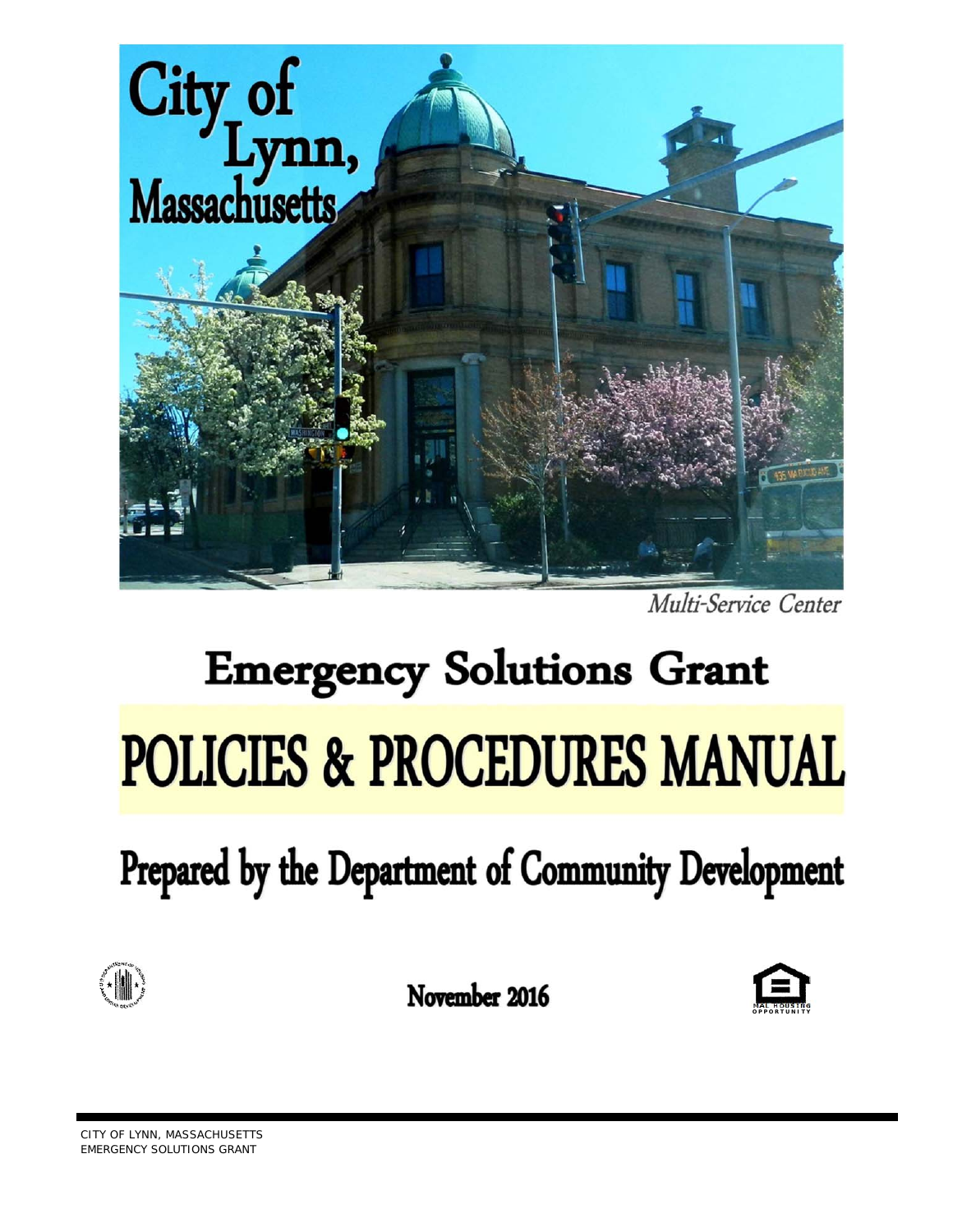# **Contents**

| 1. | <b>General Information</b>                       |                                                        |                |
|----|--------------------------------------------------|--------------------------------------------------------|----------------|
|    | 1.1                                              | 1                                                      |                |
|    | 1.2                                              | Federal & State Legislation                            | 1              |
| 2. | <u>Program Intent</u>                            | 1                                                      |                |
|    | 2.1                                              | Release of Information                                 | $\overline{2}$ |
|    | 2.2                                              | Confidentiality                                        | $\overline{2}$ |
| 3. |                                                  | <u> Applicable Rules and Requlations</u>               | $\overline{2}$ |
|    | 3.1                                              | Acronyms                                               | $\overline{2}$ |
|    | 3.2                                              | Definitions                                            | 3              |
| 4. | <b>Eligible Activities</b>                       |                                                        | $\overline{7}$ |
|    | 4.1                                              | <b>ESG General Principles</b>                          | 7              |
|    | 4.2                                              | <b>Homeless Prevention Services</b>                    | 9              |
|    | 4.3                                              | Rapid Re-Housing Assistance                            | 10             |
|    | 4.4                                              | Housing Relocation and Stabilization Services          | 10             |
|    | 4.5                                              | Rental Assistance Requirements and Restrictions        | 10             |
|    | 4.6                                              | <b>Emergency Shelter</b>                               | 12             |
|    | 4.7                                              | <b>Street Outreach</b>                                 | 12             |
|    | 4.8                                              | Ineligible Activities                                  | 12             |
| 5. | <b>Citizenship Requirements and Verification</b> | 13                                                     |                |
|    | 5.1                                              | Use ESG funds to assist "Qualified Non-Citizens"       | 14             |
|    | 5.2                                              | Eligibility                                            | 14             |
|    | 5.3                                              | <b>Eligibility Re-certification</b>                    | 14             |
| 6. | Records                                          |                                                        | 15             |
|    | 6.1                                              | Retention                                              | 15             |
|    | 6.2                                              | Confidentiality                                        | 15             |
|    | 6.3                                              | <b>Documentation Standards</b>                         | 15             |
|    | 6.4                                              | <b>Third-party Documentation</b>                       | 15             |
|    | 6.5                                              | <b>Example of Documentation</b>                        | 16             |
|    | 6.6                                              | Intake/Case Manager Worker Observation                 | 16             |
|    | 6.7                                              | Participant Self-Certification                         | 16             |
|    | 6.8                                              | Intake/Participant File                                | 16             |
|    | 6.9                                              | Client Eligibility Forms for Rental Assistance Program | 17             |
|    | 6.10                                             | Financial Assistance Eligibility Forms                 | 19             |
| 7. |                                                  | Case Management                                        | 21             |
|    | 7.1                                              | Strength-Based Case Management                         | 21             |
|    | 7.2                                              | <b>Functions of Case Management</b>                    | 22             |
|    | 7.3                                              | Intake                                                 | 22             |
|    | 7.4                                              | <b>Housing Assessments</b>                             | 22             |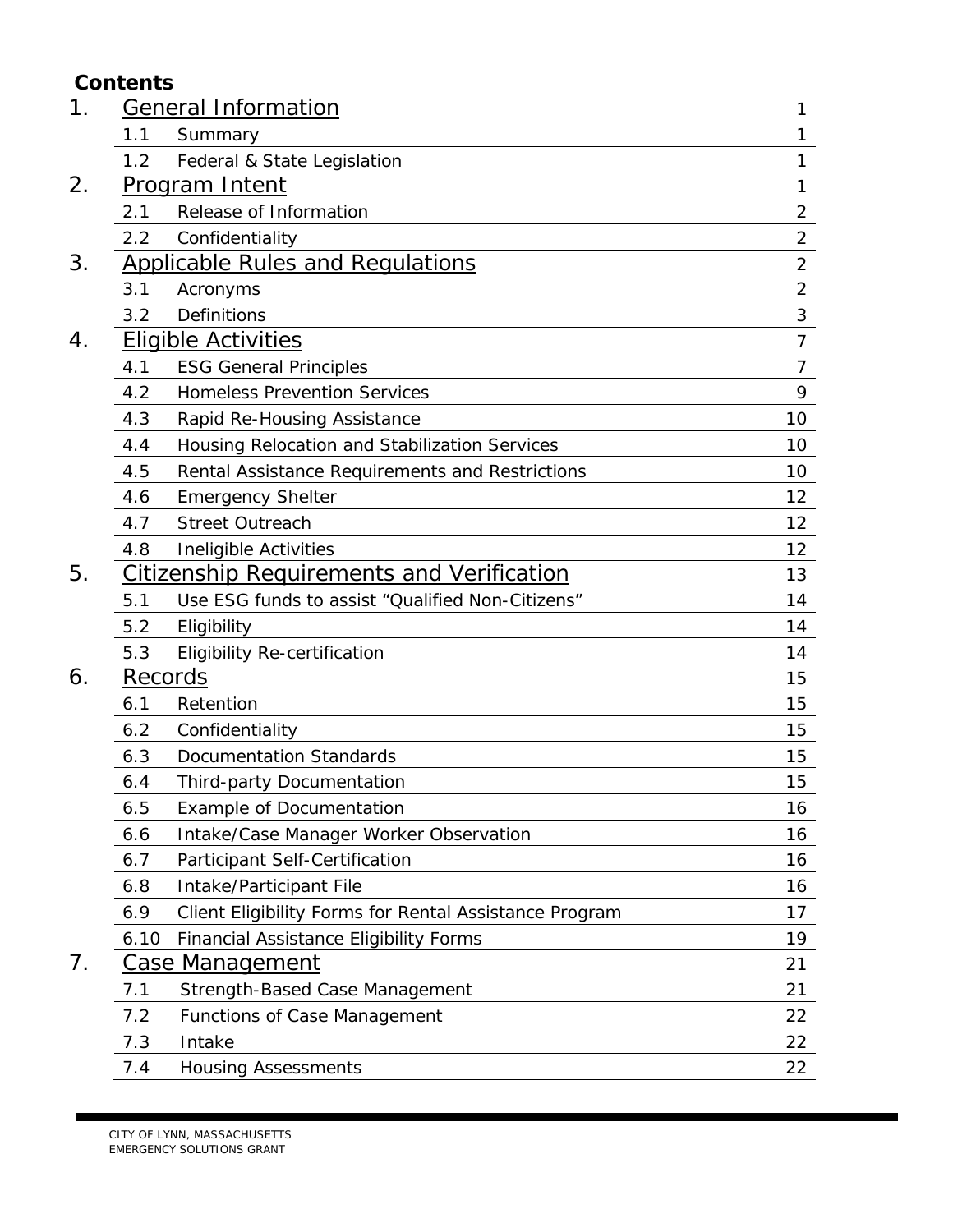|     | 7.5                            | Housing Plan                                                | 23 |
|-----|--------------------------------|-------------------------------------------------------------|----|
|     | 7.6                            | <b>Occupancy Standards</b>                                  | 23 |
|     | 7.7                            | Use with Other Subsidies                                    | 24 |
| 8.  | Rent                           | Reasonableness and Fair Market Rent                         | 25 |
|     | 8.1                            | Determining if Rent is Acceptable for ESG Rental Assistance | 25 |
|     | 8.2                            | Calculating the GROSS RENT AMOUNT                           | 26 |
|     | 8.3                            | What is the FMR Requirement?                                | 26 |
|     | 8.4                            | <b>Outcome Performance Reports</b>                          | 27 |
|     | 8.5                            | <b>Quarterly Progress Reports</b>                           | 27 |
|     | 8.6                            | <b>ESG Quarterly Progress Report Schedule</b>               | 27 |
|     | 8.7                            | <b>Other Federal Requirements</b>                           | 28 |
| 9.  |                                | Termination                                                 | 28 |
| 10. |                                | <b>HMIS and Reporting Requirements</b>                      | 28 |
|     | 10.1                           | <b>Reporting Requirements</b>                               | 29 |
|     | 10.2                           | <b>Regular Reports</b>                                      | 29 |
|     | 10.3                           | Personal Identifying Data                                   | 30 |
|     | 10.4                           | <b>Electronic Confidentiality</b>                           | 30 |
| 11. | <b>Emergency Shelter</b>       |                                                             |    |
|     | 11.1                           | <b>Subrecipient Activities</b>                              | 30 |
|     | 11.2                           | <b>ESG Conditions</b>                                       | 31 |
|     | 11.3                           | Additional Conditions and Compensation                      | 32 |
|     | 11.4                           | <b>General Conditions</b>                                   | 32 |
|     |                                | 11.5 Administrative Requirements                            | 32 |
|     | 11.6                           | Reports and Evaluation (Monitoring)                         | 34 |
|     | 11.7                           | <b>Emergency Shelters</b>                                   | 35 |
|     | 11.8                           | Permanent Housing                                           | 36 |
| 12. |                                | Coordination with Continuum of Care and Other Programs      | 37 |
| 13. | <b>Written Standards</b><br>39 |                                                             |    |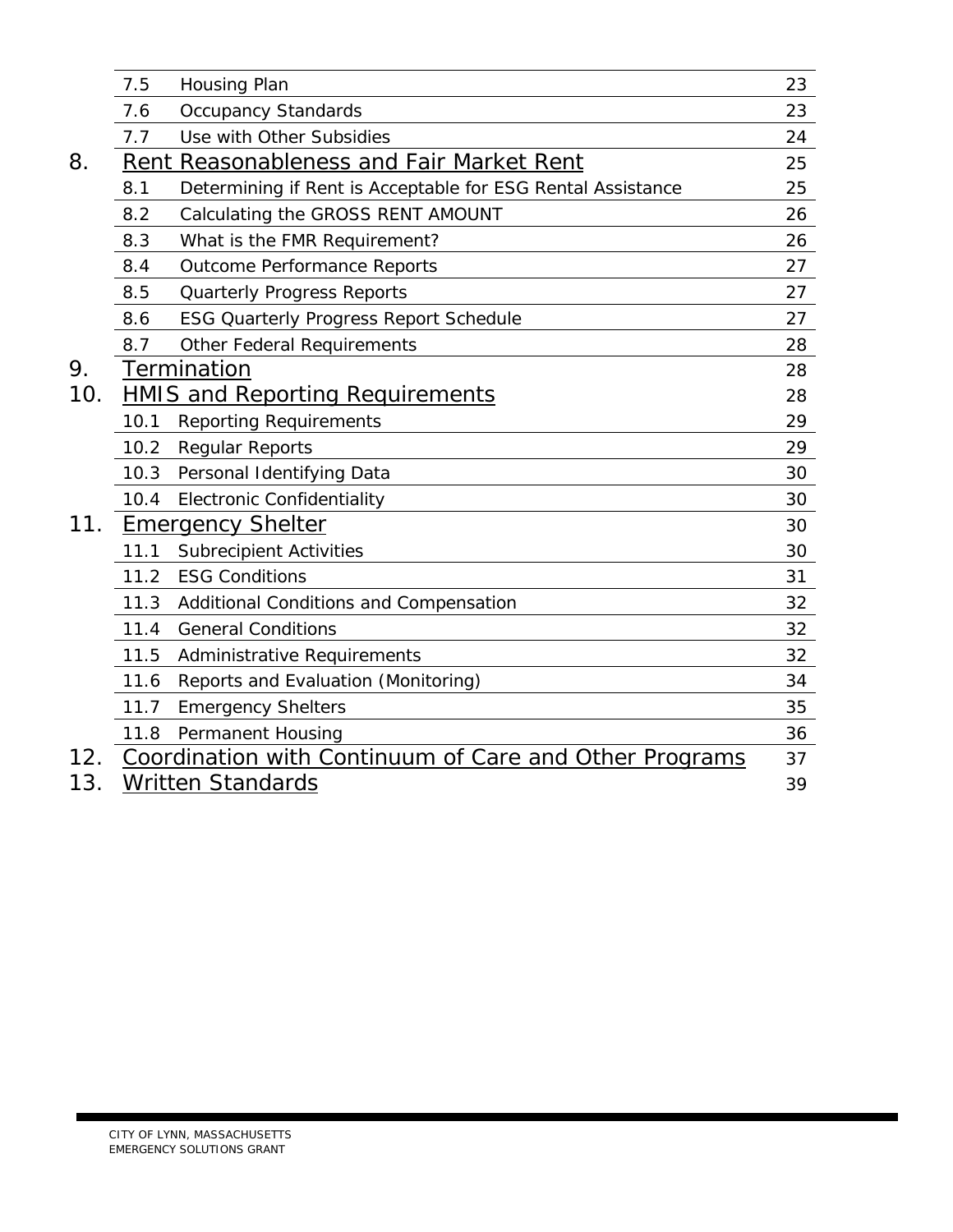# **1.General Information**

## 1.1 Summary

#### Emergency Solutions Grants Program

The Homeless Emergency Assistance and Rapid Transition to Housing Act of 2009 (HEARTH Act) amended the McKinney-Vento Homeless Assistance Act, revising the Emergency Shelter Grants Program in significant ways and renaming it the Emergency Solutions Grants (ESG) program. The ESG Interim Rule took effect on January 4, 2012. The second allocation of FY 2011 ESG funding and future years are all subject to the ESG regulations. The first allocation of FY 2011 ESG funding and prior years are subject to the Emergency Shelter Grants Program regulations, (24 CFR Parts 91 and 576)

# 1.2 Federal & State Legislation

Homeless Emergency Assistance and Rapid Transition to Housing (HEARTH):

Emergency Solutions Grants (ESG) Consolidated Plan Conforming Amendments

This interim rule, published in the Federal Register on December 5, 2011, revises the regulations for the Emergency Shelter Grants program by establishing the regulations for the Emergency Solutions Grants program, which replaces the Emergency Shelter Grants program. The change in the program's name, from Emergency Shelter Grants to Emergency Solutions Grants, reflects the change in the program's focus from addressing the needs of homeless people in emergency or transitional shelters to assisting people to quickly regain stability in permanent housing after experiencing a housing crisis and/or homelessness.

The Homeless Emergency Assistance and Rapid Transition to Housing Act of 2009 (HEARTH Act), enacted into law on May 20, 2009, consolidates three of the separate homeless assistance programs administered by HUD under the McKinney-Vento Homeless Assistance Act into a single grant program, and revises the Emergency Shelter Grants program and renames it as the Emergency Solutions Grants (ESG) program. The HEARTH Act also codifies into law the Continuum of Care planning process, a longstanding part of HUD's application process to assist homeless persons by providing greater coordination in responding to their needs.

Federal Register/Vol. 76, No. 233/Monday, December 5, 2011/Rules and Regulations

# **2.Program Intent**

The City of LynnEmergency Solutions Grant (ESG) provides federal funds to support local programs in assisting individuals and families to a) prevent homelessness b) quickly regain stability in permanent housing after experiencing a housing crisis or homelessness and c) improve the quality and quantity of emergency shelter services for the homeless. ESG funds are available for five program components: street outreach, emergency shelter, homelessness prevention, rapid re-housing assistance, and data collection through the Homeless Management Information System.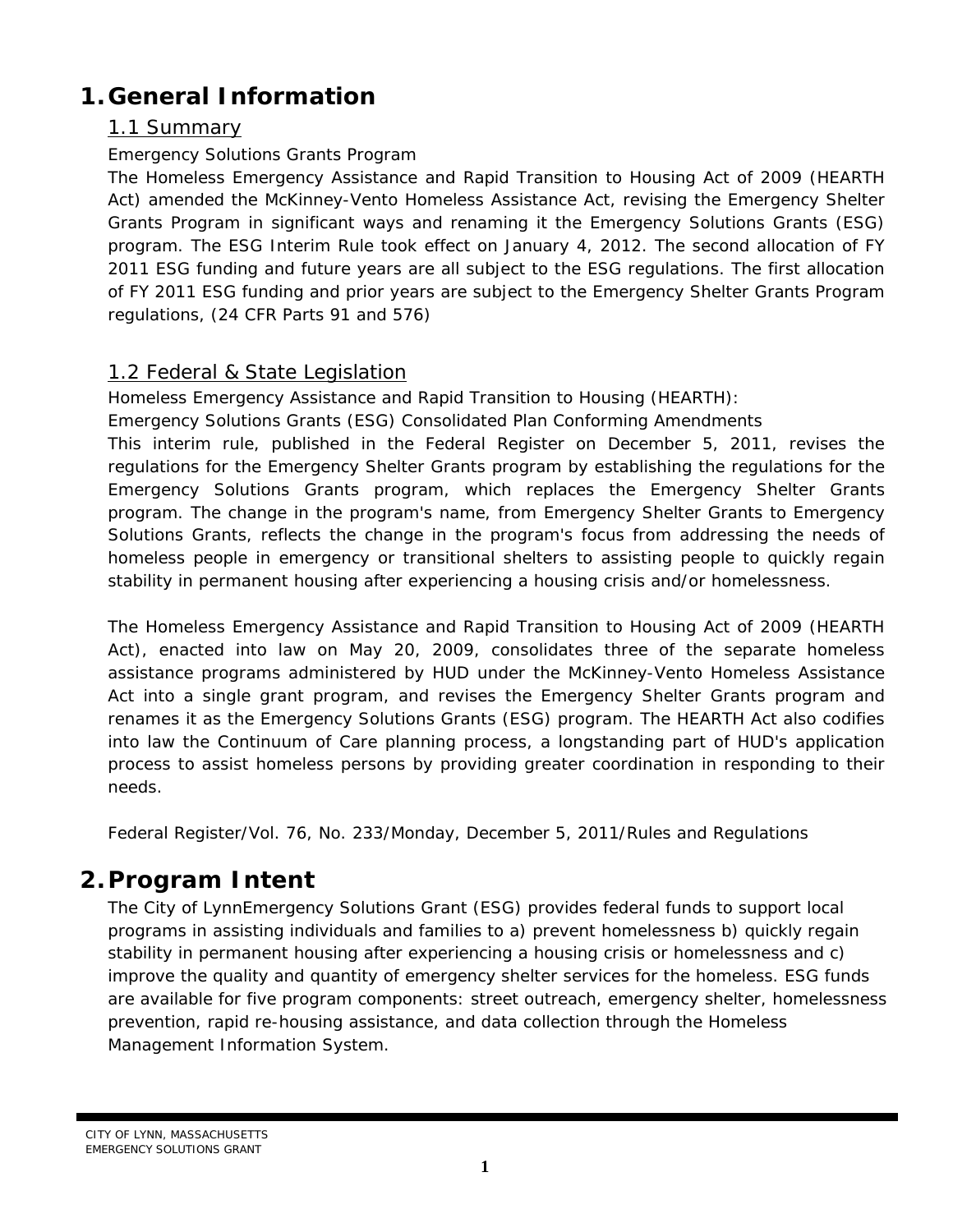#### 2.1 Release of Information

All information about the applicant/client is confidential. Disclose information only for purpose of determining program eligibility, providing benefits, or investigating possible violation of federal, state and local regulation(s) associated with ESG delivery. Disclose only appropriate information that is pertinent to the eligibility of the applicant, and exclude those items considered not pertinent to eligibility.

Access to information by inappropriate or unauthorized individuals or parties is a violation of the individuals' right to confidentiality. Inappropriate disclosure of information can result in severe penal action. Take care to secure all files so that unauthorized personnel do not have access to them.

#### 2.2 Confidentiality

The City of Lynn shall ensure that all its officers, employees, subrecipients and agents are aware of and comply with this confidentiality requirement, along with the *"Safeguarding Information for the Financial Assistance Programs"* regulations as shown at 45 CFR §205.50.

Confidential records are all applications, records, files, and communications relating to applicants for, and clients of, services offered by ESG.

The confidential policy standards maintained by the City shall comply with all applicable local, state and federal requirements. All records shall be maintained for a minimum of five years and shall be available upon request for review to federal, state and county auditors and/or examiners in the course of their regular audits and monitoring functions of ESG.

# **3**. **Applicable Rules and Regulations**

All the following as may be amended from time to time:

24 CFR 5.Subpart F Occupancy Requirements for Section 8 Project-Based Assistance 24 CFR 91 Consolidated Submissions for Community Planning & Development Programs

24 CFR 576 Emergency Solutions Grant Program

45 CFR 92.3 and 92.24 Definitions and Matching or Cost Sharing

45 CFR 205.50 Safeguarding Information for Financial Assistance Programs

This manual provides guidelines for the ESG programs and as amended from time to time along with all other references made within this manual.

# 3.1 Acronyms

Acronyms commonly used are: AMI Area Median Income CAA Community Action Agency CFR Code of Federal Regulations ESG Emergency Solutions Grant FMR Fair Market Rent HH Household HMIS Homeless Management Information System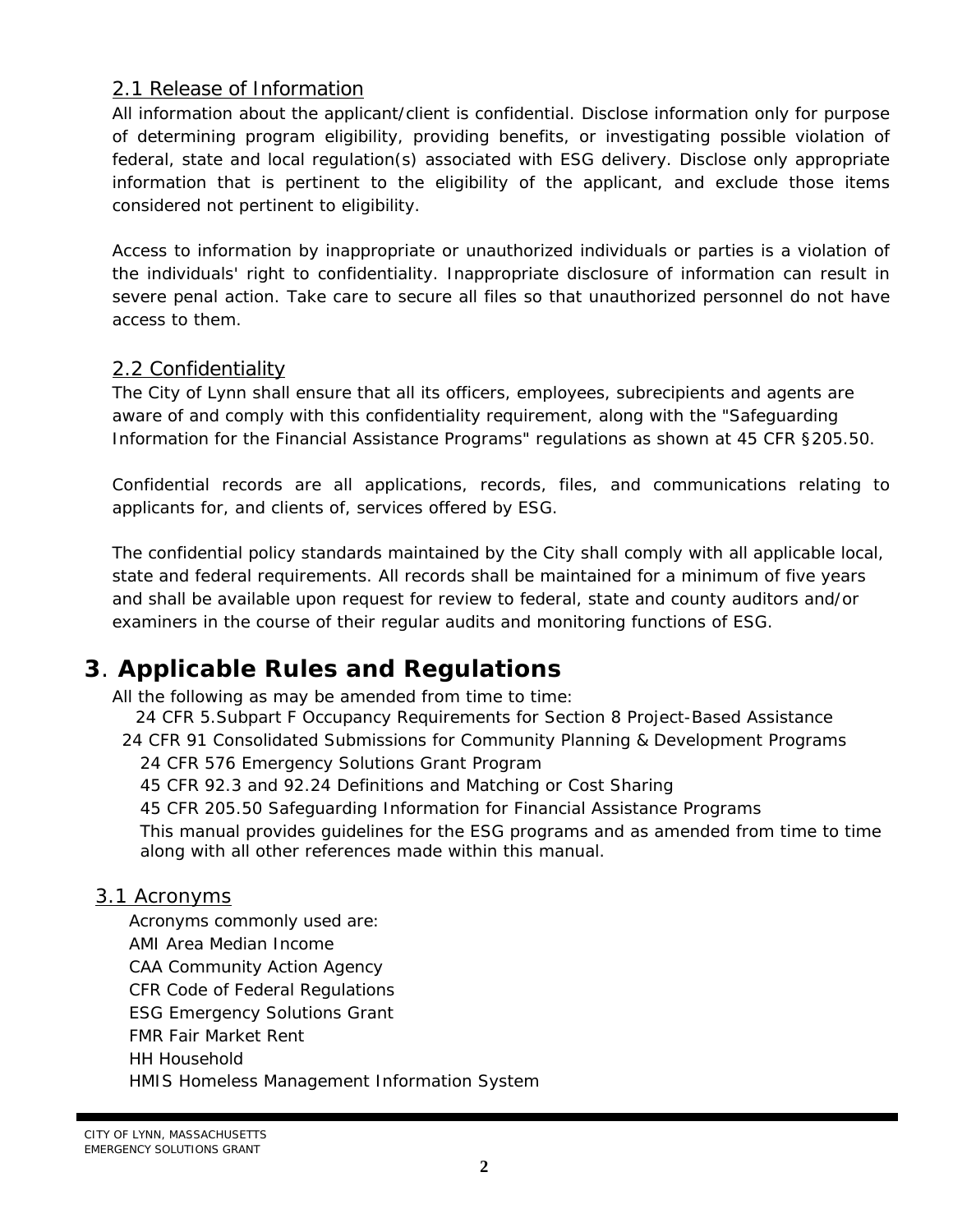HPRP Homeless Prevention and Rapid Re-Housing Program HQS Housing Quality Standards HUD United States Department of Housing and Urban Development IDIS Integrated Disbursement and Information System SRO Single Room Occupancy TANF Temporary Assistance for Needy Families URA Uniform Relocation Assistance and Real Property Acquisition Policies Act of 1970 VA Veteran's Administration

# 3.2 Definitions

# [24 CFR 576.2, as amended]

#### At-Risk of Homelessness:

*Individuals and Families who:* 

- 1. Have an annual income below thirty percent (30%) of median family income for the area; **AND**
- 2. Do not have sufficient resources or support networks immediately available to prevent them from moving to an emergency shelter or another place defined in Category 1 of the "homeless" definition; **AND**
- 3. Meets one of the following conditions:
	- a. Has moved because of economic reasons two (2) or more times during the sixty (60) days immediately preceding the application for assistance; **OR**
	- b. Is living in the home of another because of economic hardship; **OR**
	- c. Has been notified that their right to occupy their current housing or living situation will be terminated within twenty-one (21) days after the date of application for assistance; **OR**
	- d. Lives in a hotel or motel and the cost is not paid for by charitable organizations or by Federal, State, or local government programs for low-income individuals; **OR**
	- e. Lives in an SRO or efficiency apartment unit in which there resides more than two (2) persons or lives in a larger housing unit in which there resides more than one and a half persons per room; **OR**
	- f. Is exiting a publicly funded institution or system of care; **OR**
	- g. Otherwise lives in housing that has characteristics associated with instability and an increased risk of homelessness, as identified in the City's approved Consolidated Plan.

#### Domestic Violence:

This definition includes domestic violence, dating violence, sexual assault, stalking, attempting to cause, or intentionally, knowingly or recklessly causing or placing another in fear of imminent serious physical injury or emotional, mental or verbal abuse, and using coercive or controlling behavior. This does not include other criminal acts such as violence perpetrated by a stranger, neighbor, acquaintance or friend, unless those persons are family members, intimate partners or household members. (Note: This definitional aligns with TANF rules and regulations)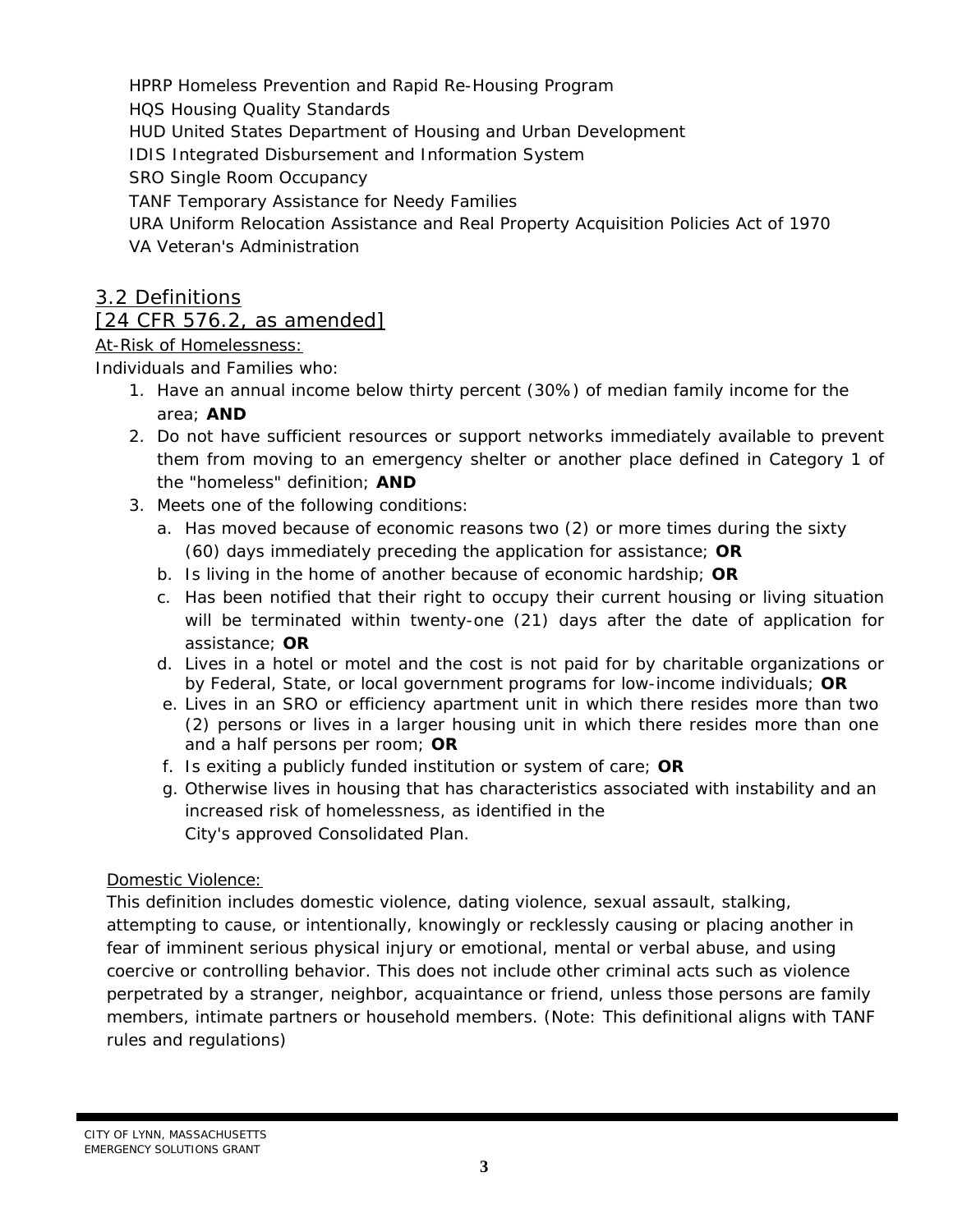#### ESG Objectives:

Objectives for the ESG programs shall mean benefit to the homeless and at risk for homeless who meet the eligibility and income requirements of ESG (thirty (30) percent of AMI)

Grant Administration: General management and oversight of the ESG program by the City. Grant administration is capped at 7.5% of all ESG funding.

#### HMIS:

Homeless Management Information System for inputting and tracking Client Information in compliance with the ESG program.

#### Homeless:

There are four categories of people who are "homeless" and therefore eligible for assistance through the ESG program:

- 1. Category 1: Literally homeless: a HH that lacks a fixed, regular, and adequate nighttime residence, meaning:
	- a. Using a primary nighttime residence that is a public or private place not meant for human habitation (includes car, park, abandoned building, bus or train station, airport, or camping ground); **OR**
	- b. Is living in a publicly or privately operated shelter designated to provide temporary living arrangements; **OR**
	- c. Is exiting an institution where the HH has temporarily resided for ninety (90) days or less **AND** who resided in a shelter or place not meant for human habitation prior to entering the institution.
- 2. Category 2: Imminent risk of homelessness: a HH who will imminently lose their primary nighttime residence, provided that:
	- a. The residence will be lost within fourteen (14) days of the date of application for homeless assistance by court order; **AND**
	- b. No subsequent residence has been identified; **AND**
	- c. The HH lacks the resources or support networks needed to obtain other permanent housing.
- 3. Category 3: Unaccompanied Youth with Children Who Qualify as Homeless under Other Federal Statutes: Unaccompanied Youth under twenty-five (25) years of age, with Children who do not otherwise qualify as homeless under this definition, but who:
	- a. Are defined as homeless under "other federal statutes"; **AND**
	- b. Has not leased, owned, or rented a permanent housing space for at least sixty (60) days prior to application for assistance; **AND**
	- c. Has had at least two moves within the past sixty (60) days, prior to application for assistance; **AND**
	- d. Has one or more chronic disabilities, **AND**
	- e. Has at least two barriers to employment (see "Definitions" section of this manual) **Note:** This definition applied only to the 2011 NOFA and is only allowable on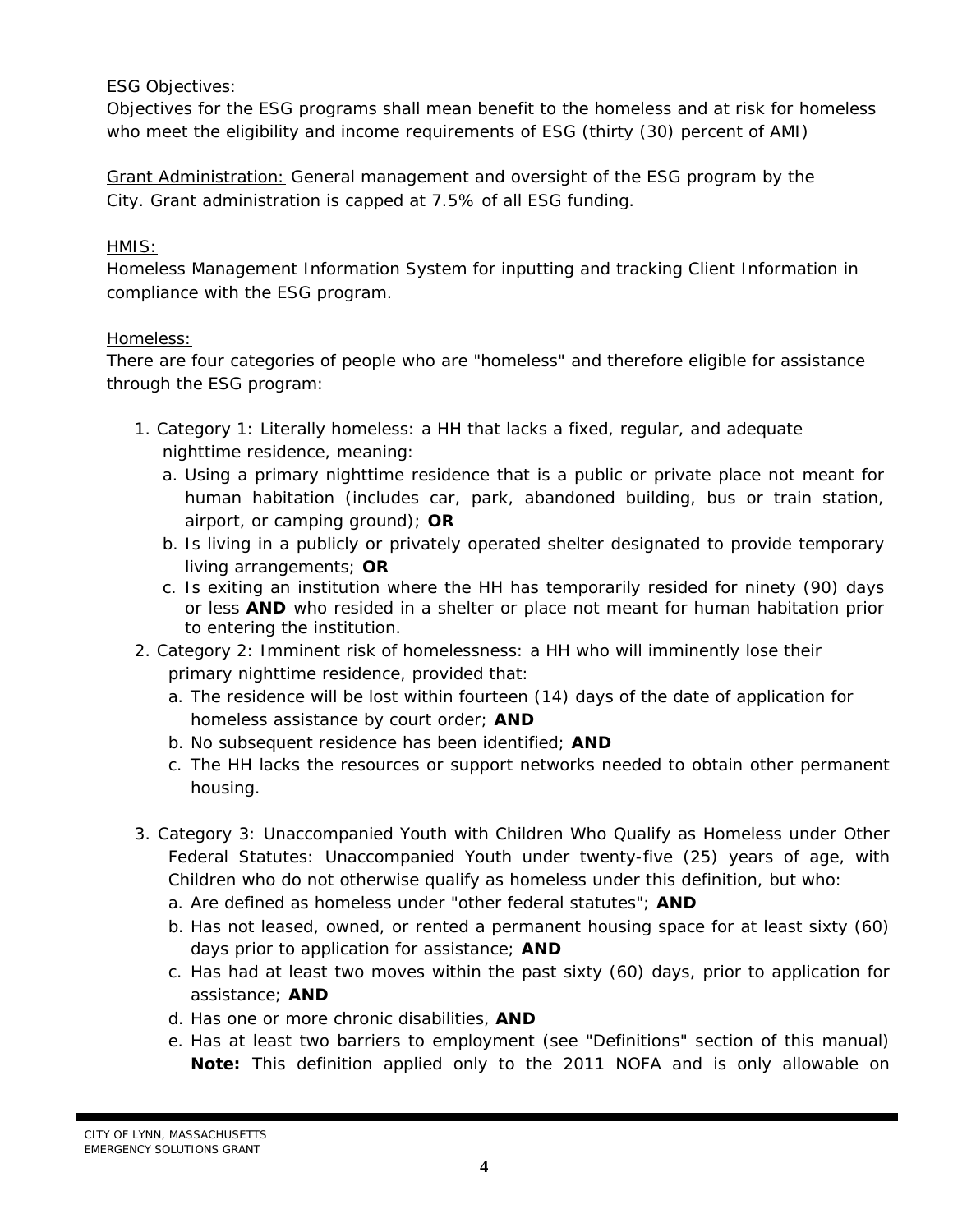Continuum of Care projects and its use must be preapproved by HUD and follow very strict guidelines.

- 4. Category 4: Fleeing, or attempting to flee, domestic violence: a HH who:
	- a. Is fleeing, or is attempting to flee, domestic violence; AND
	- b. Has no other residence; AND
	- c. Lacks the resources or support networks to obtain other permanent housing

Matching: ESG requires a match of dollar for dollar from eligible cash and non-cash contributions. The City and Subrecipients must match ESG grant funds dollar-for-dollar pursuant to 24 CFR 576.201.

- 1. Matching funds shall be provided after the date of the grant award.
- 2. Funds used to match a previous ESG grant may not be used to match a subsequent grant award.
- 3. A Subrecipient may comply with this requirement by providing the matching funds from any source, including any Federal source other than the ESG program, as well as state, local and private sources.
- 4. A Subrecipient must ensure the laws governing any federal funds to be used do not prohibit those funds from being used to match ESG funds.
- 5. In order to meet the matching requirement, the matching contributions must meet all the requirements that apply to the ESG funds provided by HUD as required by 24 CFR 576.201(c).
- 6. Matching contributions may be in the form of the following:
	- a. Cash contributions; or

b. Non-cash contributions, calculated per requirements in 24 CFR 576.201(e), include the value of any real property, equipment, goods, or services contributed to the Subrecipient's ESG program, provided that if a Subrecipient had to pay for them with grant funds, the costs would have been allowable. Non-cash contributions may include:

- i. The purchase value of any donated material or building. A Subrecipient shall determine the value of any donated material or building, or of any lease, using a method reasonably calculated to establish a fair market value.
- ii. Match in the form of services provided by individuals must be valued at rates consistent with those ordinarily paid for similar work in a Subrecipient's organization. If a Subrecipient does not have employees performing similar work the rates must be consistent with those ordinarily paid by other employers for similar work in the same labor market.
- iii. Costs paid by program income may count toward meeting a Subrecipient's matching requirements, provided the costs are eligible ESG costs that supplement the ESG program.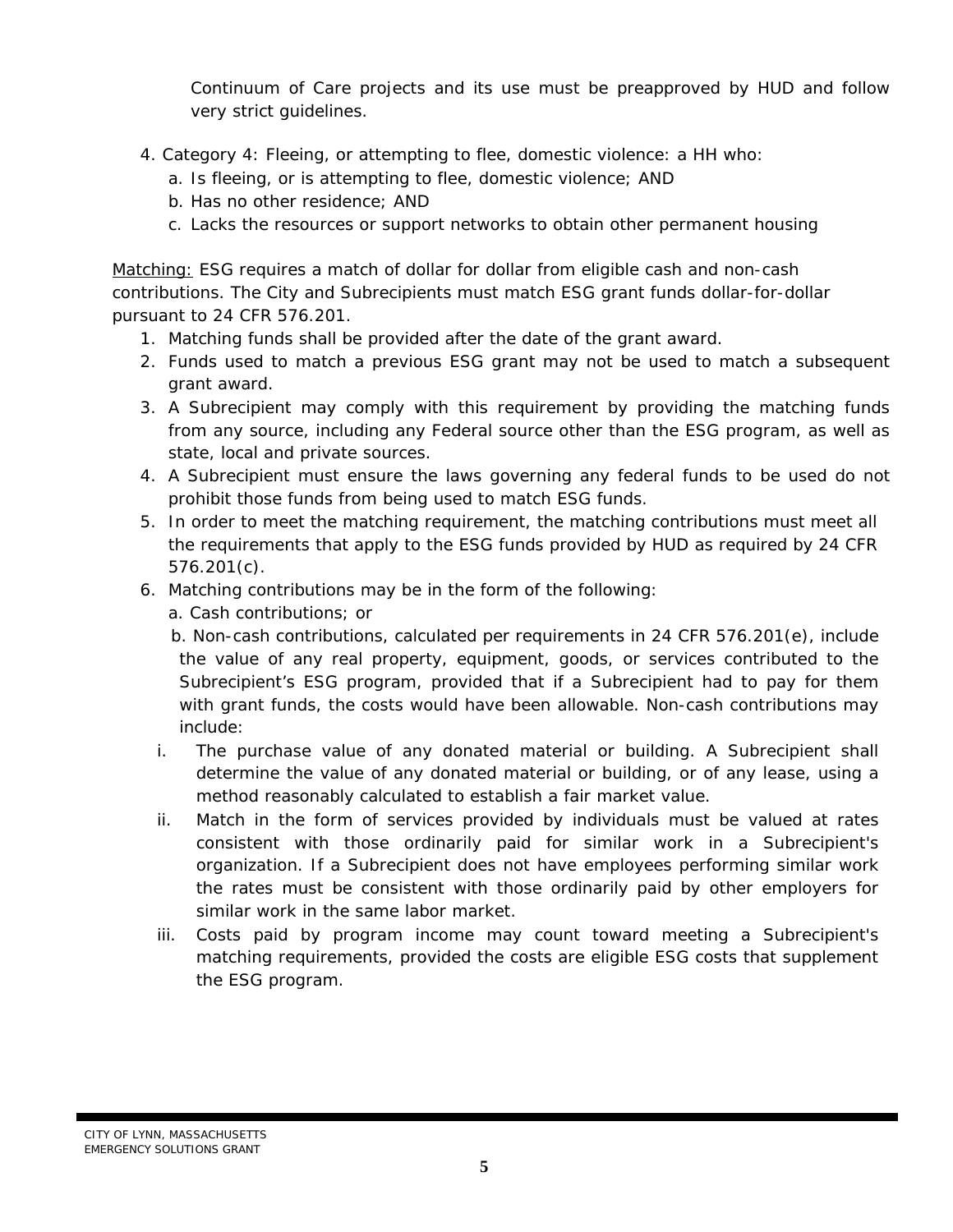Other Federal Statutes:

Other Federal Statutes include:

- 1. Runaway and Homeless Youth Act (42 U.S.C. 5701 et seq.),
- 2. Head Start Act (42 U.S.C. 9831 et seq.),
- 3. Subtitle N of the Violence against Women Act of 1994 (42 U.S.C. 14043e et seq.) (VAWA),
- 4. Section 330 of the Public Health Service Act (42 U.S.C. 254b),
- 5. Food and Nutrition Act of 2008 (7 U.S.C. 2011 et seq.),
- 6. Section 17 of the Child Nutrition Act of 1966 (42 U.S.C. 1786), and
- 7. Subtitle B of title VII of the McKinney-Vento Act (42 U.S.C. 11431 et seq.)

#### Shelter:

"Emergency shelter," means any facility whose purpose is to provide temporary shelter for the homeless including congregate shelters, hotels/motels paid for by charitable organizations, or federal, state and/or local government programs, which do not require occupants to sign leases or occupancy agreements. Shelters that receive funding under the Emergency Shelter activities shall comply with these policies and procedures and all ESG regulations as they may be amended.

#### Street Outreach:

"Street outreach" means activities designed to meet the immediate needs of unsheltered homeless by connecting them with emergency shelter, housing and/or health services through engagement, case management, transportation, emergency services and related services. The City of Lynn shall in general rely upon approved community organizations and emergency shelters in the City where street outreach is appropriate and a part of the organization's operations and purpose. Subrecipients must comply with these policies and procedures and all ESG regulations as they may be amended.

#### Subrecipient:

Subrecipientsare organizations that, by contract with the City, provide ESG direct client services and receive funding from the City for said services. Under its agreements with the City, Subrecipient's will provide eligible street outreach, essential services and/or emergency shelter operations as the City may approve while complying with all requirements of the Emergency Solutions Grant. Salaries and other operation expenses are not subject to the ESG administration allowance. Street outreach and Emergency Shelter costs are capped at sixty percent of ESG cost or the total of Emergency Shelter funding approved by the City in 2010 prior to the amendment of the Emergency Shelter Program into the Emergency Solutions Grant. The Subrecipient agreement shall reference and enforce these policies and procedures and al federal requirements, as they may be amended.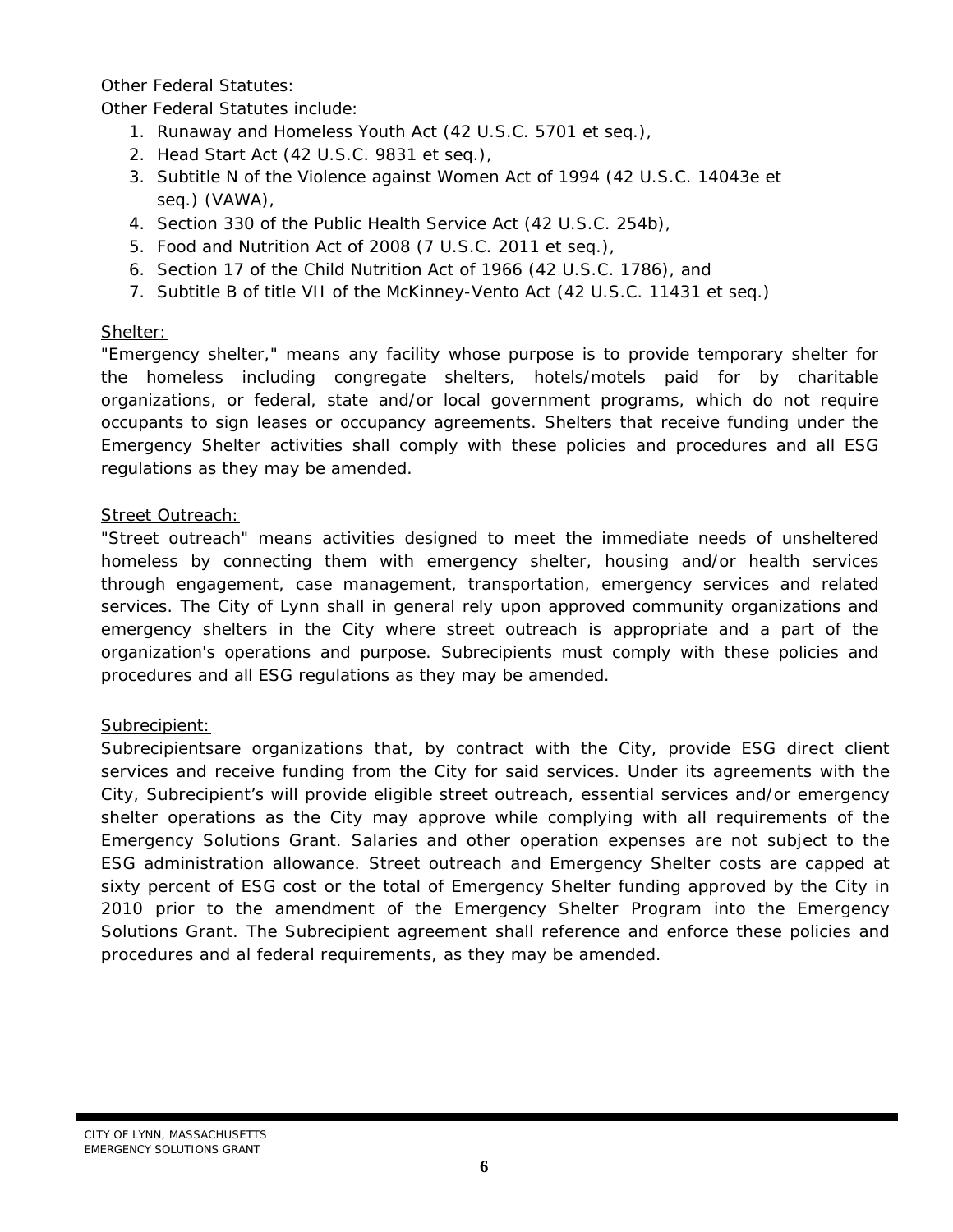#### Support Network:

Examples include family, friends and faith-based or other social networks, both private nonprofit organizations such as Subrecipients and conventional organizations such as social services and emergency medical assistance.

#### Temporary Living:

Residing in a facility for fewer than ninety (90) days for short-term assistance and between ninety-one (91) days and twelve (12) months for medium-term assistance.

#### Unaccompanied Youth:

Unaccompanied Youth are less than twenty-five (25) years of age and homeless under other Federal statutes and:

- 1. Have not had a lease, ownership interest, or occupancy agreement in permanent housing during the sixty (60) days prior to the homeless assistance application; **AND**
- 2. Have experienced persistent instability as measured by two moves or more in the preceding sixty (60) days; **AND**
- 3. Can be expected to continue in such status for an extended period due to special needs or barriers.

# **4. Eligible Activities**

[24 CFR 576.100 - 576.109, as amended]

# 4.1 ESG General Principles

Eligible activities include short-term rental assistance, medium term rental assistance, rent arrears, emergency shelters, street outreach and housing relocation and stabilization services. Staff salaries related to carrying out eligible activities are also eligible and are not capped by the administrative allowance.

Short term rental assistance shall mean not more than three (3) months of assistance. Medium term rental assistance shall mean more than three (3) months and not more than twelve (12) months assistance. Housing relocation and stabilization shall mean financial assistance such as security and utility deposits, case management, legal services, credit repair, moving costs, and housing search assistance. The total period for which any program participant may receive rental assistance must not exceed twenty-four months including up to six (6) months of rent arrearage during any three (3) year period.

Emergency shelters shall be facilities and organizations that provide shelter services to the homeless or at risk for homelessness and function as Subrecipients under the City ESG program. Services provided by Subrecipientsmust at least be for the length of the term of the Subrecipient Agreement or the term funds are made available to the SSO, whichever is greater.

Confidentiality shall be a condition of all Subrecipient awards and a focus of City staff and agents in completing ESG services.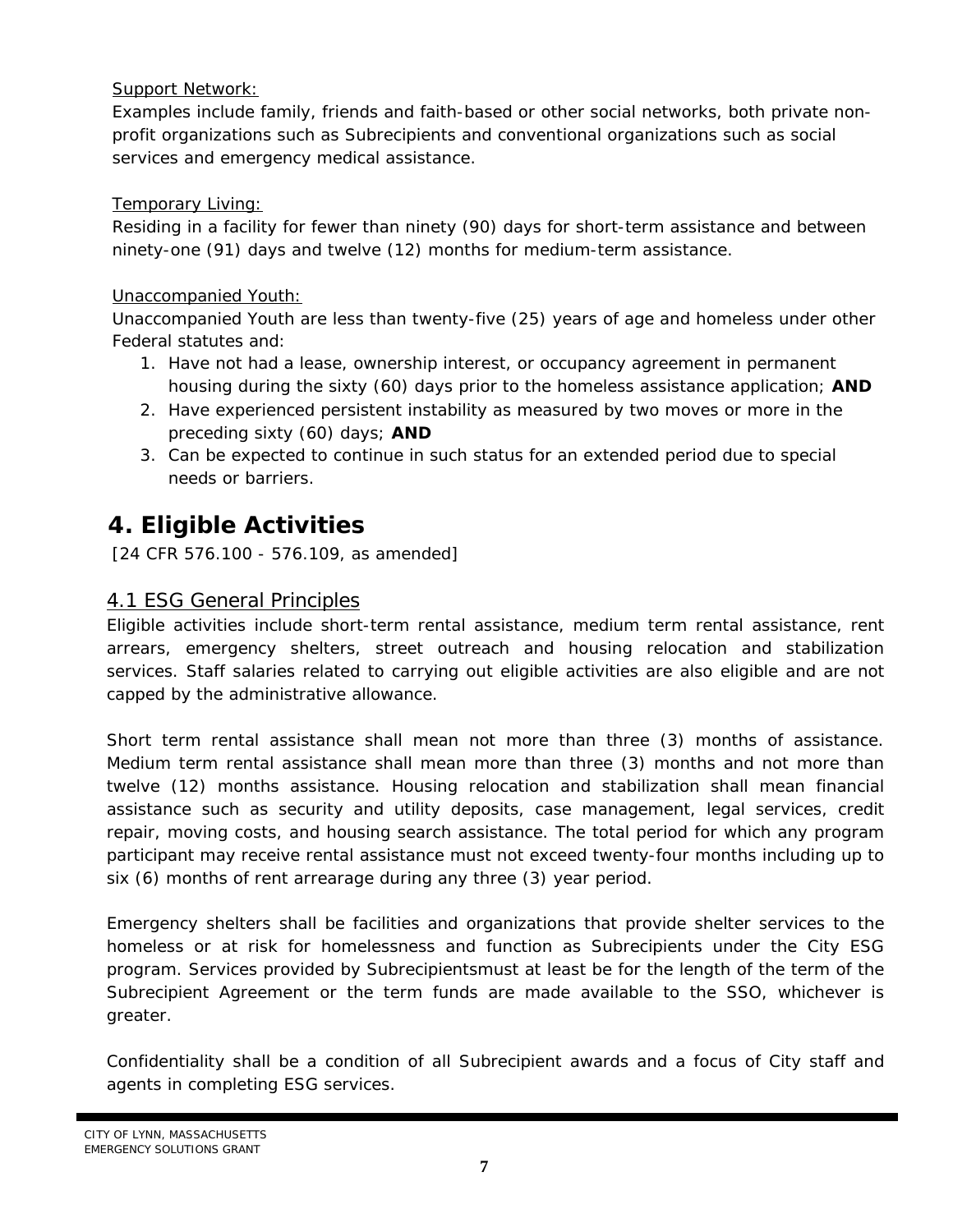Coordination with the Continuum of Care and with members of the homeless or previously homeless community shall be a condition of all Subrecipient awards and a focus for City staff and agents.

Document control, reporting and records retention for five (5) years minimum shall be a condition of all Subrecipient agreements and a primary concern of all City staff. Accurate documentation of procurement, activity expenditures, eligibility, income, beneficiaries and successful completion of services are critical to HUD reporting and to HMIS. Documentation requirements may be modeled after the HOME program, except as provided for herein.

City staff shall take all Subrecipient and direct City costs into consideration when verifying the maximum funding for street outreach and shelters (including shelter renovations or repairs) combined does not exceed sixty (60) percent of all ESG funding, or the amount of Emergency Shelter Funding approved before the new rule took effect.

City staff shall take into consideration the administrative requirements of the ESG program in all Subrecipients and staff task allocation and implementation. All funds must be obligated (under contract, award) within one-hundred eighty (180) days from the start of the programyear. Expenditures must be completed within twenty-four (24) months of the start of theprogram year. The ESG grant manager will provide on-going review of the status of all active projects. City staff will review the status of active projects on a monthly basis; focusing on meeting the expenditure deadlines and identifying opportunities to accelerate spending.

All Subrecipients receiving ESG funds shall be paid by the City within thirty (30) days of receipt of a complete request for payment from the Subrecipient. ESG funds must be drawn and expended from each year's allocation not less than once each quarter, subject to any Federal limitations on funds drawn down any calendar quarter or year.

In the case of rental assistance, all participants in the program shall have a written lease for rental assistance and the landlord shall have a rental agreement with the Subrecipient or the City.

Rents shall not exceed HUD Fair Market Rents.

Program income, where generated with ESG funds, shall be used for eligible ESG activities.

Services provided by ESG funds shall not be duplicated with services funded from any other source. City staff and all Subrecipients shall take all feasible measures to ensure and document non duplication of benefits provided by ESG funds.

The City and all Subrecipients shall utilize a centralized or coordinated system to assess eligibility and needs of each case developed by the Continuum of Care, where available.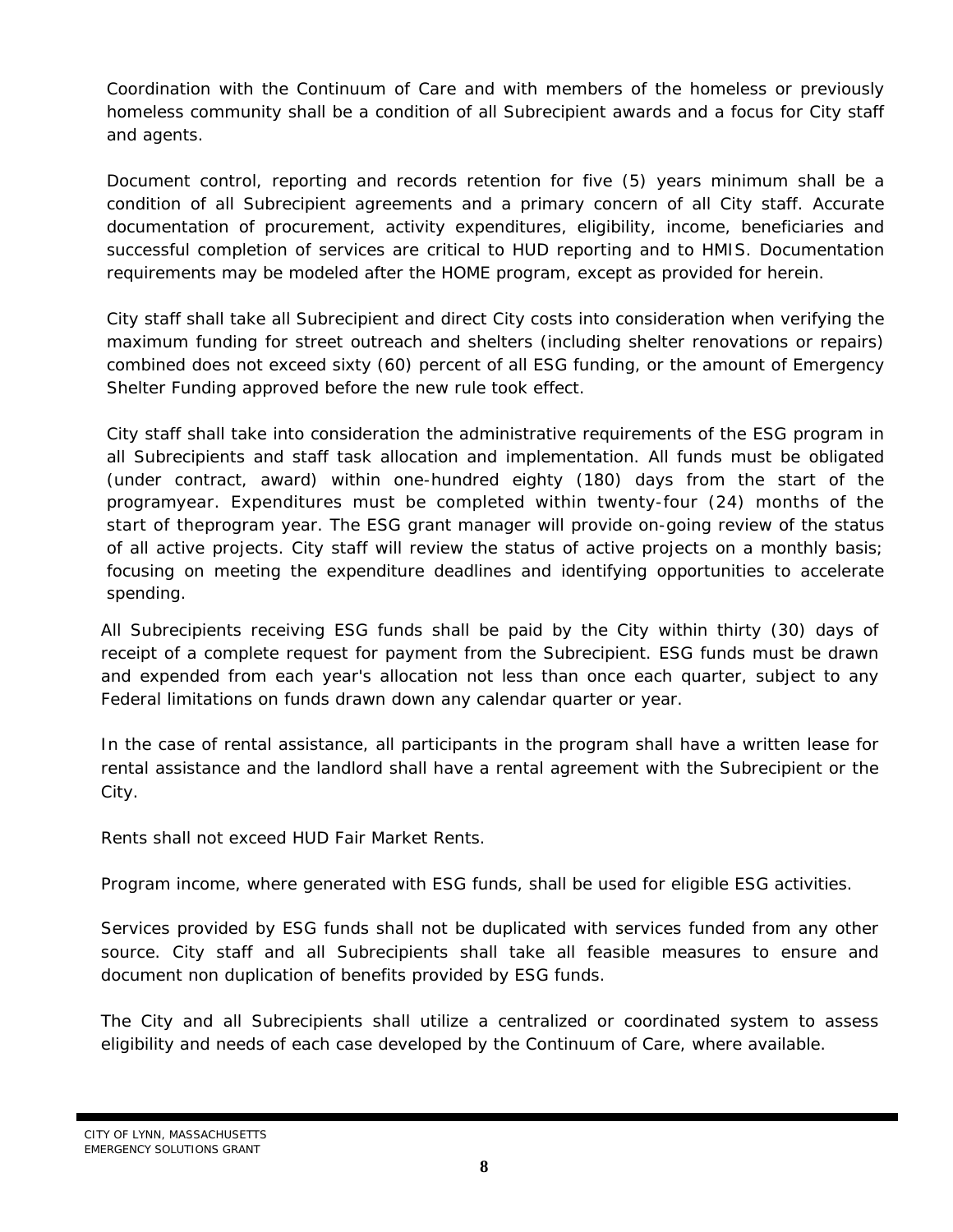To the maximum extent possible, the City and all Subrecipients shall coordinate ESG funded services with other essential service providers for the homeless or special needs populations served by ESG funded programs as well as with mainstream service providers such as health services, employment, education, youth programs and social services.

Where the need for termination of services arises due to noncompliance or ineligibility of a participant in the program, formal written procedures will be followed in compliance with the ESG program.

Minimum habitability standards shall be applied in considering any shelter space or housing where ESG assistance will be provided, including Lead Based Paint, Housing Quality Standards and State and Local Code requirements and to the maximum extent possible Green Improvements.

In the case of renovation or rehabilitation of shelter space, if the cost of the renovation or rehabilitation is more than seventy-five (75) percent of the value of the building before the work, the facility addressed shall be maintained as a shelter for the homeless a minimum of ten (10) years after completion of the work AND occupancy by the first homeless person or family after the work is completed. In all other cases, the term of operation as a shelter for the homeless shall be for a minimum of three (3) years after the work is complete AND the facility is occupied by the first homeless person or family after the work is completed.

To the maximum extent possible, the City and Subrecipients shall assist participants in the program to connect with and obtain other eligible services to assist the homeless and at risk.

To the maximum extent possible, the City and Subrecipients shall involve the homeless and at risk in the ESG programs construction and operation through employment or volunteer efforts.

The City or Subrecipient must conduct an initial evaluation of applicants for ESG services to determine eligibility and need and revaluate each participant not less than every three (3) months for homeless prevention and not less than every year for rapid rehousing.

#### 4.2 Homeless Prevention Services

Homeless Prevention Services are housing relocation and stabilization services and shortand/or medium-term rental assistance necessary to prevent an individual or family from moving into an emergency shelter. Homeless prevention must be provided in accordance with housing relocation/stabilization requirements, short- and/or medium-term rental assistance requirements, and written standards and procedures established under 24 CFR 576.400, as amended.

Individuals or families defined as At-Risk of Homelessness and Category 2, imminent risk of homeless, Category 3, homeless under other federal statutes, or Category 4,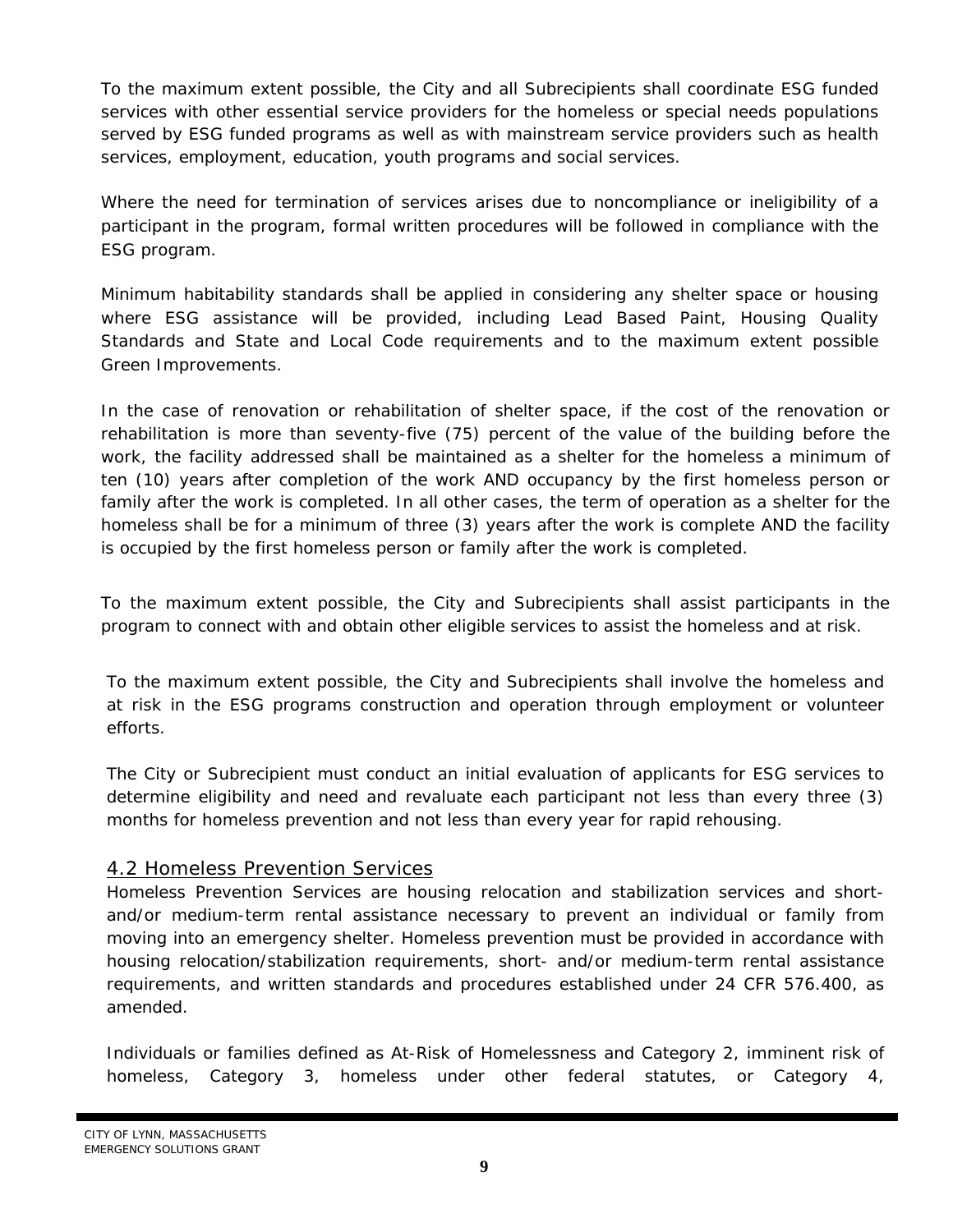fleeing/attempting to flee DV (where the individual or family also meets the criteria for Category 1) AND with an individual and family annual income, not exceeding thirty percent (30%) AMI are eligible for homeless prevention assistance.

#### 4.3 Rapid Re-Housing Assistance

Rapid Re-Housing Assistance is housing relocation and stabilization services and short and/or medium-term rental assistance necessary to help an individual or family move as quickly as possible into permanent housing and achieve stability in that housing. Rapid re-housing must be provided in accordance with housing relocation/stabilization requirements, short- and/or medium-term rental assistance requirements, and written standards and procedures established under 24 CFR 576.400, as amended.

Individuals or families defined as Category 1, literally homeless, or Category 4, fleeing/attempting to flee DV (where the individual or family also meets the criteria for Category 1) are eligible for assistance in rapid re-housing.

#### 4.4 Housing Relocation and Stabilization Services

Rapid rehousing and homeless prevention services may include, at the City's discretion, rent application fees, security and utility deposits, last month rent, utility payments, moving cost, housing search and placement, case management, mediation, legal services, credit repair, short-term or medium-term housing tenant based rental assistance, rent in arrears and/or costs associated with HMIS requirements.

The City has set a maximum of up to three (3) months of short-term rental assistance and up to twelve (12) months of medium-term assistance plus up to six (6) months of rental arrearage during any three year (3) period of time for which a participant may receive these types of assistance. Fund limits for this section will apply to the total assistance an individual receives, either as an individual or as part of a family. Do not provide this assistance to a participant who is receiving the same type of assistance through other public sources or those receiving replacement-housing payments under the URA during the period covered by the URA payments.

Use with other subsidies:

Financial assistance cannot be provided to a program participant who is receiving the same type of assistance through other public sources or to a program participant who has been provided with replacement housing payments under the URA, during the period of time covered by the URA payments.

#### 4.5 Rental Assistance Requirements and Restrictions

Provides program participants with up to three (3) months of short-term rental assistance or twelve (12) months medium-term rental assistance plus up to six (6) months of rental arrearage during any three year (3) period. Rental assistance must be tenant-based assistance.

1. Tenant-based rental assistance.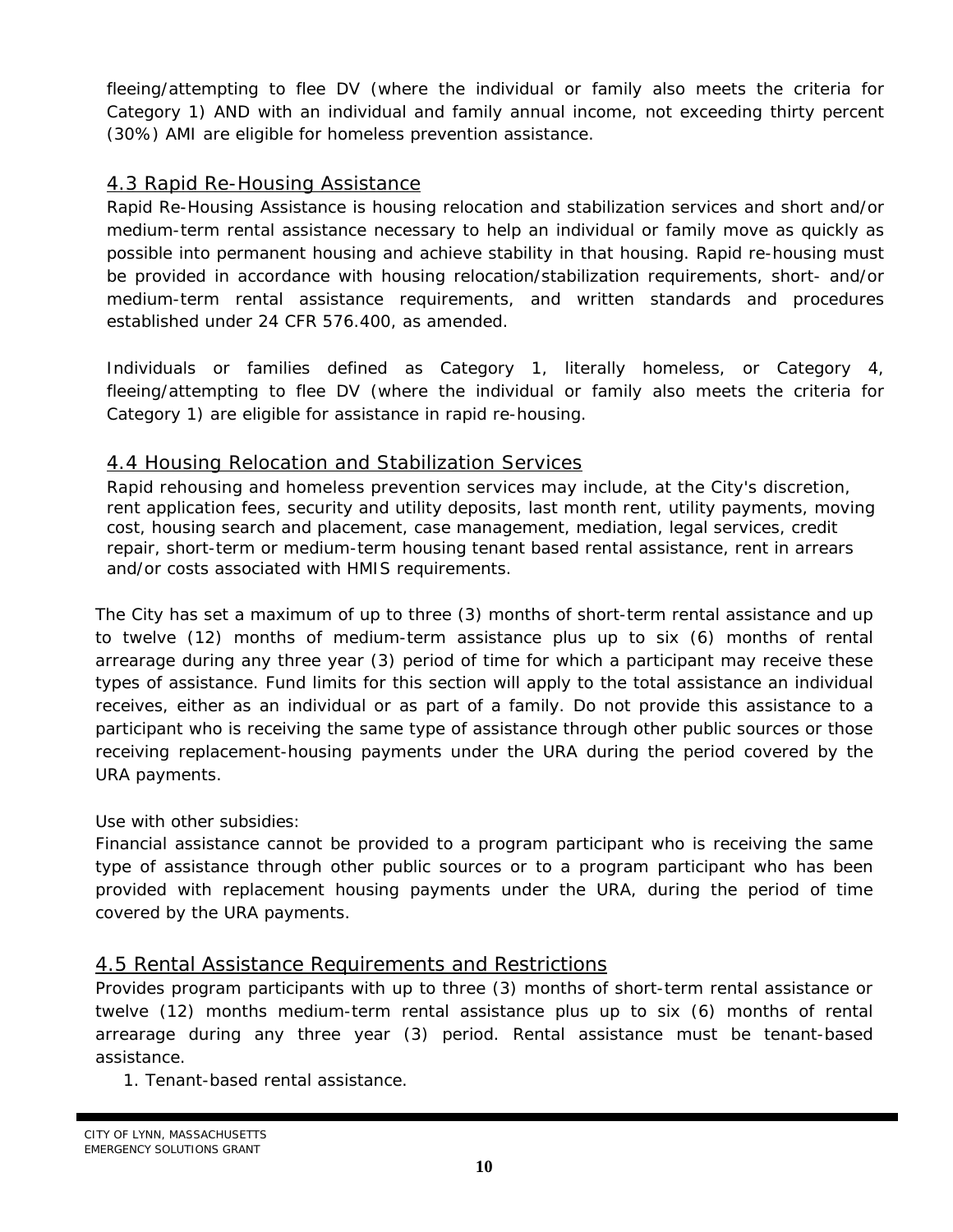A program participant who receives tenant-based rental assistance may select a housing unit in which to live and may move to another unit or building and continue to receive rental assistance, as long as the program participant continues to meet the program requirements.

- a. The City requires that all program participants secure housing within the City for the period in which the rental assistance is provided.
- b. The rental assistance agreement with the owner must terminate and no further rental assistance payments under that agreement may be made if:
- i. The program participant moves out of the housing unit for which the program participant has a lease;
- ii. The lease terminates and is not renewed; or
- iii. The program participant becomes ineligible to receive ESG rental assistance.
- iv. Project-based rental assistance is received by the participant from other sources.
- 2. Tenant-based Rental Assistance Requirements:
	- a. Must meet compliance with Habitability Standards
	- b. Must meet compliance with Fair Market Rent (FMR)
		- i. Assisted units must be at or below FMR, for area and unit size, for rent plus utilities.
		- ii. See "Rent Reasonableness and Fair Market Rent" section in this manual.
- 3. Rental Assistance Agreement and Lease Standards:
	- a. The rental assistance agreement must set forth the terms under which rental assistance will be provided. See "Lease Agreement" section in this manual.
	- b. b. Each participant receiving rental assistance must have a legally binding, written lease, between the owner and participant, for the rental unit, unless, the assistance is solely for rental arrears. Rental-based rental assistance leases must have an initial term of one year.
- 4. Cannot use with other subsidies:
	- a. No rental assistance can be provided to household receiving rental assistance from another public source for the same time period, except for six (6) months of arrears.
	- b. Rental assistance may not be provided to participants who are currently receiving replacement housing payments under the URA (Example: Persons living in public housing units, using housing choice vouchers, or residing in project-based assisted units cannot receive monthly rental assistance under ESG).
- 5. Late Payments:
	- a. The rental assistance agreement must contain the same payment due date, grace period, and late payment penalty requirements as the program participant's lease.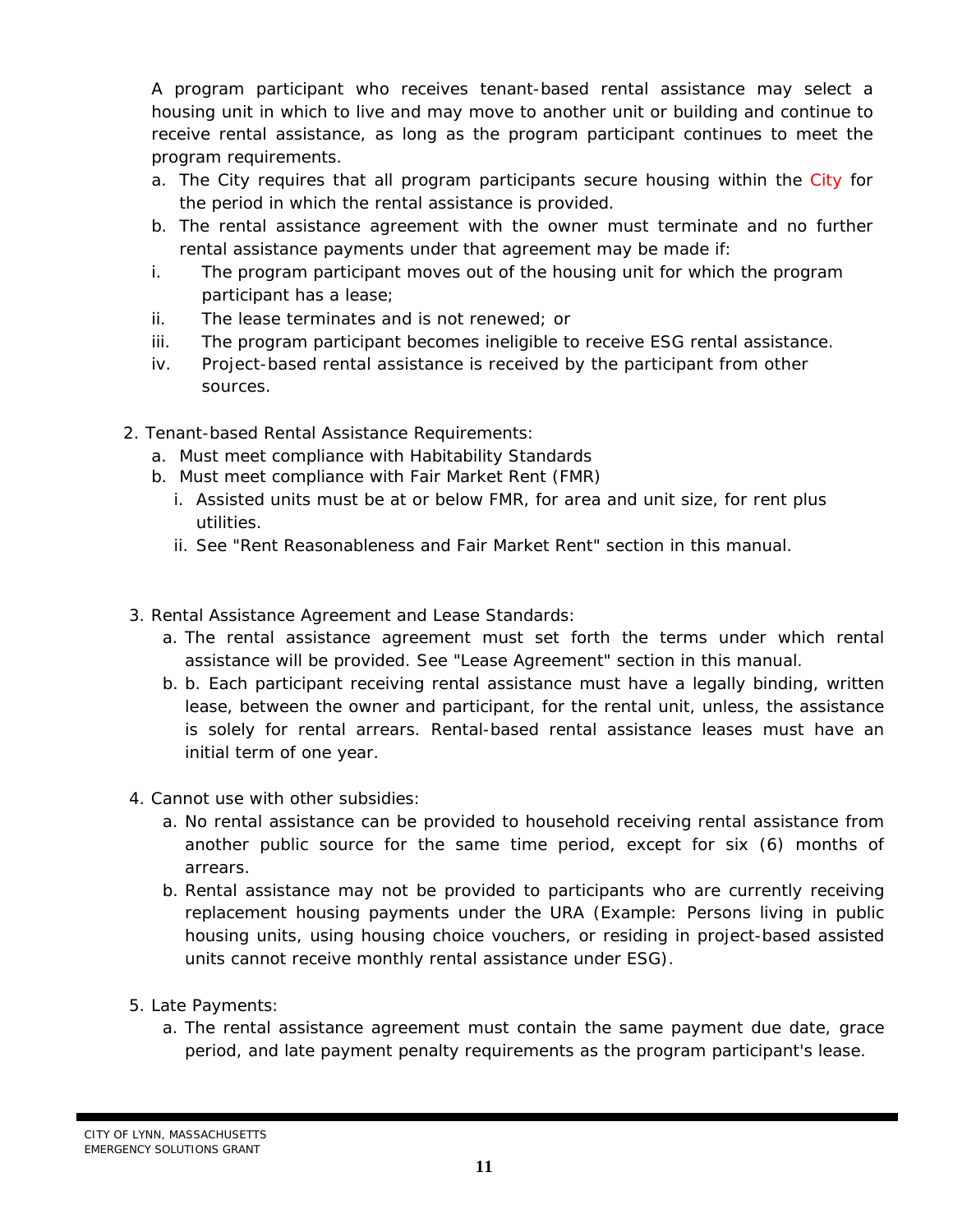- b. The City must make timely payments to owners in accordance with the rental assistance agreement.
- c. The City is not responsible for paying late payment penalties that the tenant incurs on their own behalf.

#### 4.6 Emergency Shelter

Provides Subrecipients that operate an eligible emergency shelter funding for repairs and renovations of shelter facilities and/or operations and maintenance of shelter facilities to increase their quality and quantity available for the homeless.

#### a. Shelter Operations

To receive funding for operations a shelter must meet the definition herein, and comply with all appropriate ESG regulations for habitability, case eligibility, health and safety and shelter operations related to the ESG program. Activities related to Shelter Operation may include, at the City's discretion, and subject to the Subrecipient award agreement, maintenance, fuel, security, rent, equipment, insurance, utilities and/or supplies needed for operation of the approved shelter. Essential services for general operations may include salaries and expenses for case management, child care, education, employment assistance, legal services, life skills training, mental health services, outpatient health services, substance abuse treatment, transportation, services for special populations and related ESG eligible operation expenses.

#### b. Shelter Renovation and Repairs

The City may at its discretion, make available funding for renovation of eligible shelter facilities. New construction is not eligible. Renovation and repair of shelter facilities may include labor, materials, tools and related construction costs for health and safety, code and housing quality standards. A scope of work must be included in any funding request, with a summary description and list of activities and cost estimate, from a qualified contractor or professional. Justification for each activity as it relates to health and safety, code, housing quality standards and the ESG shall be provided by the prospective applicant shelter operator/Subrecipient.

#### 4.7 Street Outreach

"Street Outreach" means essential services for meeting the immediate needs of unsheltered homeless and connecting them with emergency shelter service, housing and/or emergency health services. These may include engagement, transportation, case management and related services. In general, the City shall rely on community based organizations and subrecipients for street outreach, where funded by the City.

# 4.8 Ineligible Activities

These funds cannot be used to expand the number of beds in an existing shelter, to supplant existing mainstream resources or for mortgage payments. Payments can only be made to third parties, such as landlords; payments cannot be made to program participants. In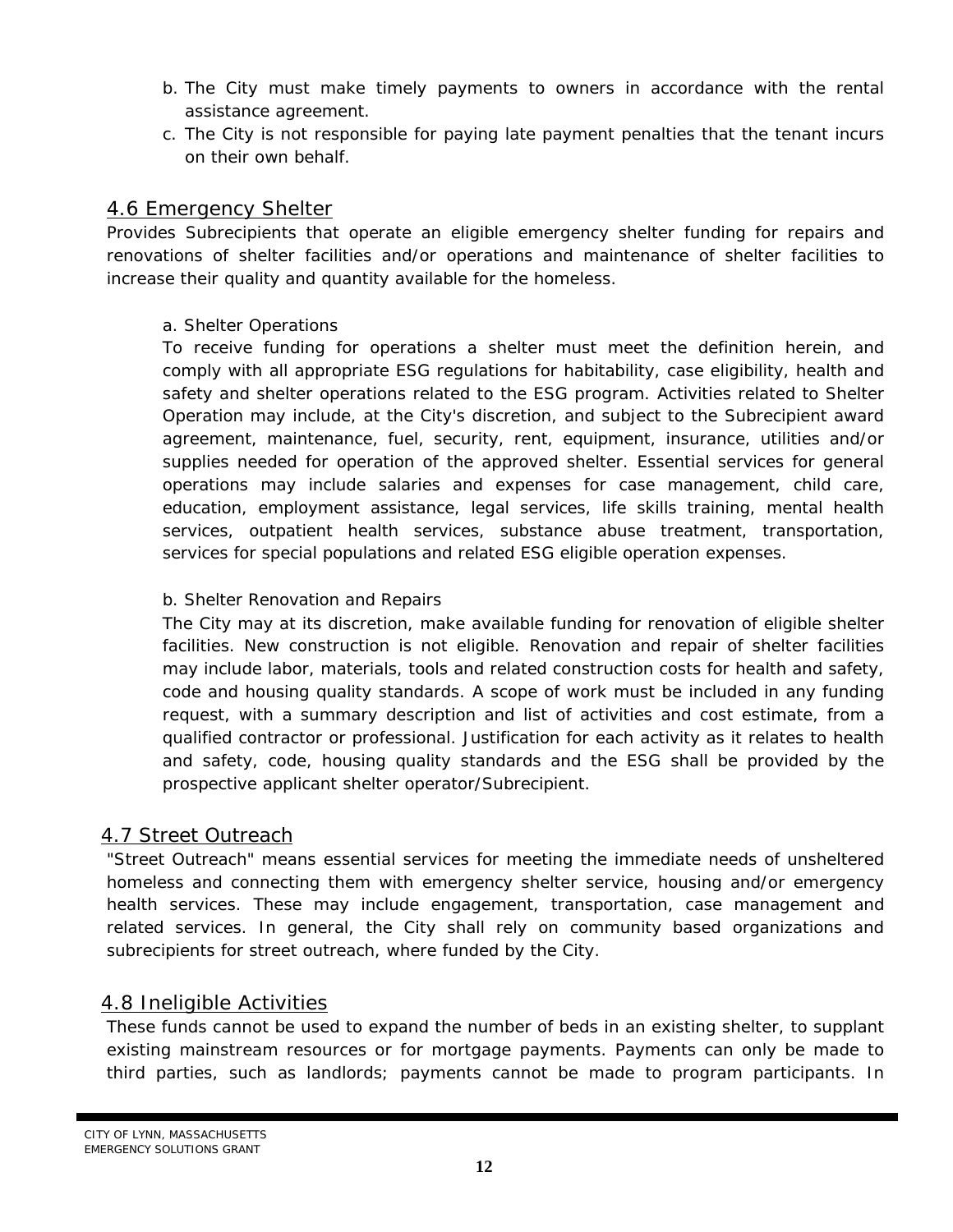addition, an assisted property may not be owned by the City or affiliated organization of the City.

- 1. ESG funds cannot be used for:
	- a. Continuum of Care coordinating expenses;
	- b. Pay for foreclosure prevention;
	- c. Pay rental assistance for rent to own/lease to purchase;
	- d. Provide prevention assistance to help those on Section 8 ;
	- e. Provide assistance (pay security deposits and/or utility deposits etc.) to those living in subsidized housing;
	- f. Assist a household with their rent if they have a project-based voucher;
	- g. Assist individual(s)/households in transitional housing;
	- h. Set aside money for individual(s) who may be at risk of losing their job;
	- i. Assist the homeless or those at risk of becoming homeless to expunge and/or pardon their criminal records or for re-entry advocacy to help ex-offenders get jobs;
	- j. Pay rent bills from a previous address;
	- k. Pay utilities and/or rent for tenants renting a unit owned by a family member;
	- I. Mortgage payments or mortgage refinancing costs to make housing affordable;
	- m.Rental assistance payments cannot be made on behalf of eligible individuals or families for the same period of time and for the same cost types that are being provided through another federal, state or local housing subsidy program;
	- n. Motel/hotel Vouchers;
	- o. Furniture (Grantees are encouraged to use existing community sources);
	- p. Pet Care;
	- q. Credit card bills or other consumer debt;
	- r. Car repair for program participants;
	- s. Regular non-emergency medical or dental care;
	- t. Work or education materials;
	- u. Clothing and grooming;
	- v. Entertainment activities;
	- w. Cash assistance to program participants;
	- x. Development of discharge planning programs in mainstream institutions such as hospitals, nursing homes, jails, or prisons. *However,* persons who are being imminently discharged into homelessness from such public funded institutions are eligible to receive financial assistance through ESG;
	- y. Payment of licenses, certifications, and general classes (classes not specifically related to these funds);
	- z. Utility assistance for homeowners.

# **5**. **Citizenship Requirements and Verification**

[Public Law 104-193 Title IV Sec. 400(7)]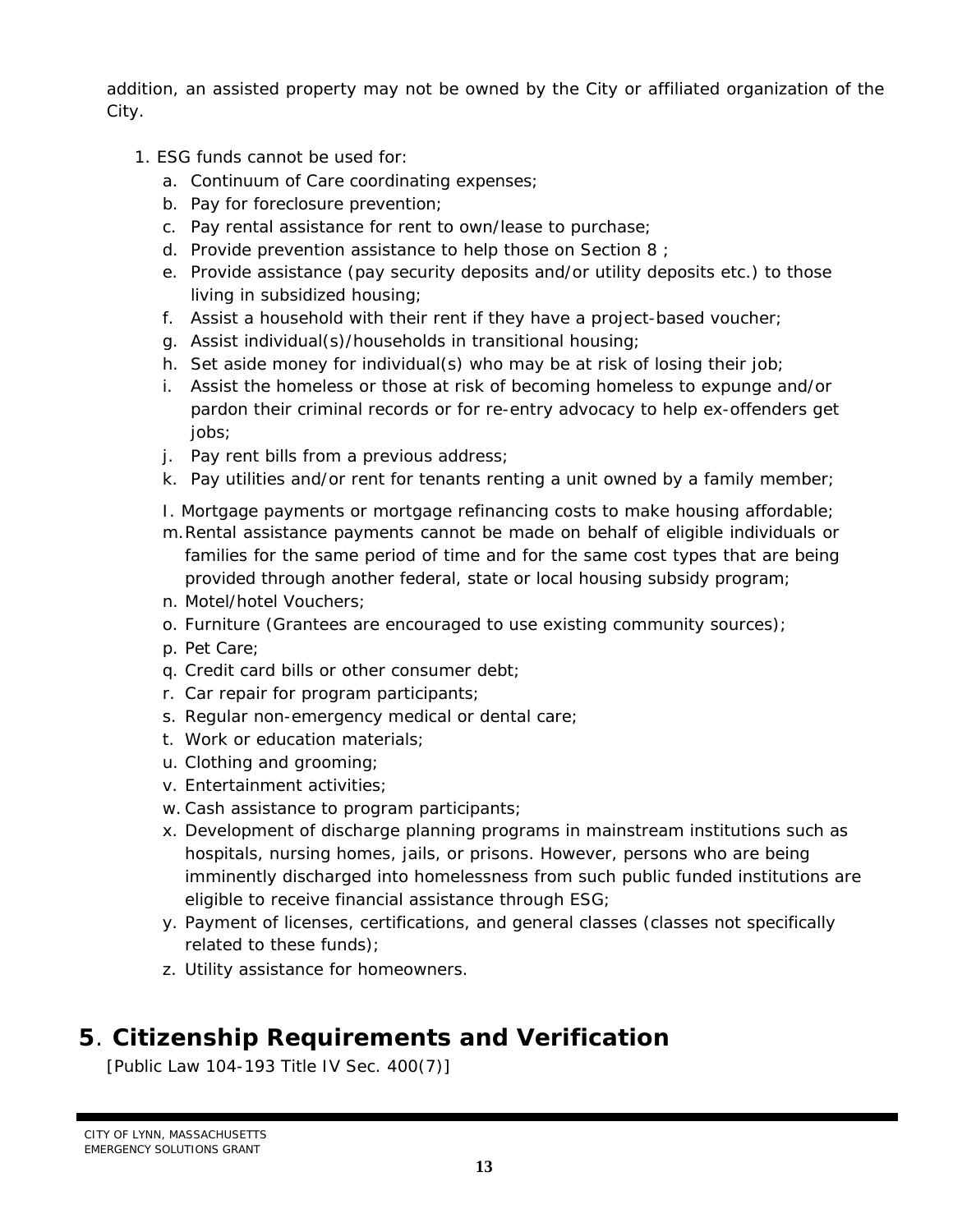Title IV of the Personal Responsibility and Work Opportunity Reconciliation Act of 1996 (PRWORA, also known as the Welfare Reform Act) prohibits the provision of non-exempted "federal public benefits" to a non-citizen, who is not a "Qualified Non-Citizen." The City chooses to follow the Federal classification in determining the eligibility of such non-citizens for public assistance. In doing so, the Cityis considered to have chosen the least restrictive means available for achieving the compelling governmental interest of assuring that noncitizens be self-reliant in accordance with national immigration policy. **Note:** The term "noncitizen" also refers to "alien." For the purposes of ESG, the terms are interchangeable.

# 5.1 Use ESG funds to assist "Qualified Non-Citizens"

For purposes of ESG, the term "Qualified Non-Citizen" means a non-citizen who, at the time the non-citizen applies for, receives, or attempts to receive a Federal public benefit is:

- 1. Lawfully admitted for permanent residence under the Immigration and Nationality Act; OR
- 2. Granted asylum under section 208 of such Act; OR
- 3. Admitted to the United States as a refugee under section 207 of such Act; OR
- 4. Paroled into the United States under section 212(d)(5) of such Act for a period of at least one (1) year; OR
- 5. Withheld from deportation under section 243(h) of such Act; OR
- 6. Granted conditional entry pursuant to section 203(a)(7) of such Act as in effect prior to April 1, 1980.

# 5.2 Eligibility

[24 CFR Part 5, as amended]

- 1. General
	- a. All program participants must be assisted, as needed, in obtaining services and financial assistance through other homeless and public assistance programs;
	- b. Program participants must lack financial resources and support networks needed to obtain immediate housing or remain in existing housing and have no appropriate subsequent housing options;
	- c. Each program participant receiving homelessness prevention or rapid rehousing assistance may be required to meet regularly with a case manager (except where prohibited by Violence Against Women Act and the Family Violence Prevention and Services Act),
	- d. The case manager must develop an individualized plan to help each program participant retain permanent housing after the ESG assistance ends.
	- e. Subrecipients of the City receiving funding for shelter operations shall be responsible for all case management and qualification requirements and maintaining all required documentation as described herein.

# 5.3 Eligibility Re-certification

Re-certification (re-assessment) occurs every (3) three months for those receiving Homeless Prevention assistance of and annually for Rapid Re-Housing Assistance. Income must be at or below thirty percent (30%) AMI for Homeless Prevention. Income must be at or below thirty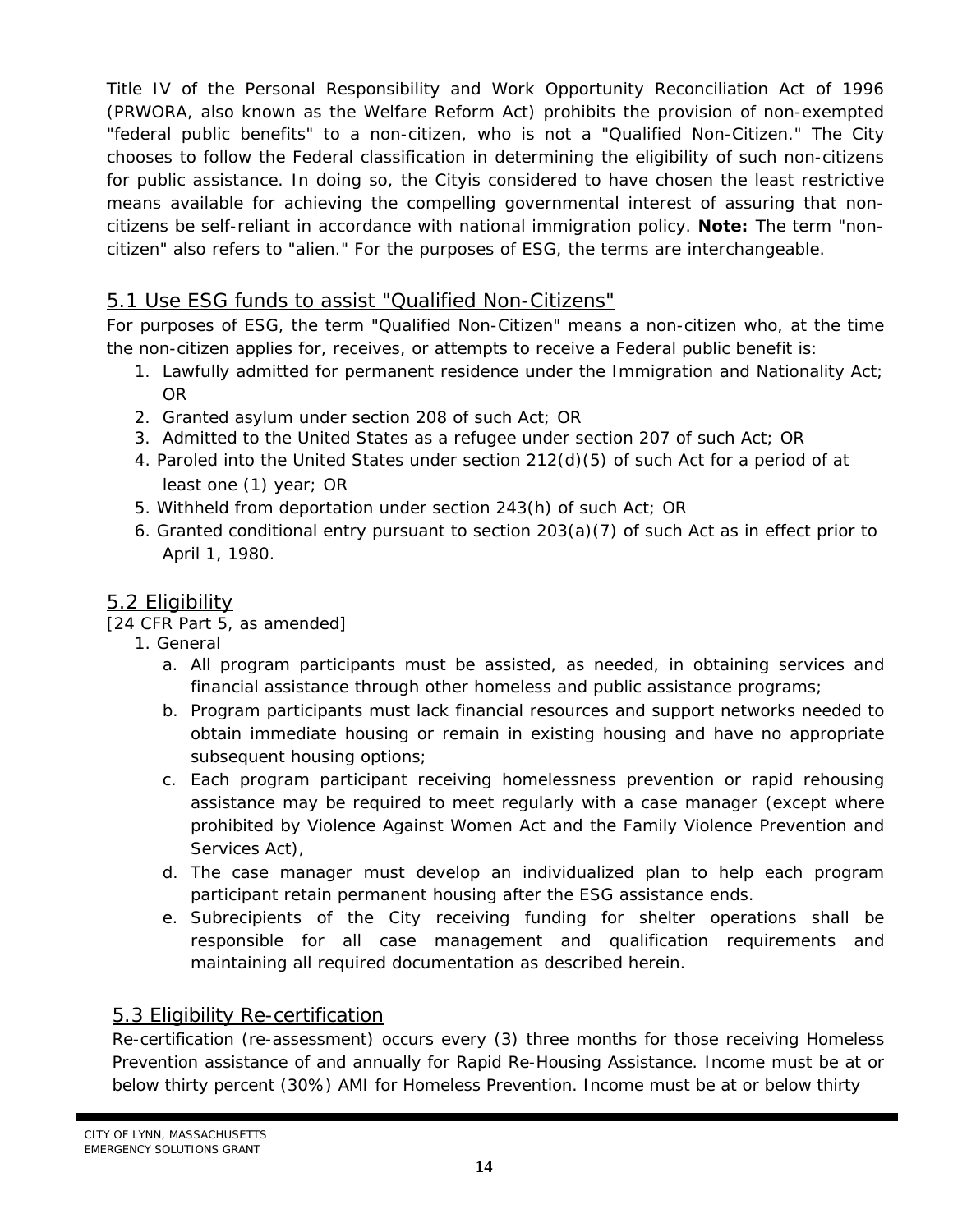percent (30%) AMI for Rapid Re-Housing at the annual recertification.Subrecipients receiving assistance for Shelter operations shall complete re-certifications in compliance with these procedures and the ESG program.

# **6. Records**

[24 CFR 576.500, as amended]

## 6.1 Retention

Citystaff and/or Subrecipentsare responsible for verifying and documenting eligibility of all ESG applicants prior to providing assistance. Citystaff and/or Subrecipients are responsible for maintaining this documentation in the ESG participant case file. Retain all records pertaining to each fiscal year of ESG funds for the greater of five (5) years or the period specified below. Substitute copies made by microfilming, photocopying, or similar methods for the original records, if needed.

# 6.2 Confidentiality

Keep secure and confidential all records containing personally identifying information of any individual or family who applies for and/or received ESG assistance. Do not make public the address or location of any domestic violence, dating violence, sexual assault, or stalking shelter project assisted under the ESG. Do not make public the address or location of any housing of a program participant, consistent with state and local laws regarding privacy and obligations of confidentiality.

# 6.3 Documentation Standards

In general, there is an order of preference for all documentation types and projects must document due diligence of efforts to obtain all documentation. Circumstances, as well as the type of services or housing received, will affect the ability of intake workers/case managers to obtain some forms of documentation. The order of priority among documentation is thirdparty documentation first, intake worker/case manager observation second, and certification by the individual or head of household seeking assistance third.

#### 6.4 Third-party Documentation

Where it is available, third party documentation is the preferable form of documentation (financial, homelessness, disability, etc.). Recordkeeping requirements allow already available documentation, where it is available, as third-party documentation. Already available documentation includes certification or other appropriate service transactions recorded in a Homeless Management Information System (HMIS) or other database that meet certain standards. Information recorded in an HMIS must retain an auditable history of all entries, including the person who entered the data; the date of entry, and the change made, and must prevent overrides of the dates when changes are made. Already available documentation may also include discharge paperwork, to verify a stay in an institution, shelter, or other facility.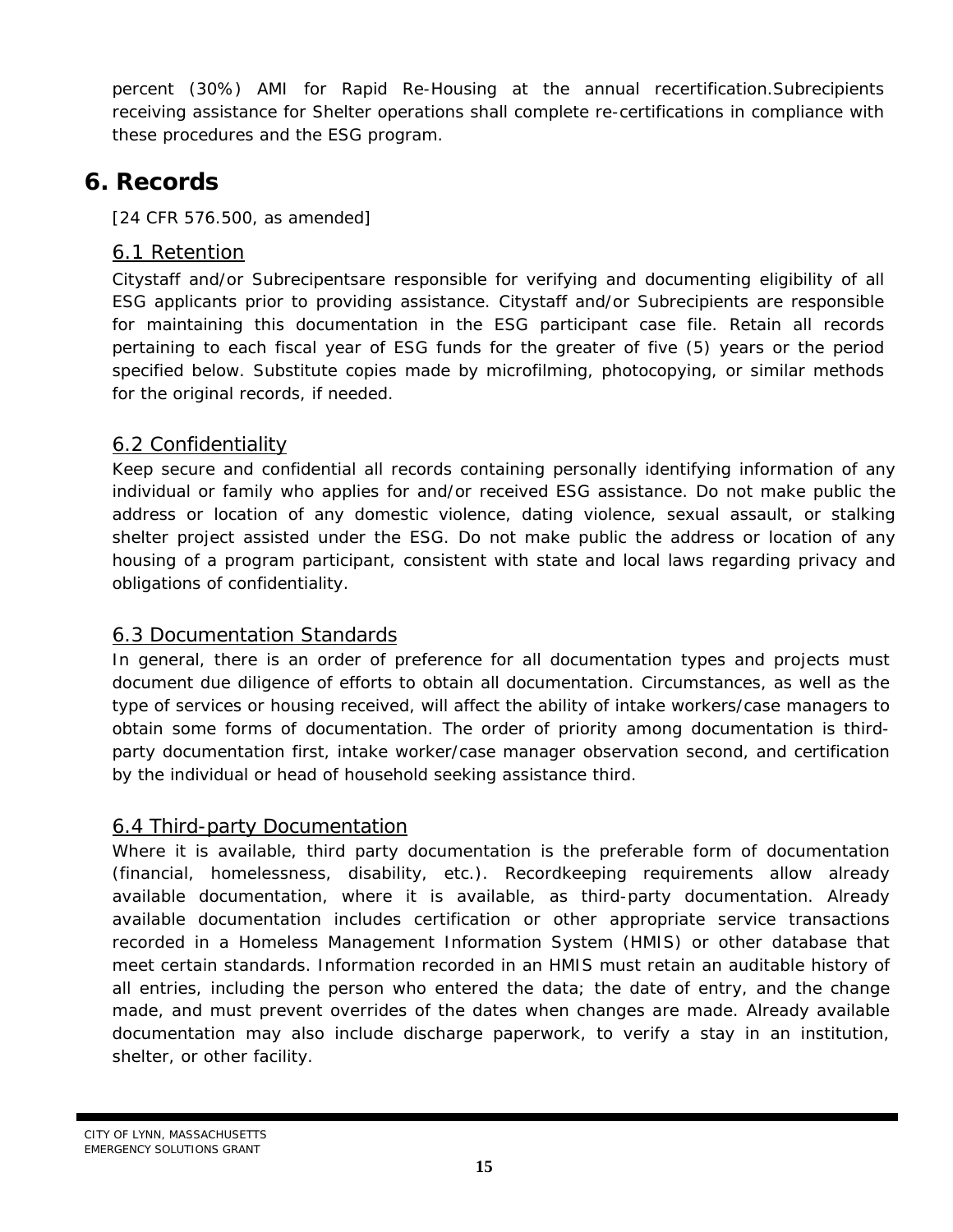For emergency shelters that require clients to be present every night to gain access to a bed for just that night, the City would expect to see certification by the individual or head of household as the primary method of establishing homeless eligibility. The Citywould also consider a sign-in sheet, with a certification from the individual or head of household seeking assistance, as meeting this standard. However, for permanent housing and nonemergency services, such as employment assistance, the Citywill expect to see third party documentation, such as pay stubs, copy of recent bank statements, or filed tax documents.

#### 6.5 Example of Documentation

Documenting a disability would not include participant self-certification, as disabilities would have written documentation of some type. You could document a disability by:

- 1. Written verification of the disability from a licensed professional from the state to diagnose and treat the disability and his or her certification that the disability is expected to be long-continuing or of indefinite duration and substantially impedes the individual's ability to live independently; OR
- 2. Written verification from the Social Security Administration; OR
- 3. The receipt of a disability check.

#### 6.6 Intake/Case Manager Worker Observation

May include oral statements made by a social worker, case manager, or other appropriate official at an institution, shelter, or other facility and documented by the case manager. Where the intake worker/case manager is not able to obtain a written or oral statement from a social worker, case manager, or other appropriate official at an institution, shelter, or other facility, the intake worker/case manager may document his or her due diligence in attempting to obtain a statement from the appropriate official in the case file.

If an oral statement is used, the City requires a written certification by the person making the oral statement. Use oral statements when third-party documentation is not available. The Case Manager's written certification, may verify oral statements. Case Managers must still document his or her due diligence in attempting to obtain the original verification.

#### 6.7 Participant Self-Certification

Requires a written and signed document by the individual or head of household seeking assistance attesting to the facts for which they are certifying.

#### 6.8 Intake/Participant File

The City and/or subrecipientwill document all participant files using the forms provided by the City/subrecipientas outlined on the Participant File Checklist. Complete the Intake Assessment and Housing Plan. Files must also contain case management notes.

#### 1. Participant File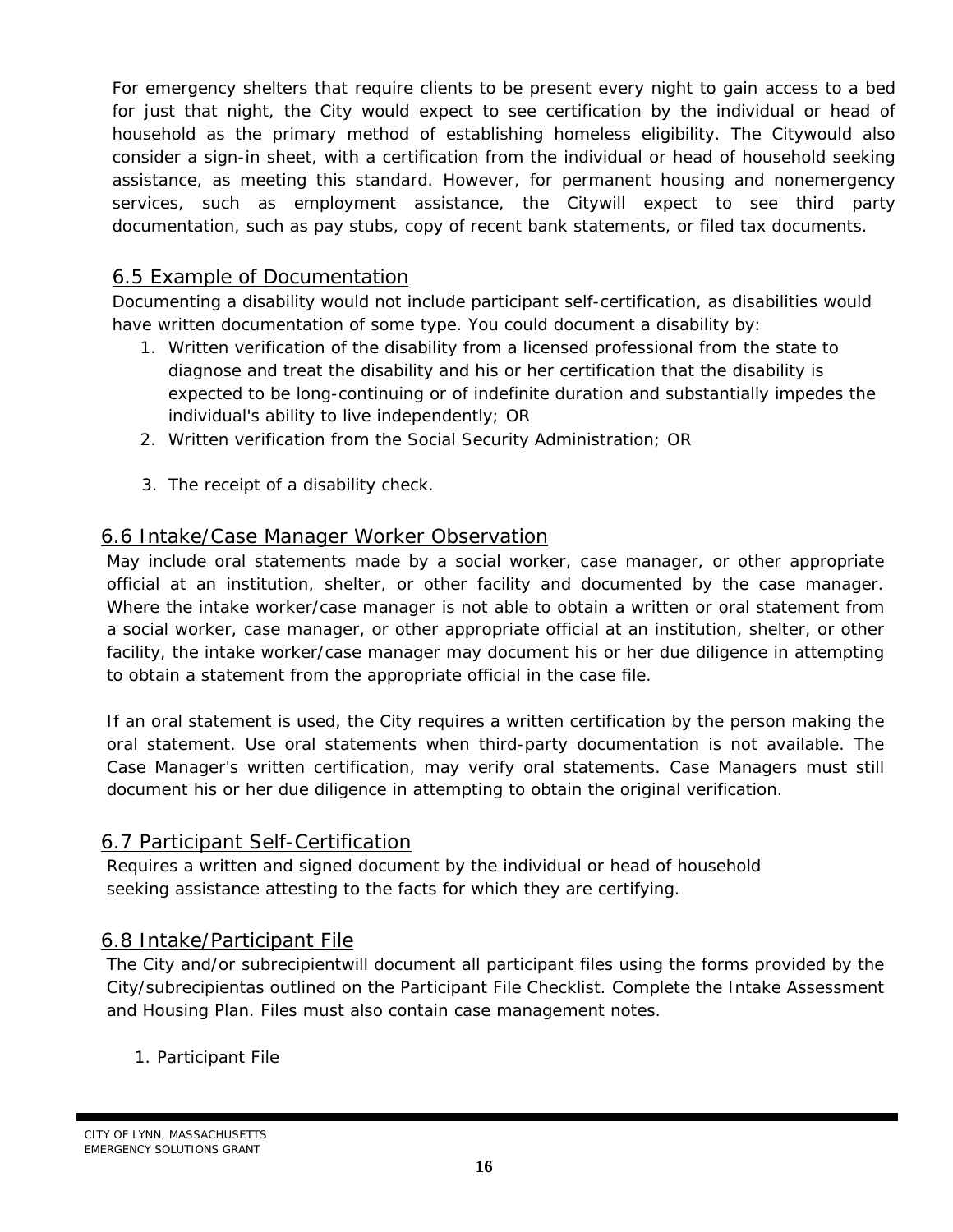The City and/or subrecipientis required to maintain all Financial Records of their ESG participants and retain the participant's file information. Document all participant files using the forms as outlined on the Participant File Checklist. Complete the Intake, Assessment, and Housing Plan. Place a copy of these documents in the participant's file. Files must also contain case management notes.

#### 6.9 Client Eligibility Forms for Rental Assistance Program

#### 1. Release of Information

Each HH member, age eighteen (18) or older, with a copy in file, must sign a release of Information form. Per HMIS procedure, general releases are not allowed.

#### 2. Assessment

The subrecipientCase Managers shall conduct a complete, comprehensive housing assessment with the HH. The assessment will function as the basis for creating the "Housing Plan" which serves as the foundation for resource coordination and resolution of the housing crisis. Each HH should have a copy of the screening assessment in the client file. Housing assessments may be completed through HMIS and a printed, hard-copy kept in the client file.

3. Verification of U.S. Citizenship or Lawful Resident

ESG assistance is available only to individuals who are US citizens, US nationals, or qualified non-citizens that have eligible immigration status. At least one family member must be a citizen, national, or non-citizen with eligible immigration status, in order for the family to qualify for assistance. A copy of documentation of citizenship must be in the client file.

4. Identification (required for all household members)

There must be documentation of identification for all HH members, in the client file, whether receiving case management and/or financial assistance. Documentation may include:

- a. Driver's license
- b. Social Security card
- c. Medicaid Card (as a last resort for children only)
- d. Birth certificate
- e. Passport
- f. Naturalization papers
- g. Church-issued baptismal certificate
- h. U.S. military discharge papers (DD-214)
- i. Adoption papers
- j. Department of Human Serviced ID (for children only)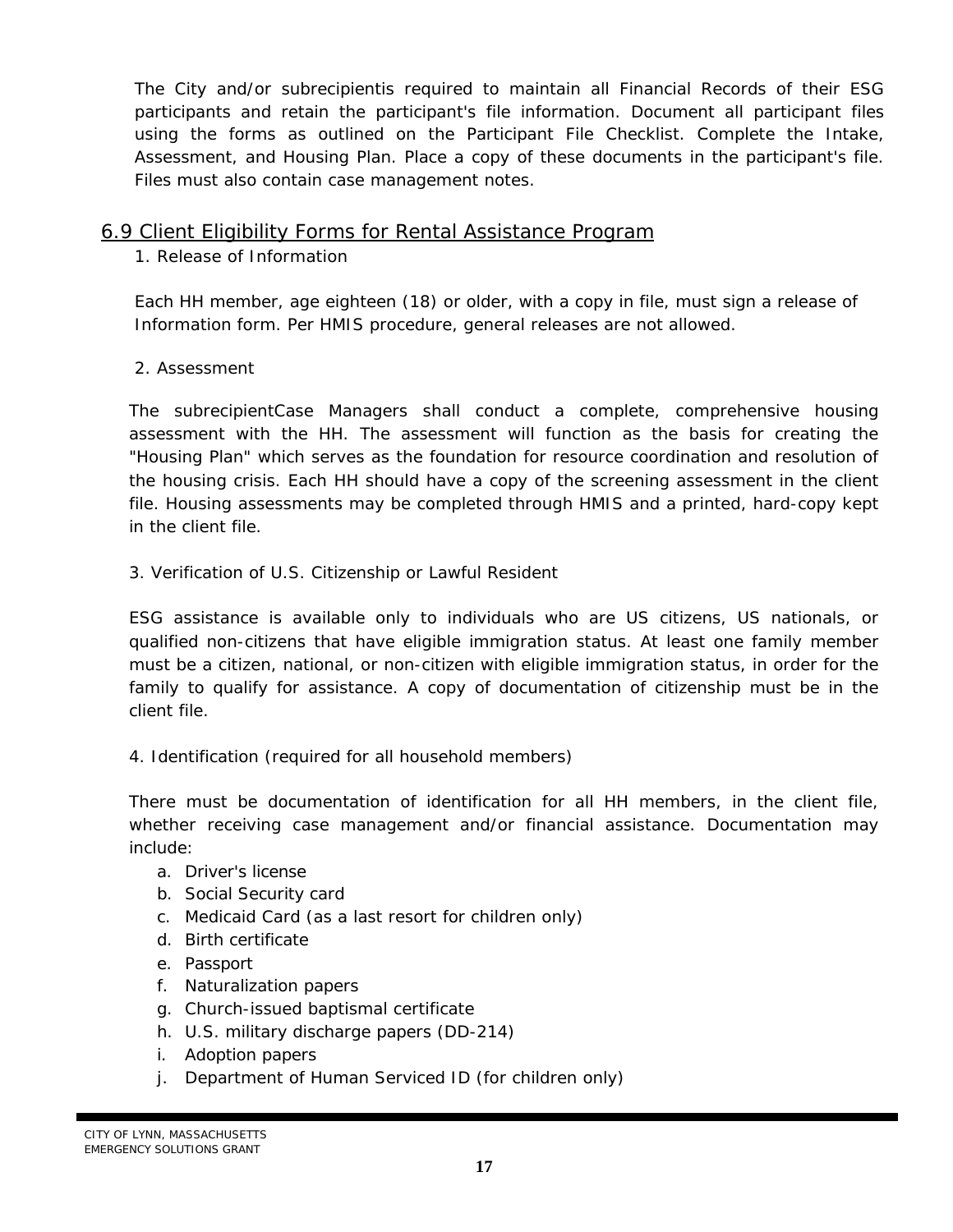- k. Custody agreement
- I. Affidavit of parentage

The subrecipientCase Manager must complete the Homeless Certification or At-Risk of Homelessness Certification indicating current living situation and provide the appropriate documentation as indicated on the form. A copy of this certification must be in the client file. Valid proof of homelessness is needed from one of the following sources: a. Agency — this documentation should contain the letterhead of the assisting agency, and the dates of service. Documents such as court ordered eviction notice and utility shut-off notices are accepted as proof.

#### 5. Disability Certification

- a. Disability certification can be used to prioritize those eligible for Rapid Re-Housing assistance.
- 6. Staff Affidavit of Eligibility/Conflict of Interest for ESG

The subrecipientCase Manager must sign the Staff Affidavit certifying that the HH meets all requirements to receive ESG assistance and that all of the information provided is true and complete to the best of their knowledge. It further certifies that the HH receiving assistance has not resulted, nor will result, in a personal or financial interest or benefit for the staff person or anyone with whom they have family or business ties (i.e., conflict of interest).

7. Verification Tracking of Income

The subrecipientCase Manager must record all attempts, such as phone logs, email correspondence, and copies of certified letters, etc., to obtain required verifications in the order specified. Staff must provide an explanation detailing outcomes, including obstacles, on the form, if utilizing verification out of the hierarchy sequence.

All sources of HH income, for all adult members, must be verified and documented at intake and every three (3) months for homeless prevention and annually for rapid rehousing, to determine program eligibility, with a copy kept in the client file. To be eligible for assistance, gross HH income must be at or below thirty percent (30%) AMI for the County. Some examples of common acceptable documentation:

- a. Earned Income pay stubs, previously filed taxes, bank statements, etc.
- b. Unearned Income statements from government official/agency, unemployment or disability pay stubs, most recent benefit or disability income notice from agency.
- 8. Request for Verification of Income

If HH income cannot be verified with third-party source documents, provided by the client, Case Manager will make attempt to acquire the income information from income source (i.e. employer, bank, etc.)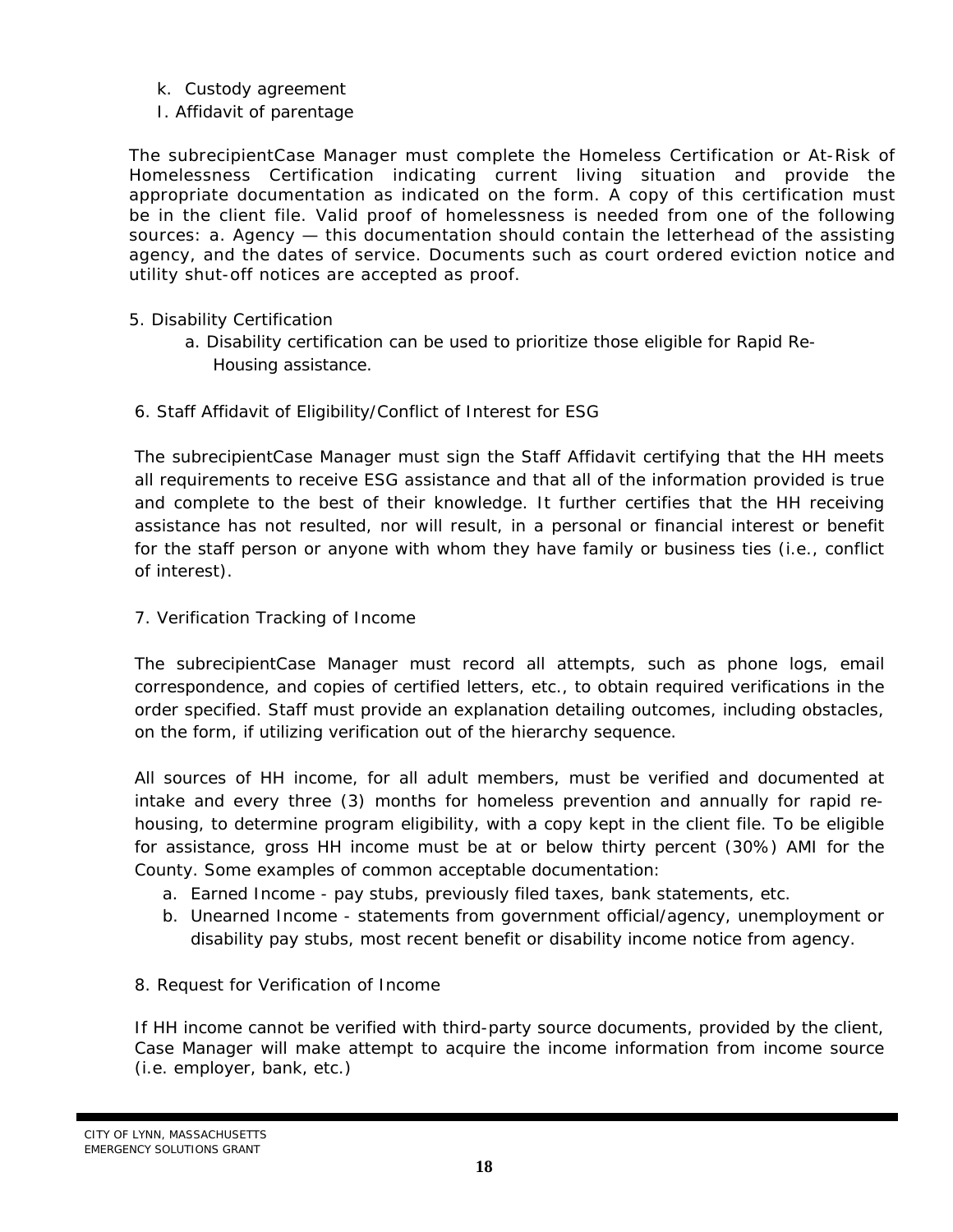#### 9. Calculation Worksheet

The Calculation Worksheet must be completed and a copy kept in the client file, at intake, every three (3) months for homeless prevention and annually for rapid re-housing assistance, to determine eligibility for ESG assistance. To be eligible, the gross annual HH income must be at or below thirty percent (30%) AMI. Income is annualized to project gross annual income; there are no allowances/deductions from the HH gross income.

#### 6.10 Financial Assistance Eligibility Forms

#### 1. Housing Plan

A Housing Plan must be completed for all program participants that receive a housing assessment and are determined eligible for services. The Housing Plan is intended to be a guide for both the HH and the service agencies. Keep a copy of the Housing Plan in the client's file.

#### 2. Copy of signed Lease/Rental Agreement

A lease is required for HH receiving financial assistance. All HH members must be listed on the lease/rental agreement and a copy must be maintained in the client file. For HH moving into a new unit, the unit must meet habitability standards before the HH moves in. For HH already residing in a unit, the unit must meet habitability standards before financial assistance can be provided.

If rental and utility arrearages are paid, the participant must have had a valid lease in place covering the arrearage period. The rental arrearage amount paid each month cannot exceed the FMR. If the Landlord agrees to lower the rent to comply with the FMR, a new lease or lease addendum must be signed stating the new rental amount and a copy placed in the file. The rent amount charged after the household's leasing assistance has ended is between the landlord and the tenant.

#### 3. Utility Arrearages from a Previous Address for Re-housing Participants

Utility arrearages for a previous address may be made, regardless if it was not the household's last address; however, the following guidelines must be followed:

- a. If the utility arrearage is over the \$850 maximum, the case manager will work with the utility company to set-up a payment plan between the household and the utility company and/or ask the utility company to forgive the debt.
- b. Utility arrearage payments cannot exceed \$850;
- c. Before making payment for utility arrearages, the case manager must document in the participant's file, with written documentation from the utility company, that by paying a specified amount, again up to \$850, the utilities will be turned on for the household by the utility company at the new address.
- 4. Housing Habitability Standards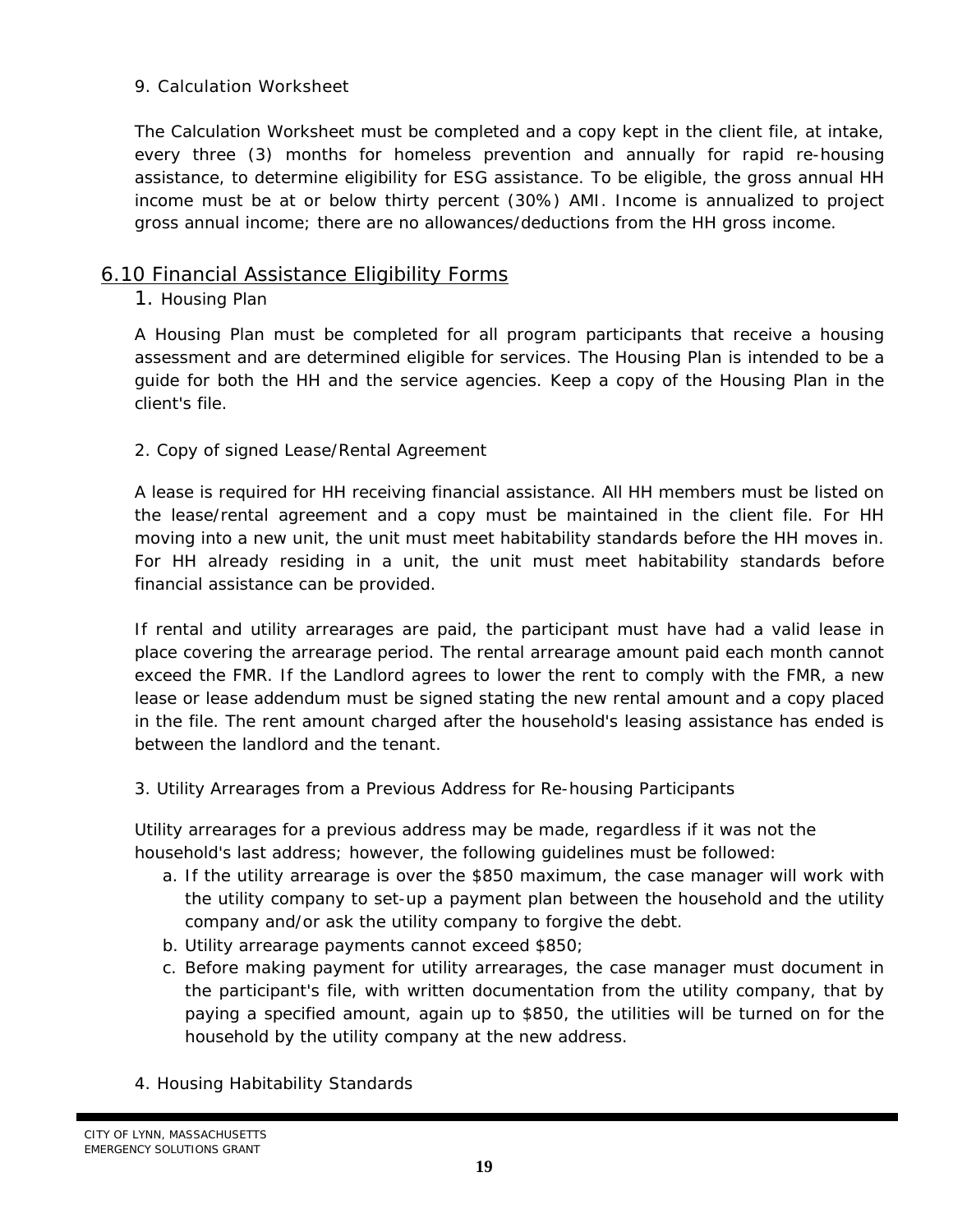All units must meet Habitability standards before financial assistance can be provided (e.g., rental arrearages, leasing assistance, security deposits). Landlords and tenants must be notified of the date and time of the inspection and the tenant, landlord or an adult representative must be present at the housing unit during the inspection. A completed copy of this form must be kept in the client's file. If water/utilities are not on at the time of initial inspection, a follow-up inspection must be done within ten (10) days of the water/utilities being turned on. (See "Habitability Standards" section of this manual for more information)

5. Inspection Deficiencies Notice

If a unit fails to pass a Habitability inspection, the owner must be notified, in writing, of the specific deficiencies and the necessary corrective action must be completed within a specific timeframe. Landlords and tenants should be given a reasonable period of time (e.g., twenty-four (24) hours for emergency conditions or thirty (30) days for less serious conditions) to correct the deficiencies.

6. Proof and Assessment of Lead Based Paint (LBP) - Pamphlet, *Protect Your Family from Lead in Your Home*

All HH must be provided a copy of the HUD pamphlet. The LBP pamphlet may be downloaded from HUD's LBP website.

7. Owner Certification of Lead-Based Paint

LBP inspection is required for ESG assistance for properties built before 1978, and if a child age six (6) or younger or a pregnant woman will be residing in the unit. The inspection may be visual; however, if the child age 6 or younger has been identified with an Identified Environmental Intervention Blood Lead Level, the inspection must be done by a Certified LBP Risk Assessor. All HH must be provided with the HUD pamphlet, Protect Your Family from Lead in Your Home. A copy of this certification must remain in the client file.

8. Summary Notice of LBP Risk Assessment

If a LBP inspection is deemed required to be performed by a Certified LBP Risk Assessor, the Risk Assessor must complete this form summarizing his/her assessment of the LBP in/outside the home. A List of Certified LBP Risk Assessor can be found at your local County Health Department. A copy of this assessment must remain in the client file.

9. Disclosure of Information of LBP

Each HH must sign and date the top portion of this form to certify that they received the pamphlet and a copy of the certification kept in the client file. If a child age six (6) or younger or a pregnant woman will be residing in the unit, the second portion of the form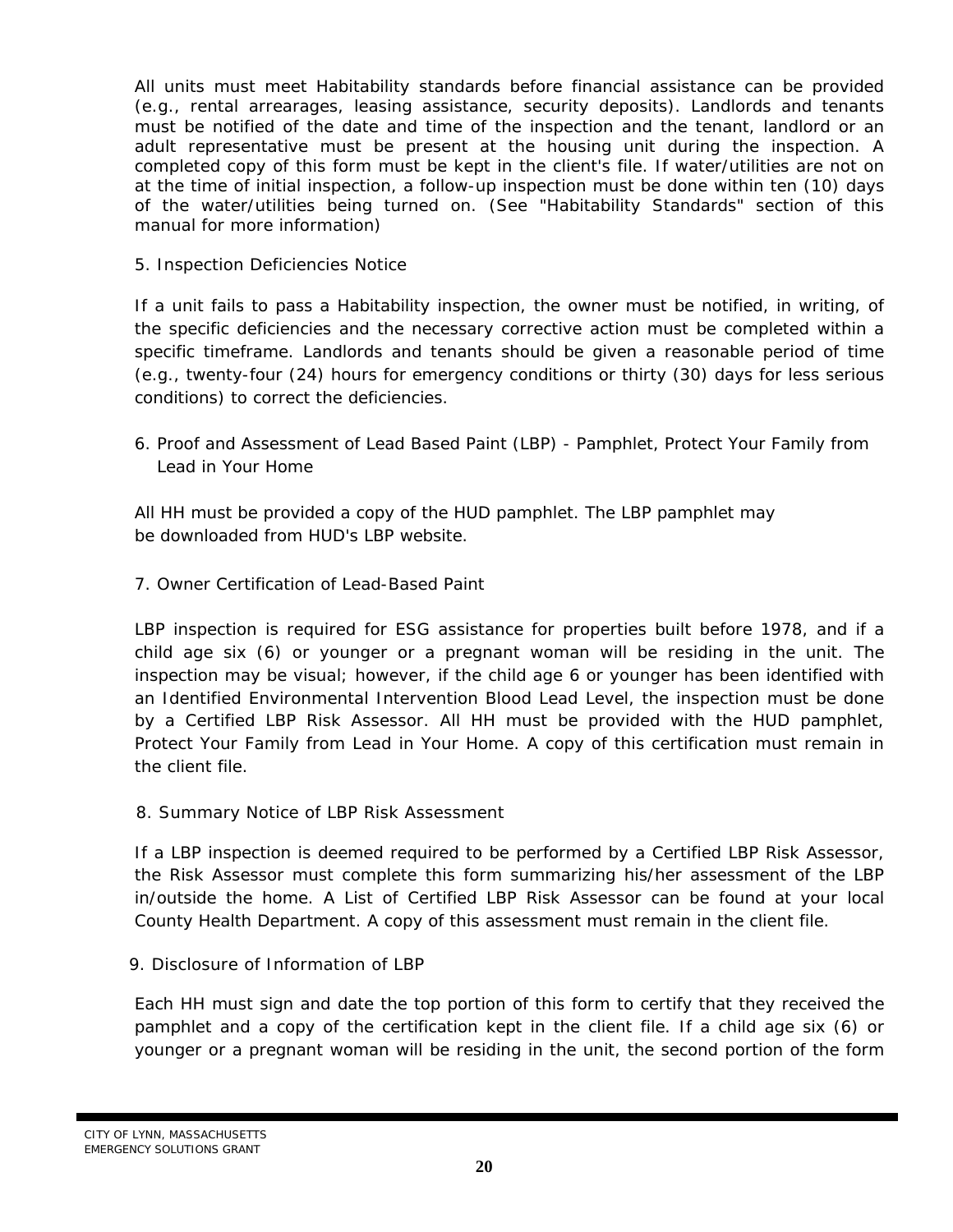must be completed and signed by the owner of the unit. A copy of this form must remain in the client file.

10. Mediation

Verification that Mediation assistance is necessary for client to obtain/keep housing is required. These can include, for example, eviction or late rent payment notices and letters or emails between the landlord and tenant in dispute requesting meditation.

# **7. Case Management**

[24 CFR 576-401, as amended]

#### 7.1 Strength-Based Case Management

The relationship between the case manager and the family is one of advocacy and collaboration. The individual family's strengths and goals are identified. The case manager works with the family to achieve short- and long-term goals, helping them access the necessary services. Although housing is usually the primary goal, this cooperative relationship addresses counseling, education, employment, and life skills goals.

- 1. Description:
	- a. Strengths-Based Practice assesses the inherent strengths of a person or family, and then builds on them.
	- b. Strengths-Based practice uses peoples' personal strengths to aid in recovery and empowerment.
	- c. Reframing personal perception to find good even in the worst situation.
- 2. Purpose:
	- a. Empowering alternative to traditional therapies which typically describe family functioning in terms of psychiatric diagnoses or deficits.
	- b. Avoids the use of stigmatizing language or terminology which families use on themselves and eventually identify with, accept, and feel helpless to change. It is at odds with the "victim identity" -- epitomized in popular culture by the appearance of individuals on television or talk radio sharing intimate details of their problems - which is inherently self-defeating.
	- c. Fosters hope by focusing on what is or has been historically successful for the person, thereby exposing precedent successes as the groundwork for realistic expectations.
	- d. Inventories (often for the first time in the person's experience) the positive building blocks that already exist in his/her environment that can serve as the foundation for growth and change.
	- e. Reduces the power and authority barrier between the person and therapist by promoting the person to the level of expert in regards to what has worked, what does not work, and what might work in their situation.
	- f. Reduces the power and authority barrier between person and therapist by placing the therapist in the role of partner or guide.
	- g. Families are more invested in any process where they feel they are an integral part.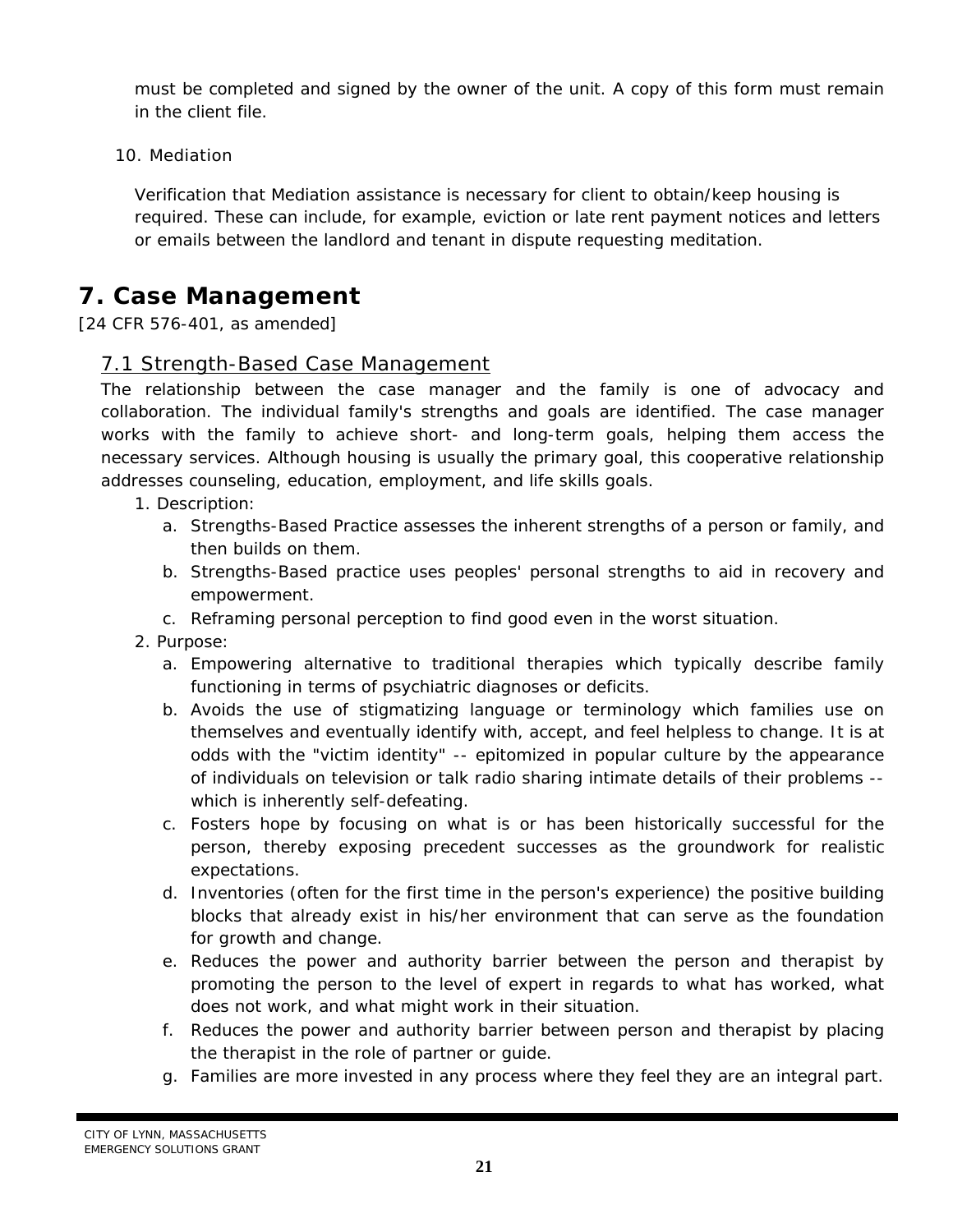# 7.2 Functions of Case Management

All rental assistance participants must be case managed as defined by the following services:

- 1. Using a centralized or coordinated assessment system; AND
- 2. Conducting initial evaluation, including verification and documentation of eligibility; AND
- 3. Counseling; AND
- 4. Developing, securing and coordinating services, and obtaining Federal, State, and local benefits; AND
- 5. Monitoring and evaluating participant's progress in the program; AND
- 6. Developing an individualized housing and service plan; AND
- 7. Assuring the protection of program participants' rights.

# 7.3 Intake

The initial point of contact includes prioritizing households based on the severity of their housing crisis and targets the most appropriate response. The intent is to discern primary need and the urgency of the need.

- 1. Those households applying will be screened either by phone or in person.
- 2. Households who are presented with immediate safety issues will be re-directed appropriately (e.g. Domestic Violence Support Services or 911.)
- 3. Intakes are required to determine primary issues.
- 4. If the intake concludes there is not an immediate housing need (but other needs are present), households will be referred to the appropriate resource to address the need (e.g. food assistance, mental health, etc.), and a housing plan is not necessary.
- 5. If the intake concludes there is an immediate housing need, households will proceed to a full housing assessment or be scheduled for a housing assessment within two business days, if possible.
- 6. Sharing of participant information within HMIS between agencies.

# 7.4 Housing Assessments

Depending on the urgency and priority identified in the intake, the ESG program will conduct a comprehensive assessment with the household. The assessment, at a minimum, will identify the housing needs of the household. The assessment will function as the basis for creating a housing plan, which serves as the foundation for resource coordination and resolution of the housing crisis. It will require staffing familiar with housing resources, with the local housing market, and with services.

- 1. Case Managers/Intake Workers may utilize the assessment tool, focusing on issues related to obtaining and maintaining housing.
- 2. Assessments will be conducted in person.
- 3. Case Managers/Intake Workers will identify the most appropriate resources for which the household may be eligible and provide this information to the household both verbally and in a written form as part of the Housing Plan.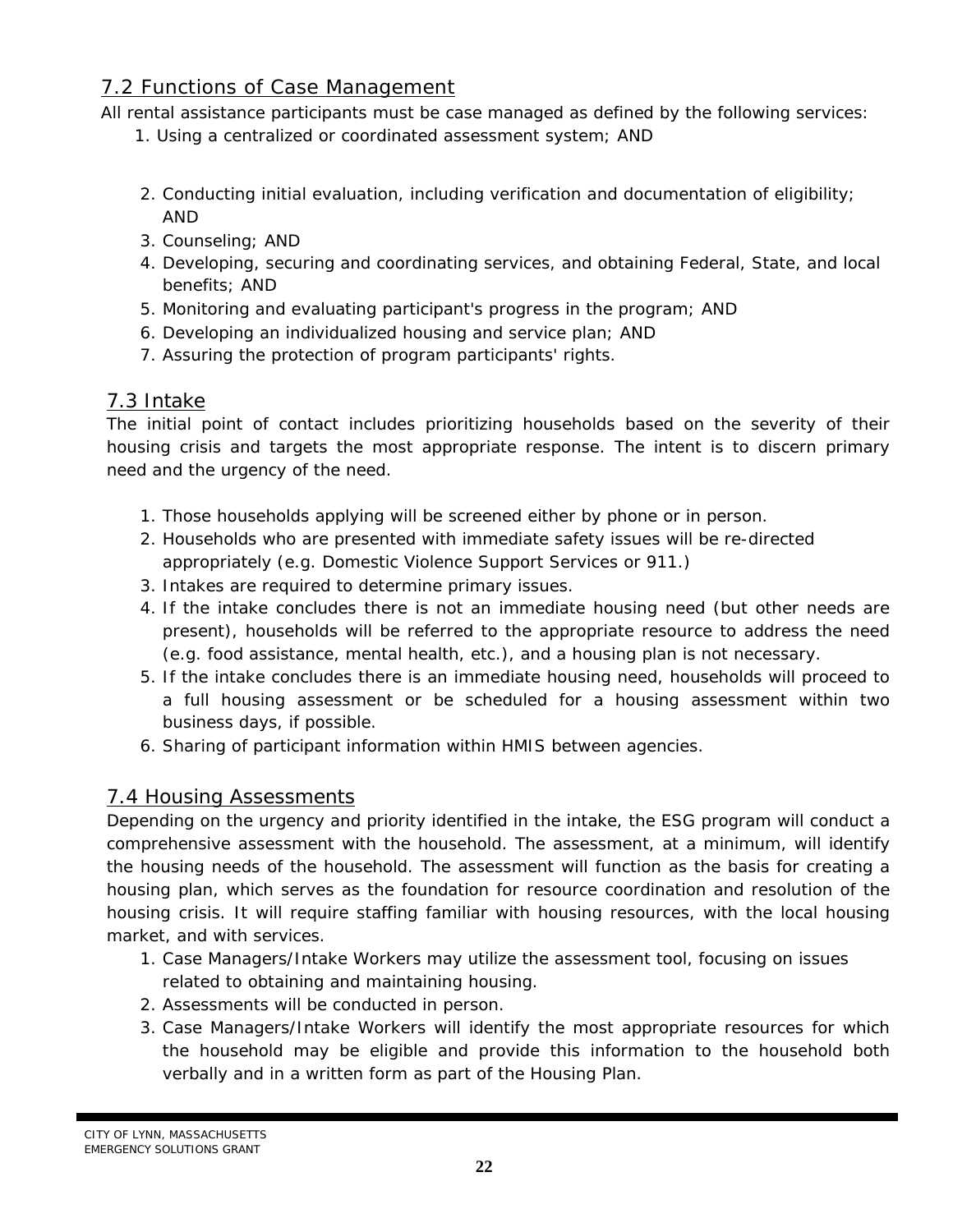# 7.5 Housing Plan

A Housing Plan must be completed for all individuals that receive a housing assessment and are determined eligible for services. If the household does not meet program eligibility, e.g. over income, a housing plan does not need to be done. Upon their development and implementation, ensure that housing assessments are consistent with written standards and the City's Continuum of Care coordinated system.

The Housing Plan is intended to be a guide for both the household and the service agencies. Housing Plans must be framed to include:

- 1. A focus on obtaining or maintaining housing;
- 2. Defined goals, outcomes and timelines, as well as documentation of frequency of meetings for follow-up;
- 3. An identification of needed community resources;
- 4. Referrals to mainstream services, as needed;
- 5. Budget education and tenant education;
- 6. An attached copy of the housing assessment

#### **Intake, Assessment, and Housing Plan are accomplished with various standardized forms and a copy of these forms must be maintained in the participant file.**

# 7.6 Occupancy Standards

Occupancy standards must comply with HQS requirements and outline how the number of bedrooms required by the household will be determined. The following basic standards can be modified to take into consideration specific household composition and circumstances (i.e., pending child custody cases, chronic illnesses, family member who is absent most of the time).

- 1. No more than two persons are required to occupy a bedroom;
- 2. Persons of different generations (i.e., grandparents, parents, children), persons of the opposite sex (other than spouses/couples) and unrelated adults are not required to share a bedroom;
- 3. Children of the same sex (regardless of age) and couples co-habiting (whether or not legally married) must share the same bedroom for purpose of assigning the number of bedrooms;
- 4. A live-in care attendant who is not a member of the family is not required to share a bedroom with another household member;
- 5. Individual medical problems (i.e., chronic illness) sometimes require either separate bedrooms for household members who would otherwise be required to share a bedroom or an extra bedroom to store medical equipment;
- 6. In most instances, a bedroom is not provided for a family member who will be absent most of the time, such as a member who is away in the military.
- 7. Occupancy standards are used to provide consistent criteria for determining the unit size for which the household is eligible and thus, the amount of assistance to be provided. Fair housing rules permit a household to select smaller units that do not create seriously overcrowded conditions. A tenant may select a larger unit if it meets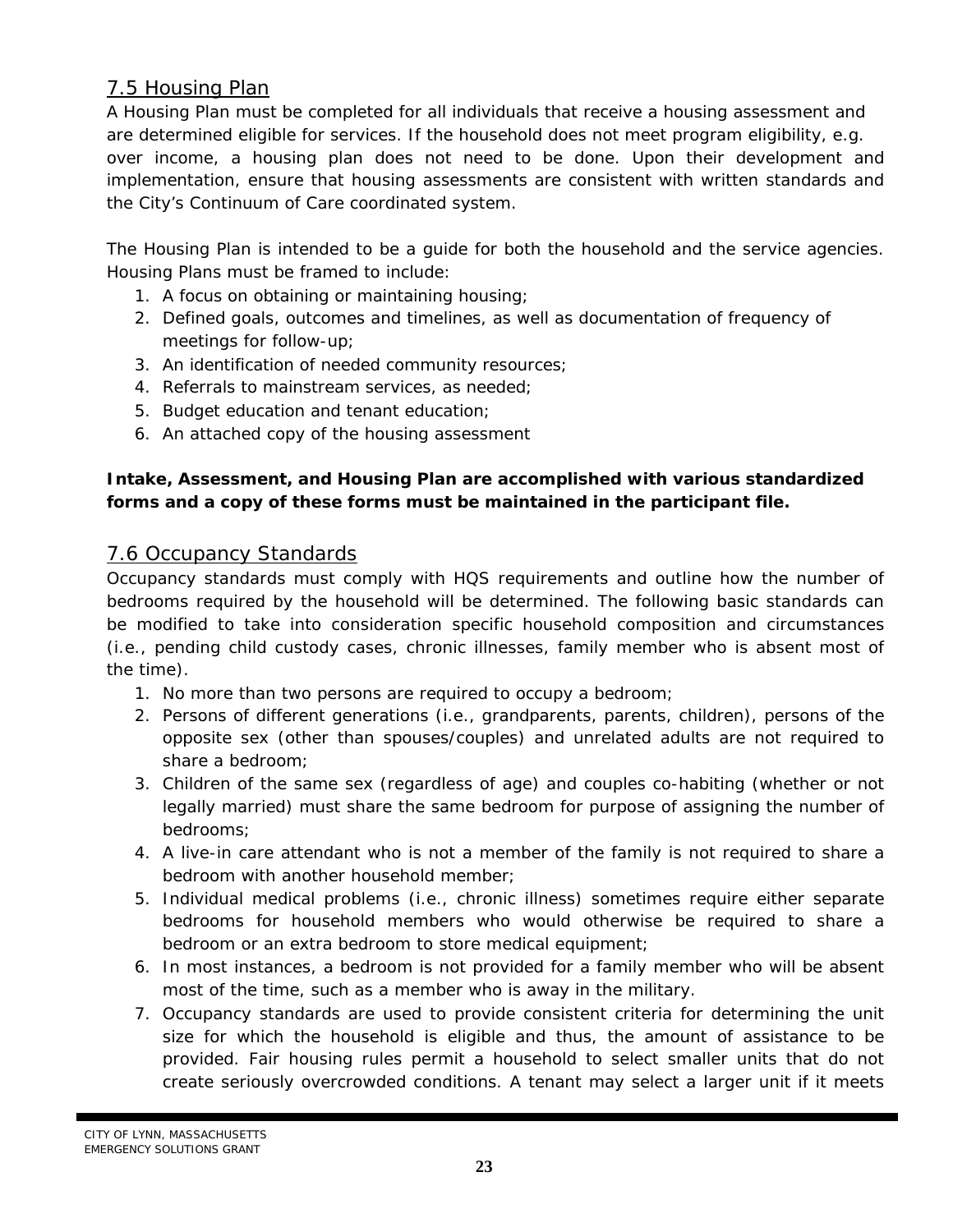the FMR for the actual number of bedrooms for which they are eligible according to the eligibility guidelines. Tenants are not allowed to give the landlord additional funds for larger units.

*Undersized Units:* If a family elects to occupy a unit with fewer bedrooms than specified in the Occupancy Guidelines, the FMR is based on the actual number of bedrooms;

- *a. Oversized Units:* If a family elects to occupy a unit with more bedrooms than specified in the Occupancy Guidelines, the FMR is based on the number of bedrooms specified in the Occupancy Guidelines.
- *b.* If an additional bedroom is required for an individual who would normally be required to share a room, the reason must be documented in the file. For example: If an additional room is needed because of a medical condition, documentation may be a note from their doctor; otherwise, if the case manager determines an additional room is needed (medical condition, care-giver, medical equipment etc.) the case manager must document the reason in the case management notes.
- *c.* In cases where college students and children staying only for weekends etc., the amount of time spent in the unit should be taken into consideration before assigning additional bedroom(s). ESG assistance is short-term and a smaller unit is acceptable if it does not create serious overcrowding; a living room can be counted as a sleeping room. If student/children will be in the unit the majority of the time and future rent will not be a burden, then an additional bedroom can be assigned.
- *d.* A separate bedroom cannot be issued for an unborn child. Once the baby is born a second bedroom can be issued unless the baby has an older, same sex sibling who has already been issued a bedroom.
- *e.* Lease Agreements [24 CFR 576.106, as amended] A lease must be in place and the program participant must be on the lease in order to use ESG funds for the rent or security deposit. Do not assist an individual renting from a friend or relative if a legal lease is not in place. In cases where an individual is renting a unit from a friend or relative and a legal lease is in place, programs providing assistance must ensure that the arrangement is not in violation of the conflict of interest provisions outlined in City's Conflict of Interest Policies and Procedures (e.g. the rent charged and the terms of the lease must be the same for the participant as they are for other tenants renting comparable units).

# 7.7 Use with Other Subsidies

Except for a one-time payment of rental arrears on the tenant's portion of the rental payment, do not provide rental assistance to a program participant who is receiving tenantbased rental assistance, or living in a housing unit receiving project-based rental assistance or operating assistance, through other public sources. Do not provide rental assistance to a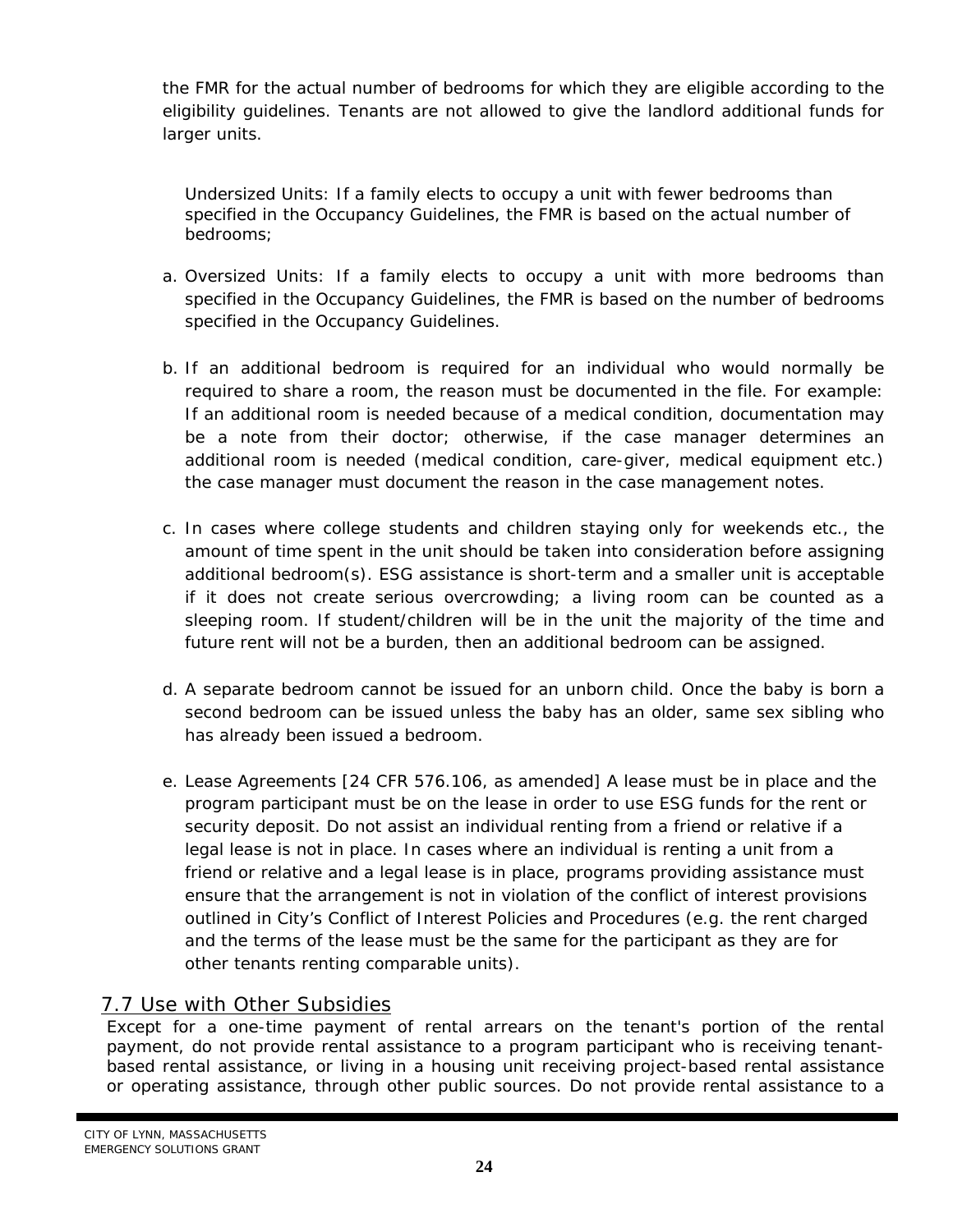program participant who receives replacement-housing payments under the URA during the time covered by the URA payments.

# **8. Rent Reasonableness and Fair Market Rent**

[24 CFR 888 & 24 CFR 982.507, both as amended]

Providing rental assistance requires understanding and adherence to both Fair Market Rents (FMRs) and rent reasonableness standards, to determine whether to assist a client with shortor medium-term rental assistance. Provide short-and medium-term rental assistance only when the rent, including utilities, for the housing unit does not exceed FMR and complies with HUD's standards for Rent Reasonableness.

"Gross Rent" is the sum of the rent paid to the owner and, if the tenant pays separately for utilities, the monthly allowance for utilities established by the public housing authority for the area in which the housing is located. For purposes of calculating the FMR, utilities include electricity, gas, water and sewer, and trash removal services but not telephone, cable or satellite television service, or internet service. If the owner pays for all utilities, then gross rent equals the rent paid to the owner.

"Rent Reasonableness" is a reasonable rent when compared to other units of similar location, type, size, and amenities within the community.

- 1. Do not provide rental assistance if the rent exceeds the Fair Market Rent (FMR), or does not comply with HUD's standard of rent reasonableness.
- 2. Determine and document rent reasonableness for all units receiving ESG rental assistance (including arrears) and/or security deposit assistance.
- 3. This requirement applies to both homelessness prevention and rapid re-housing assistance.

# 8.1 Determining if Rent is Acceptable for ESG Rental Assistance

Whether a household is seeking to maintain its current housing or relocate to another unit to avoid homelessness (Homelessness Prevention), or exiting homelessness into new housing (Rapid Re-Housing), the process for determining acceptable rent amounts is the same:

- 1. First compare the gross rent for the current or new unit with current FMR limits, which are updated annually.
- 2. If the units' gross rent is at or below FMR, next use current data to determine rent reasonableness.

If the gross rent is at or below both the FMR and the rent reasonableness standard for a unit of comparable size, type, location, amenities, etc., provide ESG funds to pay the rent amount for the unit.

If the gross rent for the unit exceeds FMR or rent reasonableness standard do not use ESG funds for any portion of the rent, even if the household is willing and/or able to pay the difference. However, because the FMR and rent reasonableness requirements apply only to rental assistance, ESG funds may be used: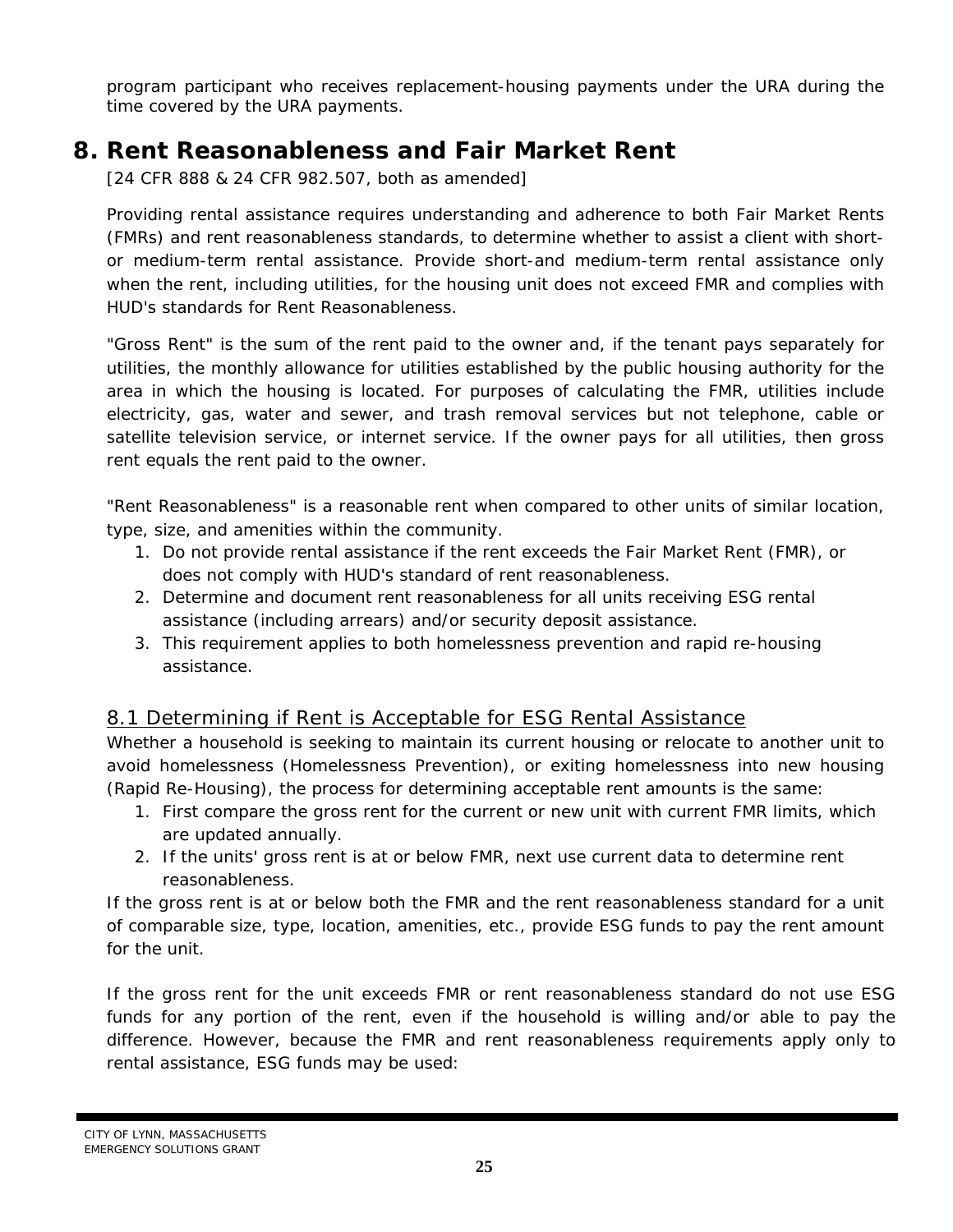- 1. to pay for financial assistance and services to help the eligible program participant stay in the unit, or
- 2. to pay for financial assistance and services to locate and move to a different unit that meets the rent reasonableness standard and is at or below FMR and pay rental assistance in that unit.

Rent reasonableness and FMR requirements do not apply when a program participant receives only financial assistance or services under Housing Stabilization and Relocation Services. This includes rental application fees, security deposits, an initial payment of "last month's rent," utility payments/deposits, and/or moving costs, housing search and placement, housing stability case management, landlord- tenant mediation, legal services, and credit repair. (Note: "Last month's rent" may not exceed the rent charged for any other month; security deposits may not exceed two (2) months' rent.)

#### 8.2 Calculating the GROSS RENT AMOUNT

To calculate the gross rent of a unit tested by the FMR standard:

Total contract rent amount of the unit

 $+$ Any fees required for occupancy under the lease (excluding late fees and pet fees)

 $+$ Monthly utility allowance (excluding telephone) established by local PHA

> - Gross Rent Amount

#### 8.3 What is the FMR Requirement?

HUD establishes FMRs to determine payment standards or rent ceilings for HUD funded programs that provide rental assistance, which it publishes annually for 530 metropolitan areas and 2,045 non-metropolitan county areas. Federal law requires that HUD publish final FMRs for use in any fiscal year on October 1—the first day of the fiscal year (FY). Find FMRs for each fiscal year at HUD's website. This site allows City and/orsubrecipientstaff to search for FMRs by selecting their state and county from the provided list. The site also provides detailed information on HUD's calculation for the FMR for each area.

When using ESG funds for rental assistance City and/orsubrecipient staff must consult the most current FMR published for their geographic area and document FMR for all units.

To calculate the gross rent for purposes of determining whether it meets the FMR, consider the entire housing cost. This includes rent and the cost of utilities that must, according to the lease, be the responsibility of the tenant. Utility costs may include gas, electric, water, sewer, and trash. However, telephone, cable or satellite television service, and Internet service are not included in FMRs, and are not allowable costs under ESG. The FMR also does not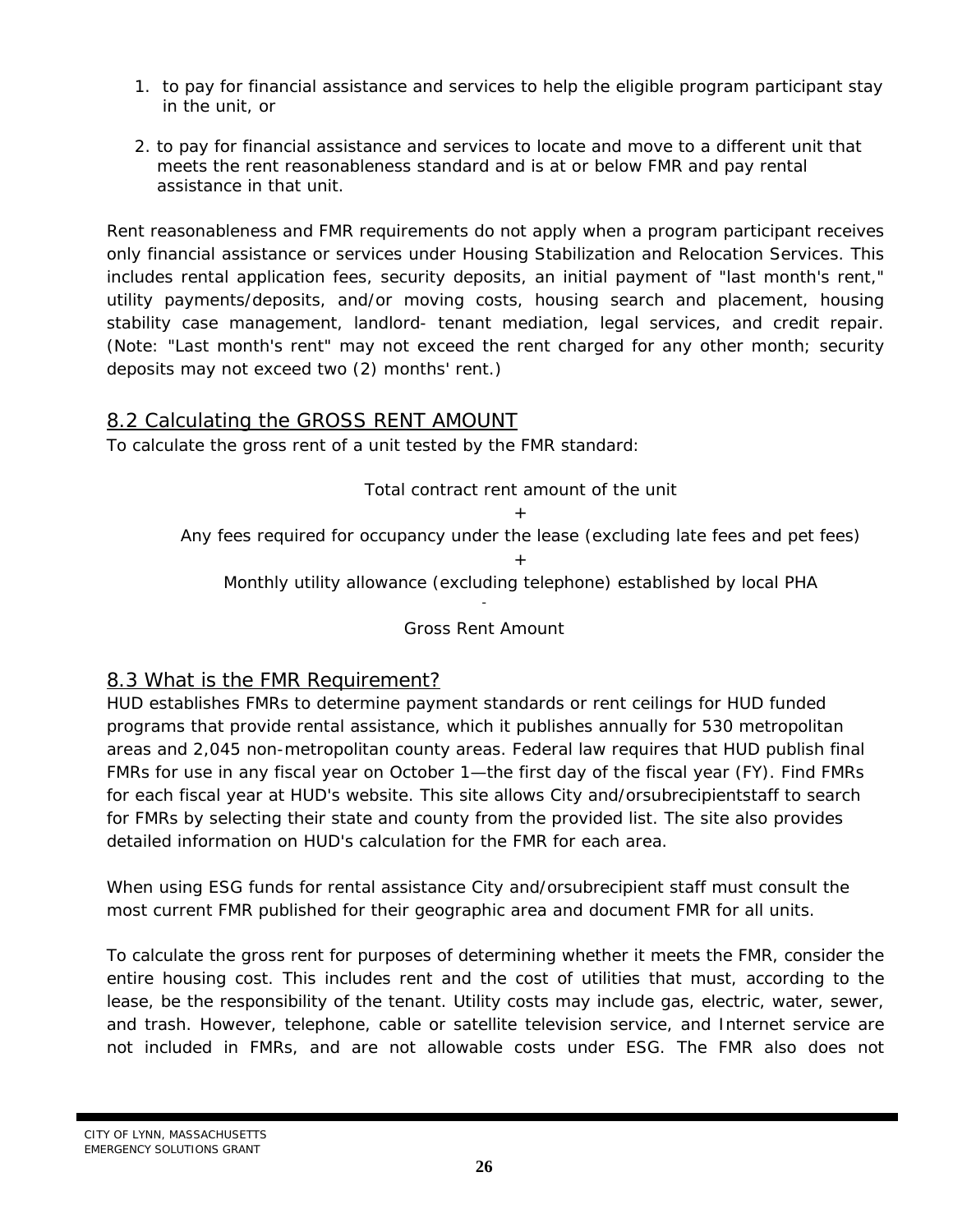includepet fees or late fees that the program participant may accrue for failing to pay the rent by the due date established in the lease.

HUD sets FMRs to ensure that a reasonable supply of modest but adequate rental housing is available to HUD program participants. To accomplish this objective, FMRs must be both high enough to permit a selection of units and neighborhoods and low enough to serve as many low-income families as possible.

Note: Once a unit is determined to meet the FMR and rent reasonableness requirements, use ESG funds to pay for the actual utility costs. Use the utility allowance calculation only to determine whether the unit meets the FMR standard.

# 8.4 Outcome Performance Reports

The Project Outcome Performance Matrix Report is due semi-annually.

| <b>Reporting Period</b>  | <b>Submission Deadline</b> |
|--------------------------|----------------------------|
| July 1st - December 31st | January 31st               |
| January 1st -June 30th   | July 31st                  |

# 8.5 Quarterly Progress Reports

- 1. Progress Reports are submitted by the City and each subrecipient.
- 2. Data for participants served is entered into the HMIS system.
- 3. Domestic Violence grantees utilize the alternative system for reporting, such as ALICE.
- 4. Progress Reports are **submitted quarterly,** due by the end of the month following the end of the quarter (see schedule below).
- 5. The subrecipient report must be signed by the Authorized Designee.
- 6. Subrecipient reporting shall be governed by the subrecipient agreement. Subrecipient reporting must be complete and timely so that City can complete these regular reports for HUD.

#### 8.6 ESG Quarterly Progress Report Schedule

| Quarter     | <b>Reporting Period</b>    | <b>Submission Deadline</b> |
|-------------|----------------------------|----------------------------|
| 1st quarter | July 1st -September 30th   | October 31st               |
| 2nd quarter | October 1st -December 31st | January 31st               |
| 3rd quarter | January 1st -March 31st    | April 30th                 |
| 4th quarter | April 1st - June 30th      | July 31st                  |

**City staff must submit a final Cumulative Report covering period July 1st – June 30th. This report is due by September 30th.**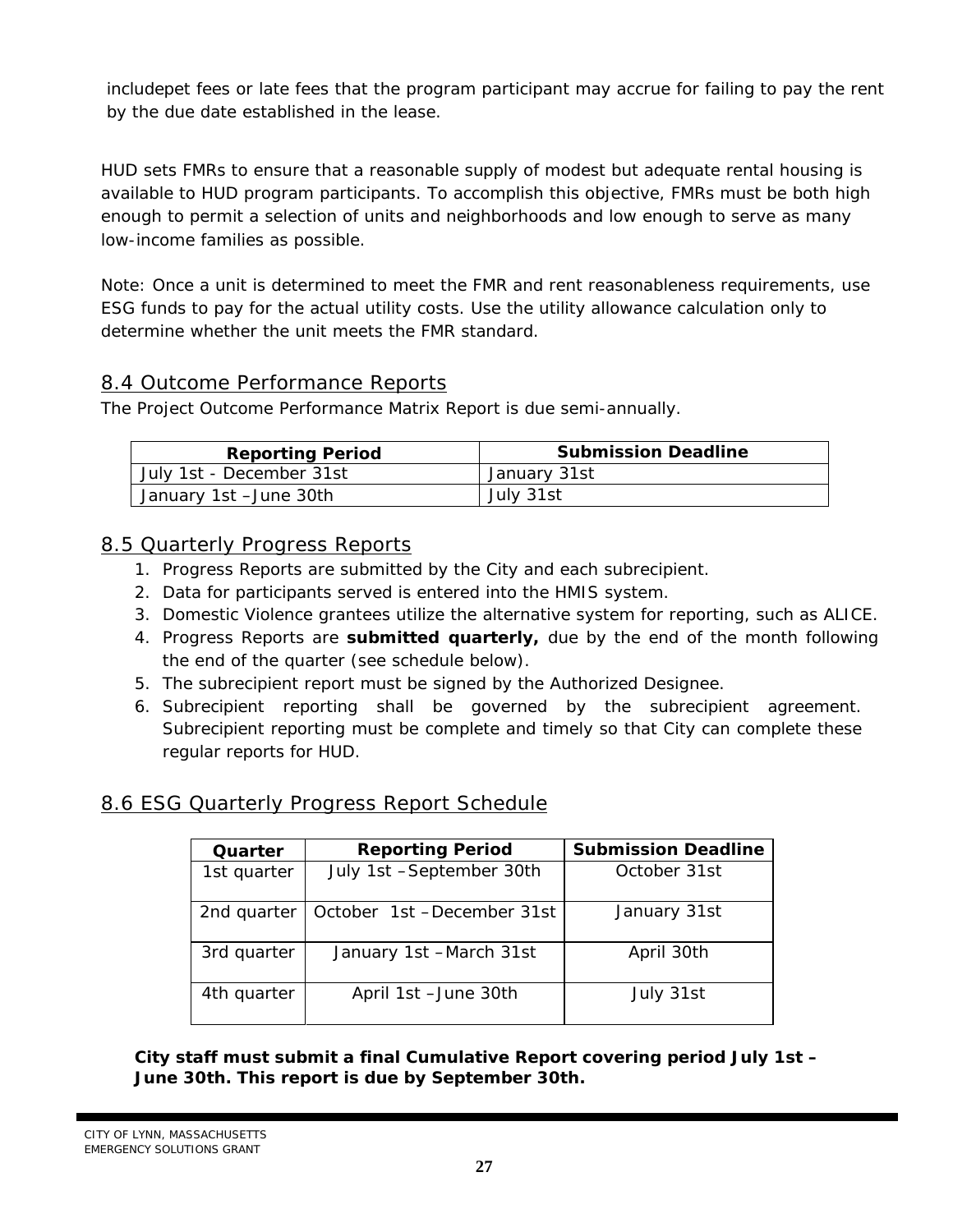# 8.7 Other Federal Requirements

The City and/orsubrecipientsmust comply with the following other federal requirements:

Fair Housing Act; Uniform Administrative Requirements; Nondiscrimination in Federally Assisted Programs; Age Discrimination Act; American's with Disabilities Act; Equal Employment Opportunity Programs; Minority Business Enterprises; Women's Business Enterprise; Drug Free Workplace; Debarred, Suspended, Ineligible Contractors; Affirmative Outreach; Section 6002 of the Solid Waste Disposal Act, as amended by the Resource Conservation and Recovery Act.

# **9. Termination**

[24 CFR 576.402, as amended]

The policies and/or procedures should be readily available to program participants either in written information or by posting the policy in a public place. It is important to effectively communicate these policies and/or procedures to households and ensure that they are fully understood.

If a program participant violates program requirements, the City and/or subrecipientmay terminate the assistance in accordance with a formal process established by the City and/or subrecipient that recognizes the right of individuals affected. Exercise judgment and examine all extenuating circumstances in determining when violations warrant termination so that you terminate a program participant's assistance ONLY in the most severe cases.

To terminate ESG program services to a program participant, a formal process is required and must consist of:

- 1. Written notice to the program participant containing a clear statement of the reasons for termination;
- 2. A review of the decision, in which the program participant is given the opportunity to present written or oral objections before a person other than the person (or subordinate of that person) who originally made or approved the termination decision; AND
- 3. Prompt written notice of the final decision to the program participant.

Termination does not bar the City and/or subrecipientfrom providing further assistance, later, to the same family or individual.

# **10. HMIS and Reporting Requirements**

[24 CFR 121, 24 CFR 576.107, 24 CFR 576.400(f), as amended]

ESG requires participation in HMIS, or a comparable database, and must follow all state and federal laws governing HMIS, including:

- 1. Collecting informed written consent from program participants,
- 2. Not denying service based solely on program participant refusal to provide data to anHMIS,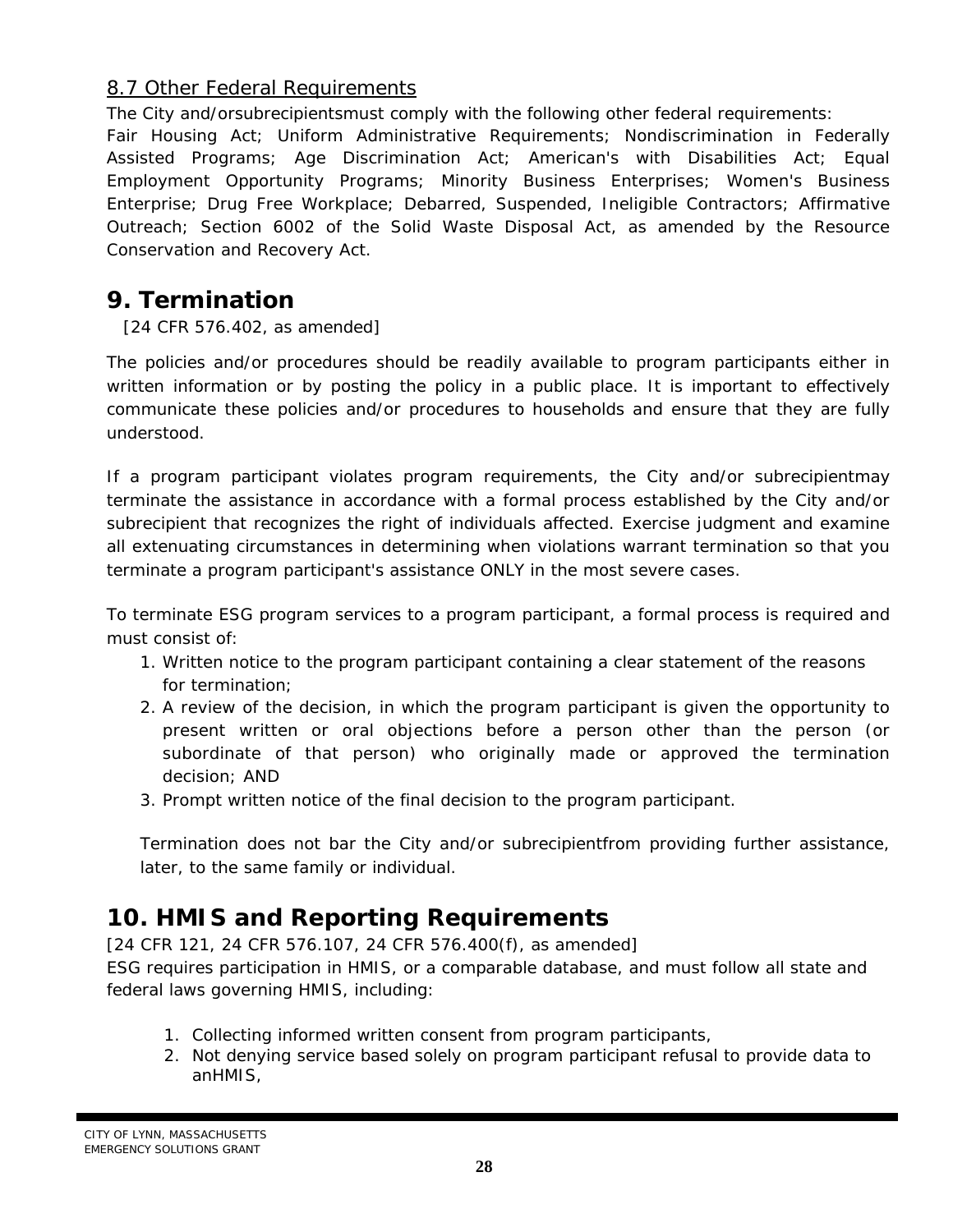- 3. Protecting program participant confidentiality,
- 4. Not collecting, in HMIS, personally identifying information from program participants that are victims of domestic violence; however, use of another comparable database is acceptable,
- 5. Using the HMIS as a tool to evaluate individuals and families applying for or receiving homelessness prevention or rapid re-housing assistance;
- 6. Conducting the initial evaluation through HMIS, including verifying and documenting eligibility, for individuals and families applying for homelessness prevention or rapid re-housing assistance;
- 7. Developing, securing, and coordinating services and obtaining Federal, State, and local benefits;
- 8. Monitoring and evaluating program participant progress;
- 9. Providing information and referrals to other providers within HMIS guidelines;
- 10.Developing an individualized housing and service plan, including planning a path to permanent housing stability;
- 11.Conducting re-evaluations required through HMIS, and
- 12.0ther requirements defined in RCW 43.185C.030, 43.185C.180, and VAWA Reauthorization Section 605.

Please note that households should remain in the program(s) in HMIS, for which they were initially enrolled, (Homeless Prevention or Rapid Re-housing) throughout their term of service.

The HMIS standards require that the City and/or subrecipiententer income sources and amounts and non-cash benefits received in the past thirty (30) days during three points in time:

- 1. at entry into program
- 2. at least once every three (3) months or annually, depending on the re-assessment period

Do not use this amount documented through this calculation to determine eligibility, but rather use it to show that the household does lack resources to maintain housing.

#### 10.1 Reporting Requirements

The City and/or subrecipientwill compile data for ESG reporting using HMIS. Enter data at the time of service, data completeness and integrity is key element to successful use of HMIS. Programs should prioritize data quality and reporting.

# 10.2 Regular Reports

The City and/or subrecipients will submit program participant reports by the end of the month following each quarter end  $-$ September  $30<sup>th</sup>$ , December  $31<sup>st</sup>$ , March 31st, and June 30th.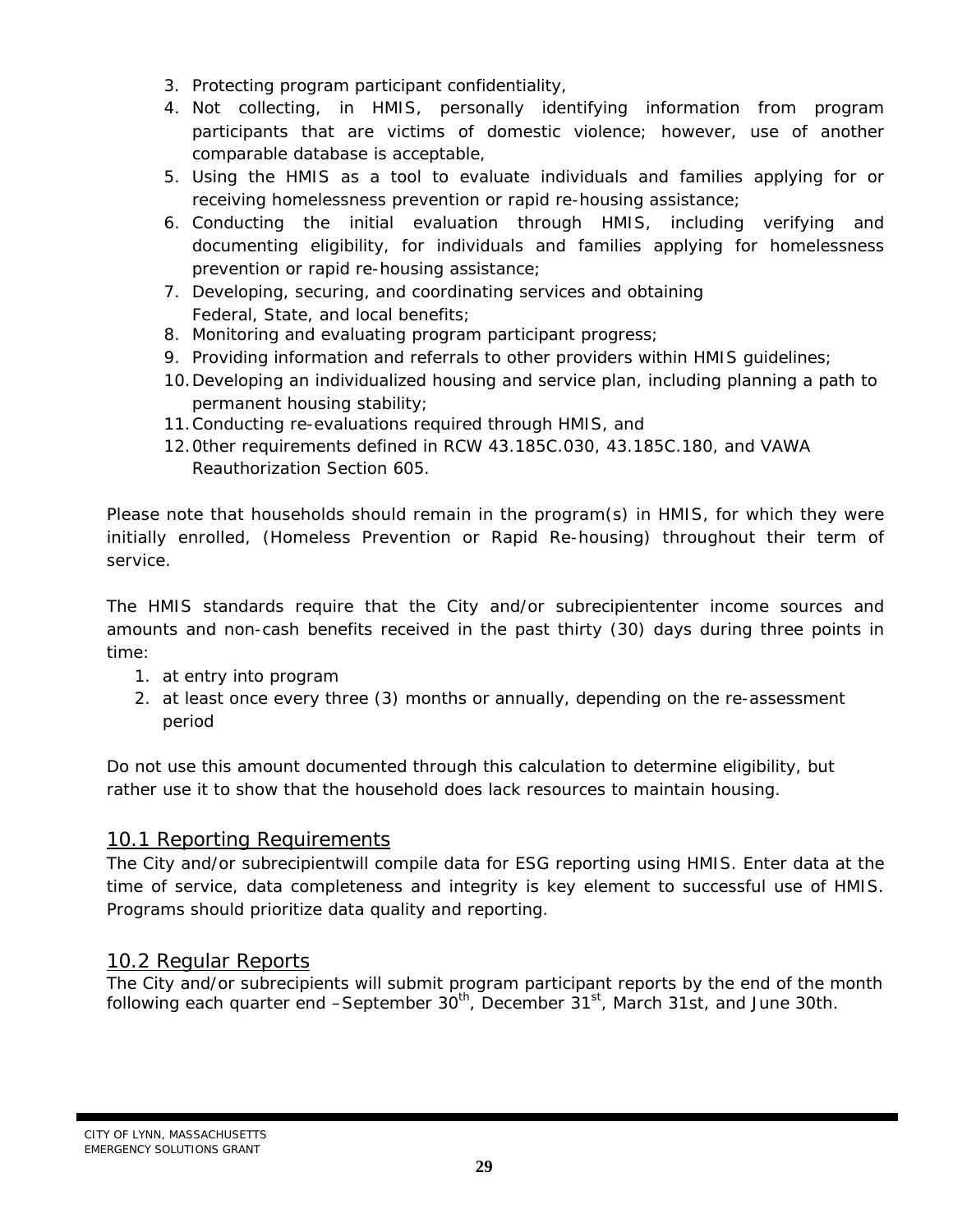# 10.3 Personal Identifying Data

Individually identifying information for or about an individual including information likely to disclose the location of a victim of domestic violence, dating violence, sexual assault, or stalking, could include:

- 1. A first and last name;
- 2. A home or other physical address;
- 3. Contact information (including a postal, e-mail or Internet protocol address, or telephone or facsimile number);
- 4. A social security number; and
- 5. Any other information, including date of birth, racial or ethnic background, or religious affiliation that, in combination with any other non-personally identifying information, would serve to identify any individual collecting "non-identified" client records.

# 10.4 Electronic Confidentiality

Electronically collect client information for the limited purpose of administering ESG in accordance with the rules and regulation on HMIS. The following guidelines apply to the use of a computer for the purposes of confidentiality:

- 1. The computer terminal(s) used must be located in a secure location, limiting access to only those persons who have a legitimate interest in and are responsible for viewing client records.
- 2. The computer monitor must be cleared, or a screen saver activated, immediately after accessing a client record.
- 3. The computer terminal must be on a "locked" mode or turned off if the terminal is unattended.
- 4. Access to HMIS shall be given to authorized staff persons and only insofar as access is required for performing the work required, pursuant to ESG.

# **11. Emergency Shelter**

Emergency shelter generally shall mean a subrecipientshelter organization (SSO) whose purpose is to provide temporary shelter for the homeless paid for by charitable organizations, or federal, state and/or local government programs, which do not require leases or occupancy agreements.

Emergency Shelter funds may be used for renovation of emergency shelter facilities and the operation of those facilities, as well as services for the residents, including case management, child care, education, employment assistance and job training, legal services, mental health services, substance about treatment, transportation and services for special populations.

# 11.1 Subrecipient Activities

- 1. Personnel costs for ESG eligible activities defined herein.
- 2. Utilities for an approved shelter facility.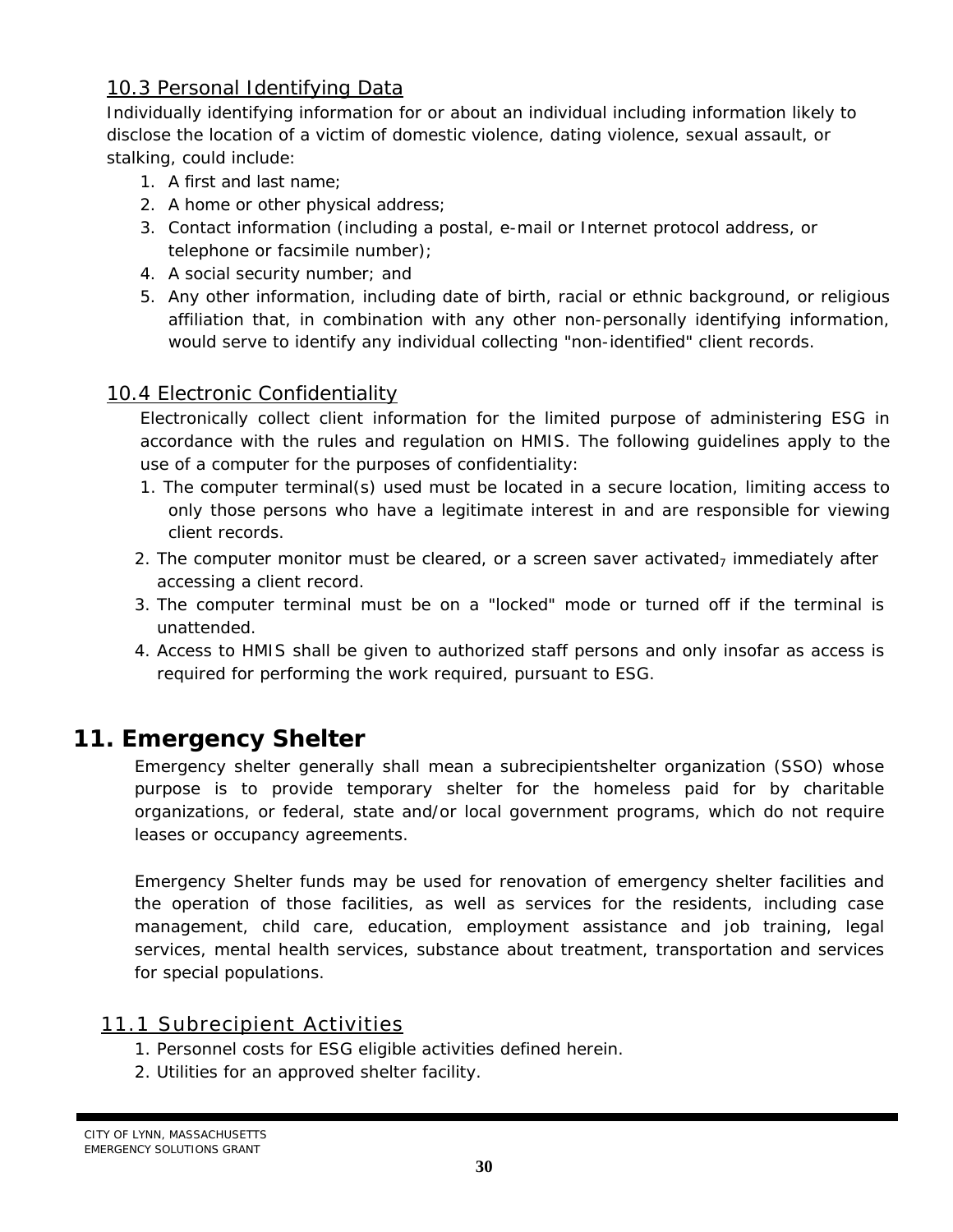- a. Electric, trash removal, and water and sewer costs to operate shelter facility.
- 3. Food preparation by the Shelter for participants.
- 4. Cost to maintain the Shelter physical facilities including minor repairs and servicing of appliances and equipment.
- 5. Insurance costs for the Shelter facilities.
- 6. HUD Environmental Review
	- a. Required environmental review of project will be conducted before project can begin.
- 7. Maintain documentation on all households served in compliance with 24 CFR 576.500 and as described herein.
	- a. Provide quarterly reports on meeting an ESG objective.
	- b. Provide Environmental Review Assessment.
	- c. Submit invoices to CHS for environmental, if applicable.
	- 8. ESG Documentation Requirements for full compliance with these policies and procedures and the ESG program as described herein similar to those for

homelessness prevention and rapid re-housing, including but not limited to evaluation and revaluation of cases, income qualification, documentation of eligible expenditures, termination documentation for any cases, documentation of coordination with other available services, evidence of confidentiality of case files, tracking and expenditure of program income, evidence of security lien on the facility requiring the ESG assisted facility to operate as a shelter for the homeless for a minimum of three (3) years, documenting minimum habitability standards and documentation of coordination with the Continuum of Care.

Activities carried out with ESG funds will contribute to a program designed to be the first step in a continuum of assistance to enable homeless individuals and families to move toward independent living as well as prevent homelessness, as defined in 24 CFR Part 576 (Subpart B Eligible Activities 576.21).

#### 11.2 ESG Conditions

A Subrecipient operator of an eligible emergency shelter is responsible for full compliance with these policies and procedures, the Subrecipient Agreement and all other regulatory requirements, as they may be amended from time to time. In summary;

- 1. A Subrecipient must deliver to the City for approval a detailed program schedule for the completion of key milestones for the program, including the environmental review.
- 2. A Subrecipient must have the environmental requirement cleared by the Cityprior to the incurrence of costs on activities that would limit the choice of reasonable alternatives.
- 3. Payment for eligible shelter activities outlined in the agreement shall be by reimbursement and shall be based upon submittal of appropriate forms and documentation, as governed by the Subrecipient Agreement.
- 4. The following resolutions and policies must be adopted by a Subrecipient'sgoverning body prior to the distribution of ESG funds.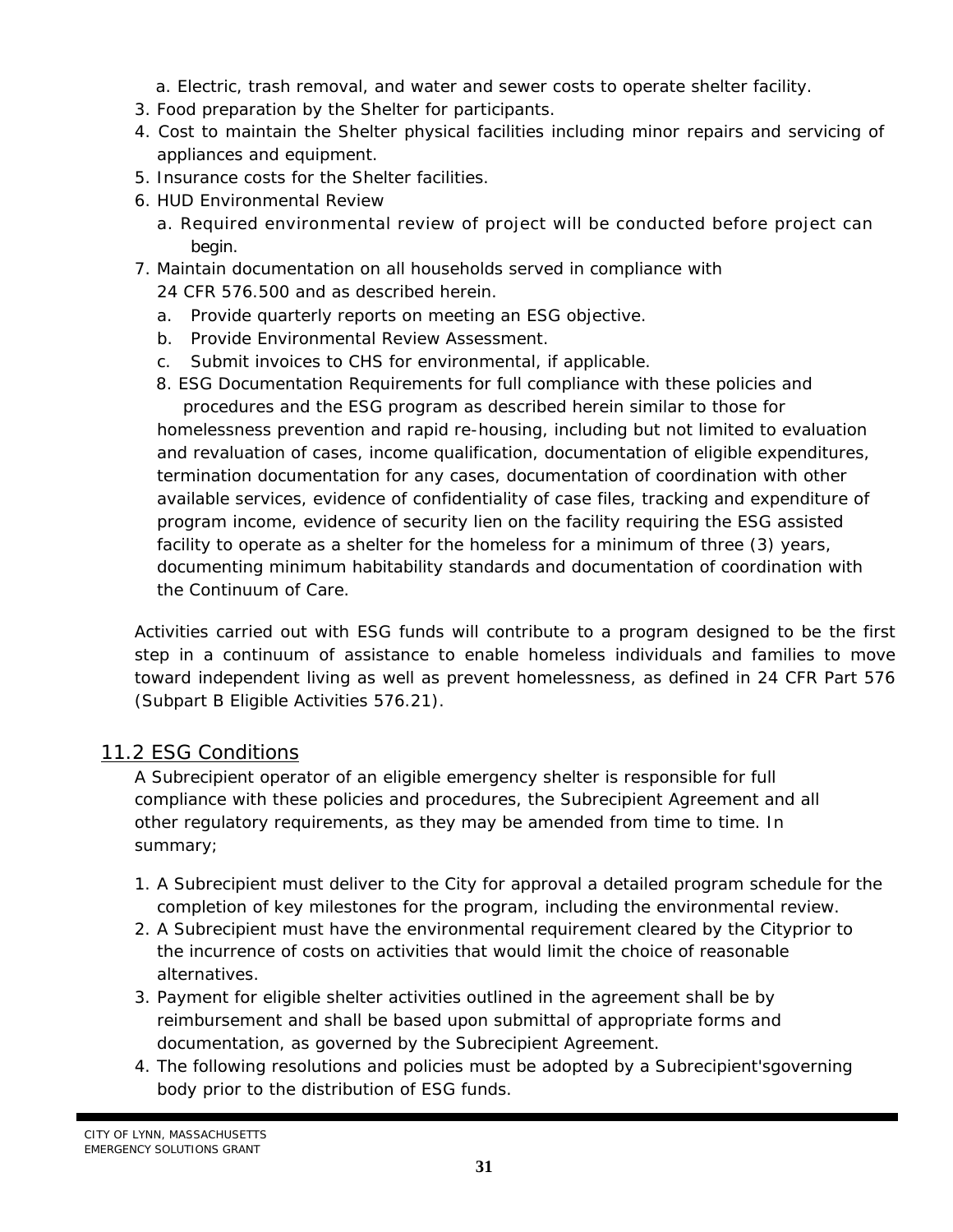- a. Affirmative Fair Housing Policy
- b. Affirmative Fair Housing Marketing Plan
- c. Procurement Policy, including Code of Conduct
- d. Affirmative Action Plan
- e. Conflict of Interest Policy
- f. Equal Opportunity Policy
- g. Residential Anti-displacement and Relocation Policy
- h. Sexual Harassment Policy
- i. Procedures for meeting the requirements set forth in Section 3 of the Housing and Urban Development Act of 1968, as amended (12 U.S.C. 794 1 u)
- J. Procedures for meeting the requirements set forth in Section 504 of the Rehabilitation Act of 1973, as amended (29 U.S.C. 794)

#### 11.3 Additional Conditions and Compensation

In the event of curtailment or non-production of ESG funds, the financial sources necessary to continue to pay the Subrecipient all or any portions of the awarded funds will not be available.

#### 11.4 General Conditions

General Compliance: a Subrecipient shall comply with the requirements of Title 24 of the Code of Federal Regulations, Part 576, the U.S. Housing and Urban Development regulations concerning HEARTH Act. A SSO also agrees to comply with all other applicable Federal,

state and local laws, regulations, and policies governing the funds provided under this contract. These include, but are not limited to Section 3 requirements, HUD environmental requirements, minority and women hiring goals, Equal Employment Opportunity, Civil Rights, Fair Housing, Americans with Disabilities, Uniform Administrative and Financial requirements, Lead Based Paint Requirements, Historic Preservation, Drug Free Workplace, Audit requirements, Uniform Relocation Act. Records Retention, Public Records, Procurement requirements and Conflicts of Interests. A Subrecipient also agrees to utilize ESG funds to supplement rather than supplant funds otherwise available.

#### 11.5 Administrative Requirements

1. Examination of Records

Subrecipientsshall maintain sufficient records in accordance with 24 CFR 576.500 to determine compliance with the requirements of the Subrecipient Agreement, the ESG Program and all other applicable laws and regulations. Upon completion of all work contemplated under the Subrecipient Agreement copies of all documents and records relating to this Agreement shall be surrendered to the City, if requested. In any event, the Subrecipient shall keep all documents and records in an orderly fashion, in a readily accessible, permanent and secured location for five (5) years. This documentation shall include, but not be limited to, the following documentation and recordkeeping: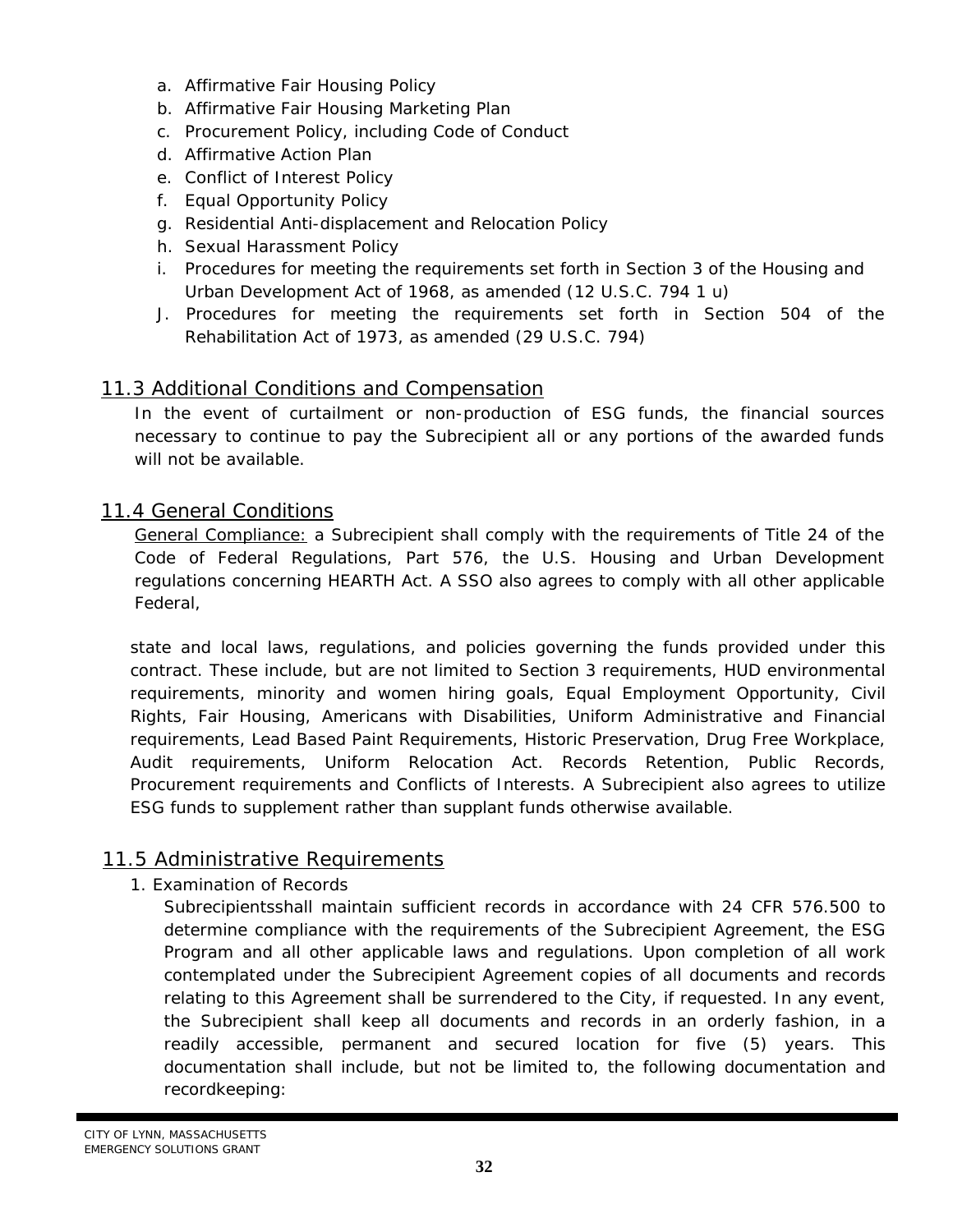- a. A Subrecipient shall maintain all records by the Federal regulation specified in 24 CFR 576.500
- b. A Subrecipient shall keep and maintain public records that ordinarily and necessarily would be required by the City.
- c. All reports, plans, surveys, information, documents, maps, books, records and other data procedures developed, prepared, assembled, or completed by a Subrecipient for the purpose of the Subrecipient Agreement
- d. Client data demonstrating client eligibility for services provided following confidentiality as required by 24 CFR 576.500(x)
- e. Documentation showing that ESG grant funds were spent on allowable costs in accordance with the requirements for eligible activities under 24 CFR 576.101 through 576.109 and the cost principles in OMB Circulars A-87 (24 CFR Part 225) and A-122 (2 CFR Part 230).
- f. Documentation supporting adherence to the accounting principles and procedures required therein, utilize adequate internal controls and maintain necessary source documentation for all costs incurred
- g. A Subrecipient must develop and implement written procedures for confidentiality to ensure:
- i. All records containing personally identifying information (as defined in HUD's standards for participation, data collection, and reporting in a local HMIS) of any individual or family who applies for and/or receives ESG assistance will be kept secure and confidential;
- ii. The address or location of any domestic violence, dating violence, sexual assault, or stalking shelter project assisted under the ESG will not be made public, except with written authorization of the person responsible for the operation of the shelter; and
- iii. The address or location of any housing of a program participant will not be made public, except as provided under a pre-existing privacy policy of a Subrecipient and consistent with state and local laws regarding privacy and obligations of confidentiality; and
- iv. The confidentiality procedures of the Subrecipient must be in writing and must be maintained in accordance with 24 CFR 576.500(x).
- v. Disclosure –Subrecipientsshould understand that client information collected under the Subrecipient Agreement is private and the use or disclosure of such information, when not directly connected with the administration of the City or Subrecipient'sresponsibilities with respect to services provided under this Agreement, is prohibited by applicable State or Federal law unless written consent is obtained from such person receiving service and, in the case of a minor, that of a responsible parent/guardian. The Subrecipient'swritten procedures shall ensure confidentiality of records pertaining to the provision of family violence prevention or treatment services with assistance as required by 24 CFR 576.500(x) as set forth in 42 U.S.C. 11375(c)(5).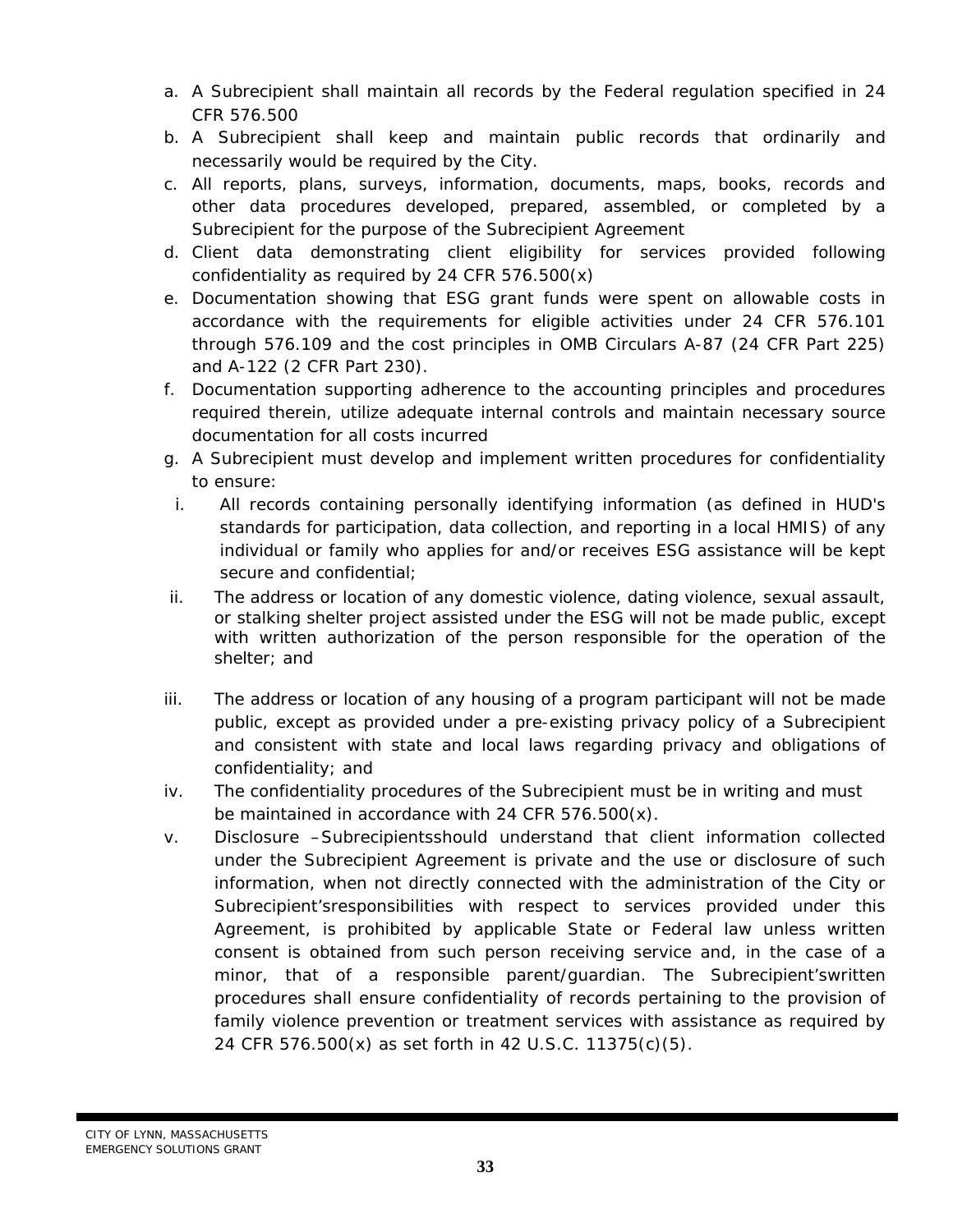# 11.6 Reports and Evaluation (Monitoring)

- 1. Shelter Subrecipient reimbursements shall be contingent on the timely receipt of complete and accurate reports required in the Subrecipient Agreement, and on the resolution of monitoring findings identified pursuant to the Agreement as deemed necessary by the City or designee.
- 2. Subrecipientsshall submit quarterly progress reports based on Universal Data Elements collected at the time of assessment. As a minimum:
	- a. The City shall receive the reports electronically on the  $30<sup>th</sup>$ day of October, January, April and July respectively for the prior quarter period end.
	- b. As part of the report submitted in July of each year or the at the end of the subrecipient agreement, a Subrecipient shall include, a comprehensive final report covering the agreed-upon Program objectives, activities and expenditures and including, but not limited to, performance data on client feedback with respect to the goals and objectives set forth in the Subrecipient Agreement on City approved forms provided to the Subrecipient.
	- c. Other reporting requirements may be required by the City or its designee in the event of Program changes; the need for additional information or documentation arises; and/or legislative amendments are enacted.
	- d. Reports and/or requested documentation not received by the due date shall be considered delinquent and may be cause for default and termination of Subrecipient Agreement.
- 3. Subrecipientsmust participate in a HMIS at least on a quarterly basis. If a Subrecipient is a victim service provider, it may use a comparable database that collects client-level data over time and generates unduplicated aggregate reports based on the data.
	- a. A victim service provider means a private nonprofit organization whose primary mission is to provide services to victims of domestic violence, dating violence, sexual assault or stalking. This term includes rape crisis centers, battered women's shelters, domestic violence transitional housing programs and other programs.
- 4. Subrecipients shall submit an annual audit monitoring report to the City no later than 180 days after the Subrecipient'sfiscal year end.
- 5. The City will carry out no less than one (1) annual desk top or on-site monitoring visit and evaluation activities as determined necessary.
	- a. At the City's discretion, a desk top review of the activities may be conducted in lieu of an on-site visit.
	- b. The continuation of a Subrecipient Agreement is dependent upon satisfactory evaluations.
	- c. Subrecipientsshall, upon the request of the City, submit information and status reports required by the City or HUD to enable the City to evaluate said progress and to allow for completion of reports required.
	- d. Subrecipientsshall allow the City or HUD to monitor the Subrecipient on site. Such site visits may be scheduled or unscheduled as determined by the City or HUD.

# 11.7 Emergency Shelters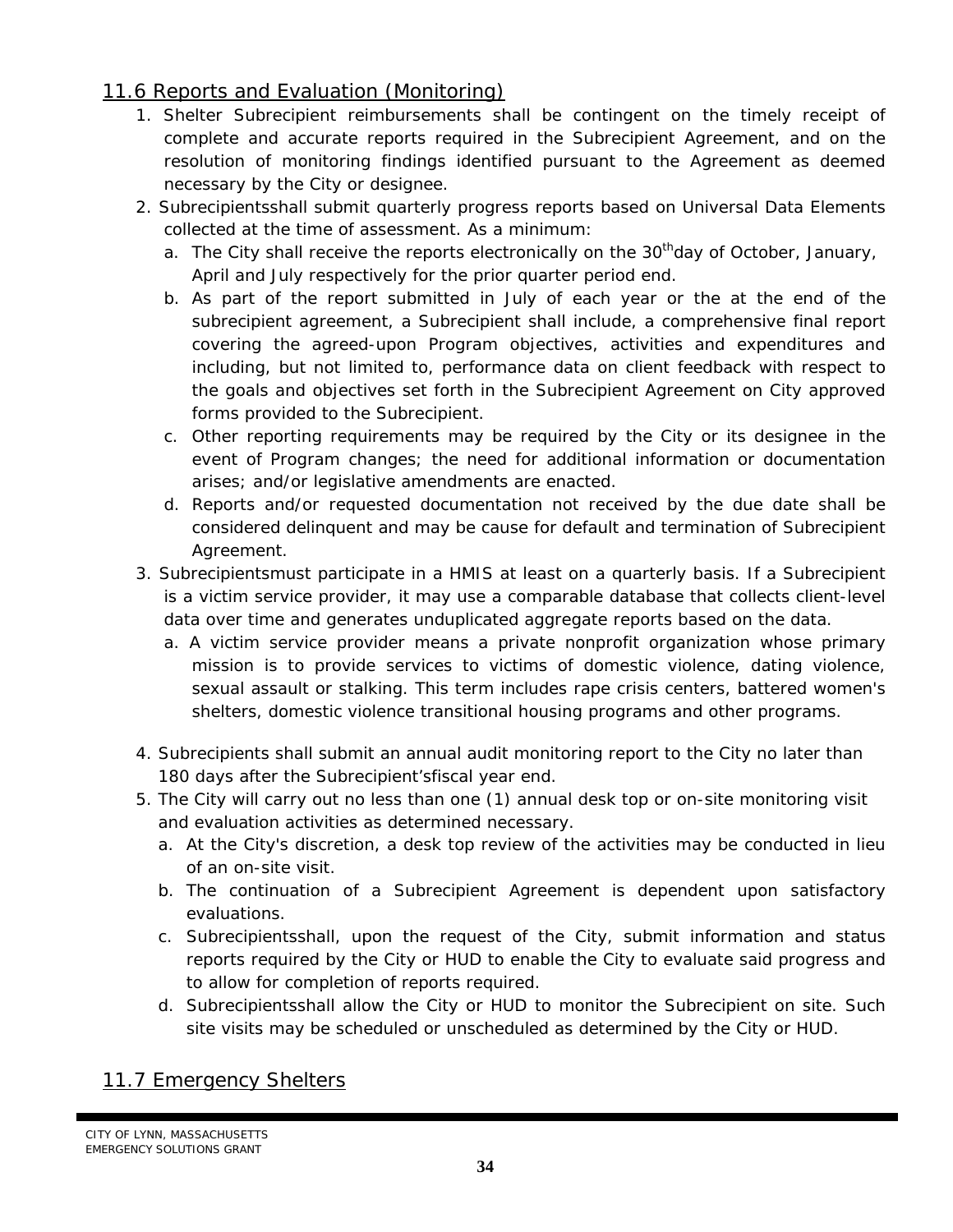1. Any emergency shelter that receives assistance for shelter operations must also meet minimum safety, sanitation and privacy standards as required by 24 CFR 576.403(b). Any ESG funded shelter facilities shall be subject to annual inspection by the City for minimum habitability standards with seventy-two (72) hour notice by the City, in writing.

- a. Any building for which Emergency Solutions Grant (ESG) funds are used for conversion, major rehabilitation, or other renovations, must meet state or local government safety and sanitation standards, as applicable, and the following minimum safety, sanitation and privacy standards. Any emergency shelter that receives assistance for shelter operations must also meet the following minimum safety, sanitation and privacy standards. The City may also establish standards that exceed or add to these minimum standards:
	- *i. Structure and materials.* The shelter building must be structurally sound to protect residents from the elements and not pose any threat to health and safety of the residents. Any renovation (including major rehabilitation and conversion) carried out with ESG assistance must use Energy Star and Water Sense products and appliances.
	- *ii. Access.* The shelter must be accessible in accordance with Section 504 of the Rehabilitation Act (29 U.S.C. 794) and implementing regulations at 24 CFR Part 8; the Fair Housing Act (42 U.S.C. 360, et seq.) and implementing regulations at 24 CFR part 100; and Title II of the Americans with Disabilities Act (42 U.S.C. 12131, et. Seq.) and 28 CFR part 35; where applicable.
	- *iii. Space and security.* Except where the shelter is intended for day use only, the shelter must provide each program participant in the shelter with an acceptable place to sleep and adequate space and security for themselves and their belongings.
	- *v. Interior air quality.* Each room or space within the shelter must have a natural or mechanical means of ventilation. The interior air must be free of pollutants at a level that might threaten or harm the health of residents.
	- *vi. Water supply.* The shelter's water supply must be free of contamination.
	- *vii. Sanitary facilities.* Each program participant in the shelter must have access to sanitary facilities that are in proper operating condition, are private and are adequate for personal cleanliness and the disposal of human waste.
	- *viii. Thermal environment.* The shelter must have any necessary heating/cooling facilities in proper operating condition.
	- *ix. Illumination and electricity.* The shelter must have adequate natural or artificial illumination to permit normal indoor activities and support health and safety. There must be sufficient electrical sources to permit the safe use of electrical appliances in the shelter.
	- *x. Food preparation.* Food preparation areas, if any, must contain suitable space and equipment to store, prepare and serve food in a safe and sanitary manner.
	- *xi. Sanitary conditions.* The shelter must be maintained in a sanitary condition.
	- *xii. Fire safety.* There must be at least one (1) working smoke detector in each occupied unit of the shelter. Where possible, smoke detectors must be located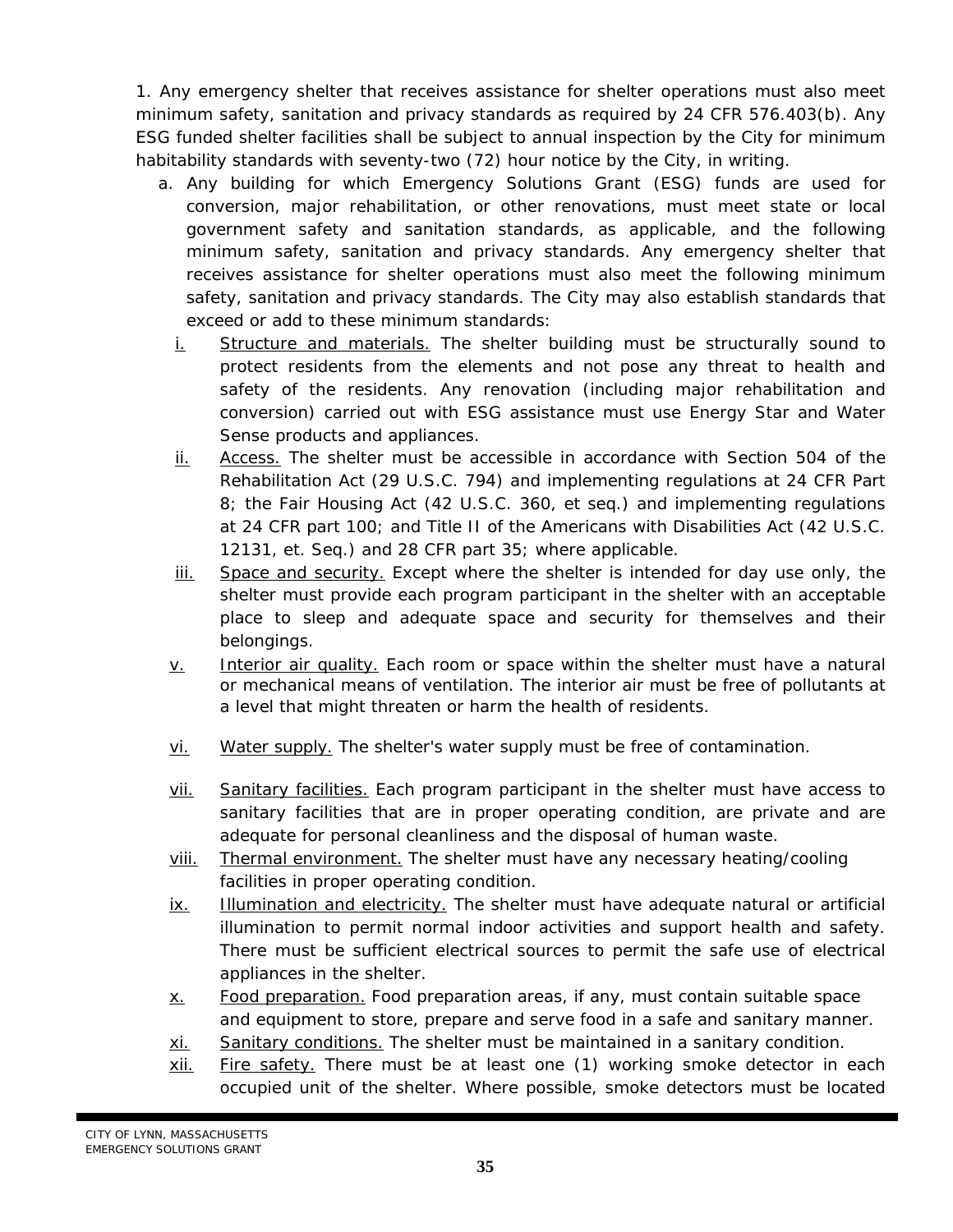near sleeping areas. The fire alarm system must be designed for hearingimpaired residents. All public areas of the shelter must have at least one working smoke detector. There must also be a second means of exiting the building in the event of fire or other emergency.

#### 11.8 Permanent Housing

1. Assistance for program participants to remain or move into housing must meet the minimum habitability standards provided in 24 CFR 576.403(c) and all applicable state and local housing codes, licensing requirements and any other requirements in the jurisdiction in which the housing is located regarding the condition of the structure and the operation of the housing.

- a. ESG funds cannot be used to help a program participant remain or move into housing that does not meet the minimum habitability standards provided in this paragraph. The County may also establish standards that exceed or add to these minimum standards:
- *i. Structure and materials.* The shelter building must be structurally sound to protect residents from the elements and not pose any threat to health and safety of the residents. Any renovation (including major rehabilitation and conversion) carried out with ESG assistance must use Energy Star and Water Sense products and appliances.
- *ii. Access.* The shelter must be accessible in accordance with Section 504 of the Rehabilitation Act (29 U.S.C. 794) and implementing regulations at 24 CFR Part 8; the Fair Housing Act (42 U.S.C. 360, et seq.) and implementing regulations at 24 CFR part 100; and Title II of the Americans with Disabilities Act (42 U.S.C. 12131, et. Seq.) and 28 CFR part 35; where applicable.
- *iii. Space and security.* Except where the shelter is intended for day use only, the shelter must provide each program participant in the shelter with an acceptable

place to sleep and adequate space and security for themselves and their belongings.

- *iv. Interior air quality.* Each room or space within the shelter must have a natural or mechanical means of ventilation. The interior air must be free of pollutants at a level that might threaten or harm the health of residents.
- *v. Water supply.* The shelter's water supply must be free of contamination.
- *vi. Sanitary facilities.* Each program participant in the shelter must have access to sanitary facilities that are in proper operating condition, are private and are adequate for personal cleanliness and the disposal of human waste.
- *vii. Thermal environment.* The shelter must have any necessary heating/cooling facilities in proper operating condition.
- *viii. Illumination and electricity.* The shelter must have adequate natural or artificial illumination to permit normal indoor activities and support health and safety. There must be sufficient electrical sources to permit the safe use of electrical appliances in the shelter.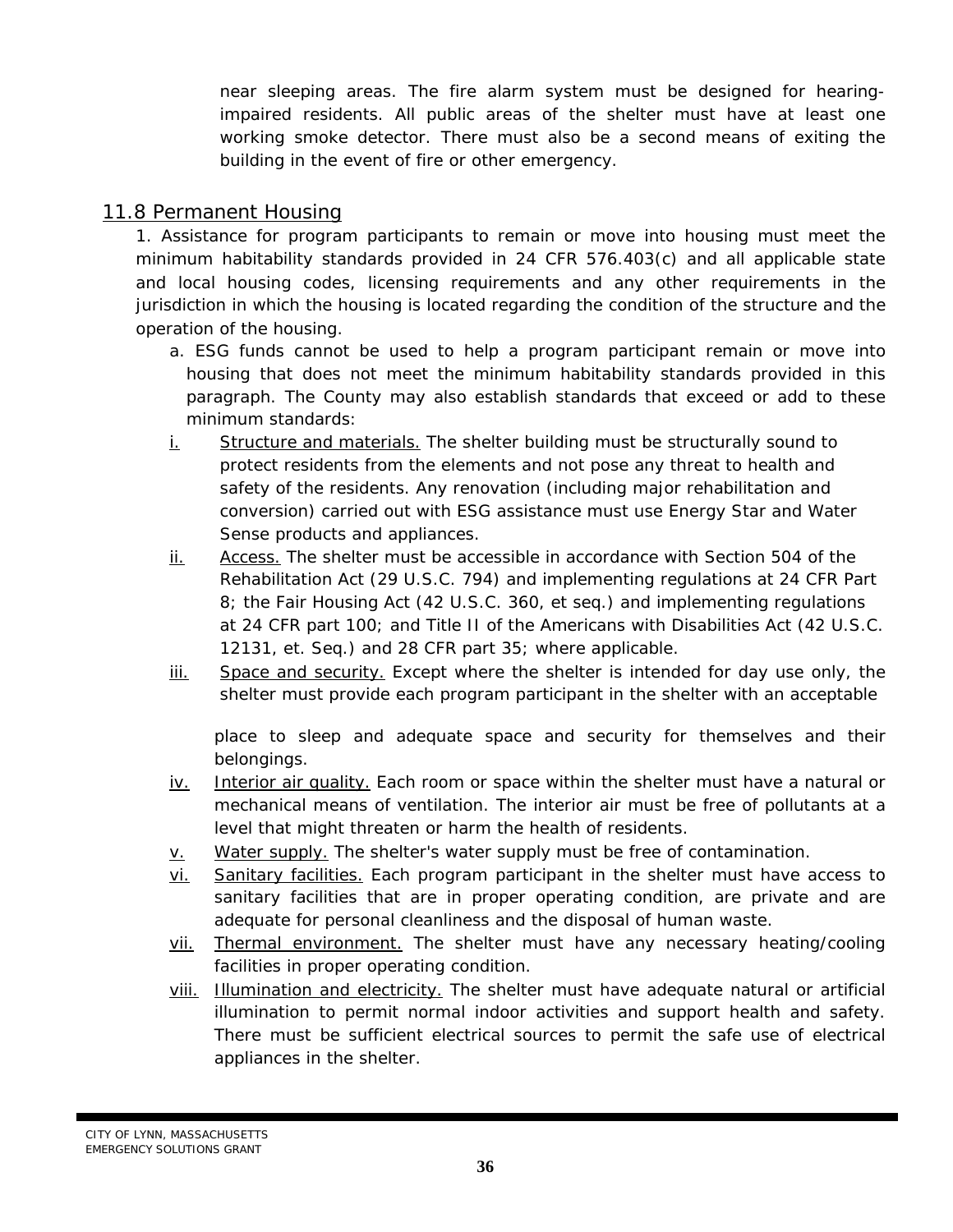- *ix. Food preparation.* Food preparation areas, if any, must contain suitable space and equipment to store, prepare and serve food in a safe and sanitary manner.
- *x. Sanitary conditions.* The shelter must be maintained in a sanitary condition.
- *xi. Fire safety.* There must be at least one (1) working smoke detector in each occupied unit of the shelter. Where possible, smoke detectors must be located near sleeping areas. The fire alarm system must be designed for hearingimpaired residents. All public areas of the shelter must have at least one working smoke detector. There must also be a second means of exiting the building in the event of fire or other emergency.

# **12. Coordination with Continuum of Care and Other Programs**

1. The City must document its compliance with the requirements of 24 CFR 576.400 for consulting with the Continuum of Care and coordinating and integrating ESG assistance with programs targeted toward homeless people and mainstream service and assistance programs.

- *a. Consultation with the Continuum of Care. The City* must consult with the Continuum of Care to determine how to allocate ESG funds each program year; developing the performance standards for, and evaluating the outcomes of, projects and activities assisted by ESG funds; and developing funding, policies, and procedures for the administration and operation of the HMIS. 24 CFR 576.400(a)
- *b. Coordination with other targeted homeless services. The City* and its subrecipients must coordinate and integrate, to the maximum extent practicable, ESG-funded activities with other programs targeted to homeless people in the area covered by the Continuum of Care or area over which the services are coordinated to provide a strategic, community-wide system to prevent and end homelessness for that area. These programs may coordinate with those programs that are offered in the City:
	- i. Shelter Plus Care Program (24 CFR part 582);
	- ii. Supportive Housing Program (24 CFR part 583);
	- iii. Section 8 Moderate Rehabilitation Program for Single Room Occupancy Program for Homeless Individuals (24 CFR part 882);
	- iv. HUD—Veterans Affairs Supportive Housing (HUD-VASH) (division K, title II, Consolidated Appropriations Act, 2008, Pub. L. 110-161 (2007), 73 FR 25026 (May 6, 2008)); as available
	- v. Education for Homeless Children and Youth Grants for State and Local Activities (title VII-B of the McKinney-Vento Homeless Assistance Act (42 U.S.C. 11431 *et seq. ));*
	- vi. Grants for the Benefit of Homeless Individuals (section 506 of the Public Health Services Act (42 U.S.C. 290aa-5);
	- vii. Healthcare for the Homeless (42 CFR part 51c);
	- viii. Programs for Runaway and Homeless Youth (Runaway and Homeless Youth Act (42 U.S.C. 5701 *et seq.));*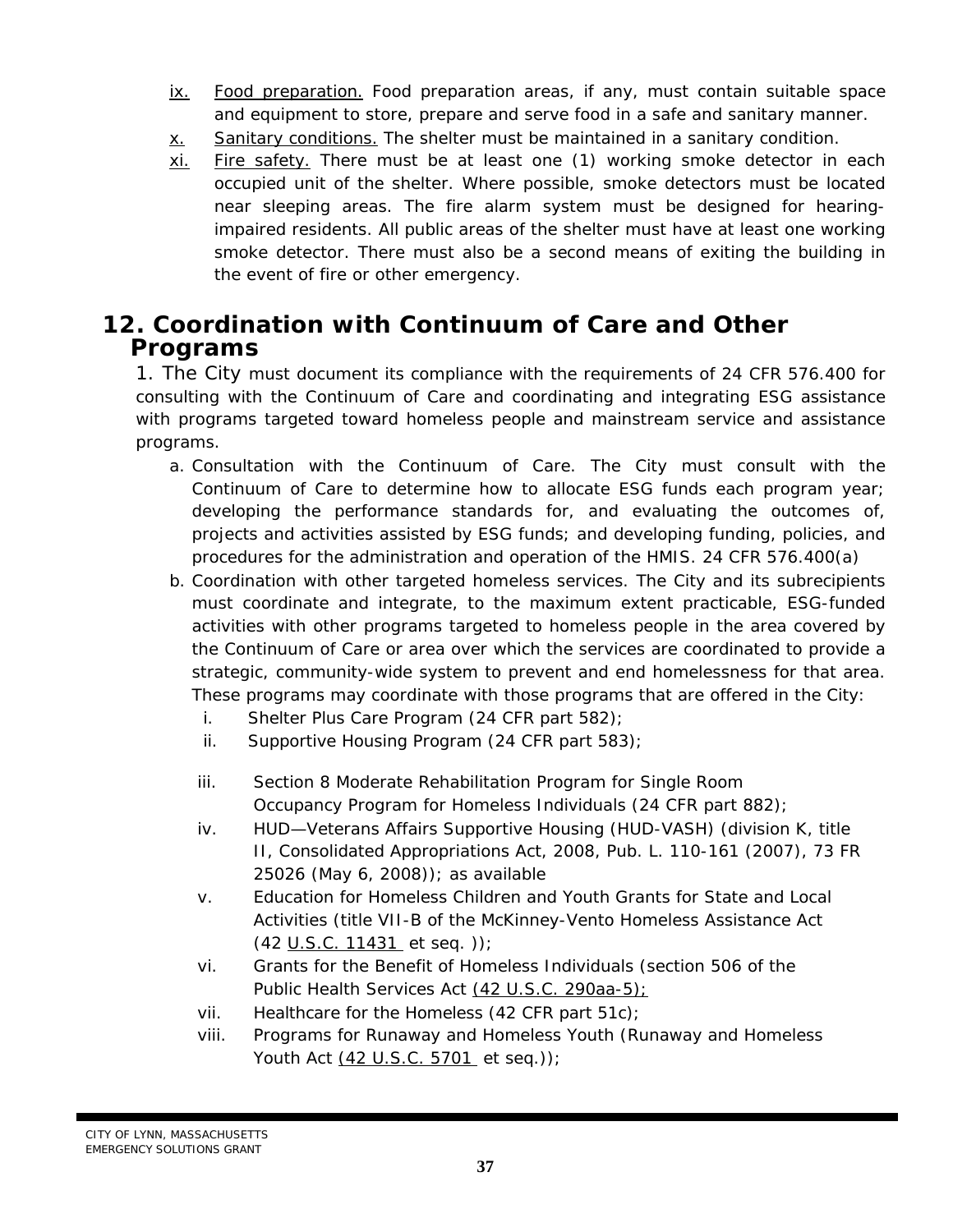- ix. Projects for Assistance in Transition from Homelessness (part C of title V of the Public Health Service Act (42 U.S.C. 290cc-21 *et seq.));*
- x. Services in Supportive Housing Grants (section 520A of the Public Health Service Act);
- xi. Emergency Food and Shelter Program (title III of the McKinney-Vento Homeless Assistance Act (42 U.S.C. 11331 *et seq.));*
- xii. Transitional Housing Assistance Grants for Victims of Sexual Assault, Domestic Violence, Dating Violence, and Stalking Program (section 40299 of the Violent Crime Control and Law Enforcement Act (42 U.S.C. 13975));
- xiii. Homeless Veterans Reintegration Program (section 5(a)(1)) of the Homeless Veterans Comprehensive Assistance Act (38 U.S.C. 2021);
- xiv. Domiciliary Care for Homeless Veterans Program (38 U.S.C. 2043);
- xv. VA Homeless Providers Grant and Per Diem Program (38 CFR part 61);
- xvi. Health Care for Homeless Veterans Program (38 U.S.C. 2031);
- xvii. Homeless Veterans Dental Program (38 U.S.C. 2062);
- xviii. Supportive Services for Veteran Families Program (38 CFR part 62); and xix. Veteran Justice Outreach Initiative (38 U.S.C. 2031).
- c. *System and program coordination with mainstream resources. The City*and its subrecipients must coordinate and integrate, to the maximum extent practicable, ESG-funded activities with mainstream housing, health, social services, employment, education, and youth programs for which families and individuals at risk of homelessness and homeless individuals and families may be eligible. Examples of these programs include:
	- i. Public housing programs assisted under section 9 of the U.S. Housing Act of 1937 (42 U.S.C. 1437g) (24 CFR parts 905, 968, and 990);
	- ii. Housing programs receiving tenant-based or project-based assistance under section 8 of the U.S. Housing Act of 1937 (42 U.S.C. 1437f) (respectively 24 CFR parts 982 and 983);
	- iii. Supportive Housing for Persons with Disabilities (Section 811) (24 CFR part 891);
	- iv. HOME Investment Partnerships Program (24 CFR part 92);
	- v. Temporary Assistance for Needy Families (TANF) (45 CFR parts 260-265);
	- vi. Health Center Program (42 CFR part 51c);
	- vii. State Children's Health Insurance Program (42 CFR part 457):
	- viii. Head Start (45 CFR chapter XIII, subchapter B);
	- ix. Mental Health and Substance Abuse Block Grants (45 CFR part 96); and
	- x. Services funded under the Workforce Investment Act (29 U.S.C. 2801 *et seq.)*
- *d. Centralized or coordinated assessment.* Once the Continuum of Care has developed a centralized assessment system or a coordinated assessment system in accordance with requirements to be established by HUD, each ESG-funded program or project within the Continuum of Care's area must use that assessment system. The City and its subrecipients must work with the Continuum of Care to ensure the screening, assessment and referral of program participants are consistent with the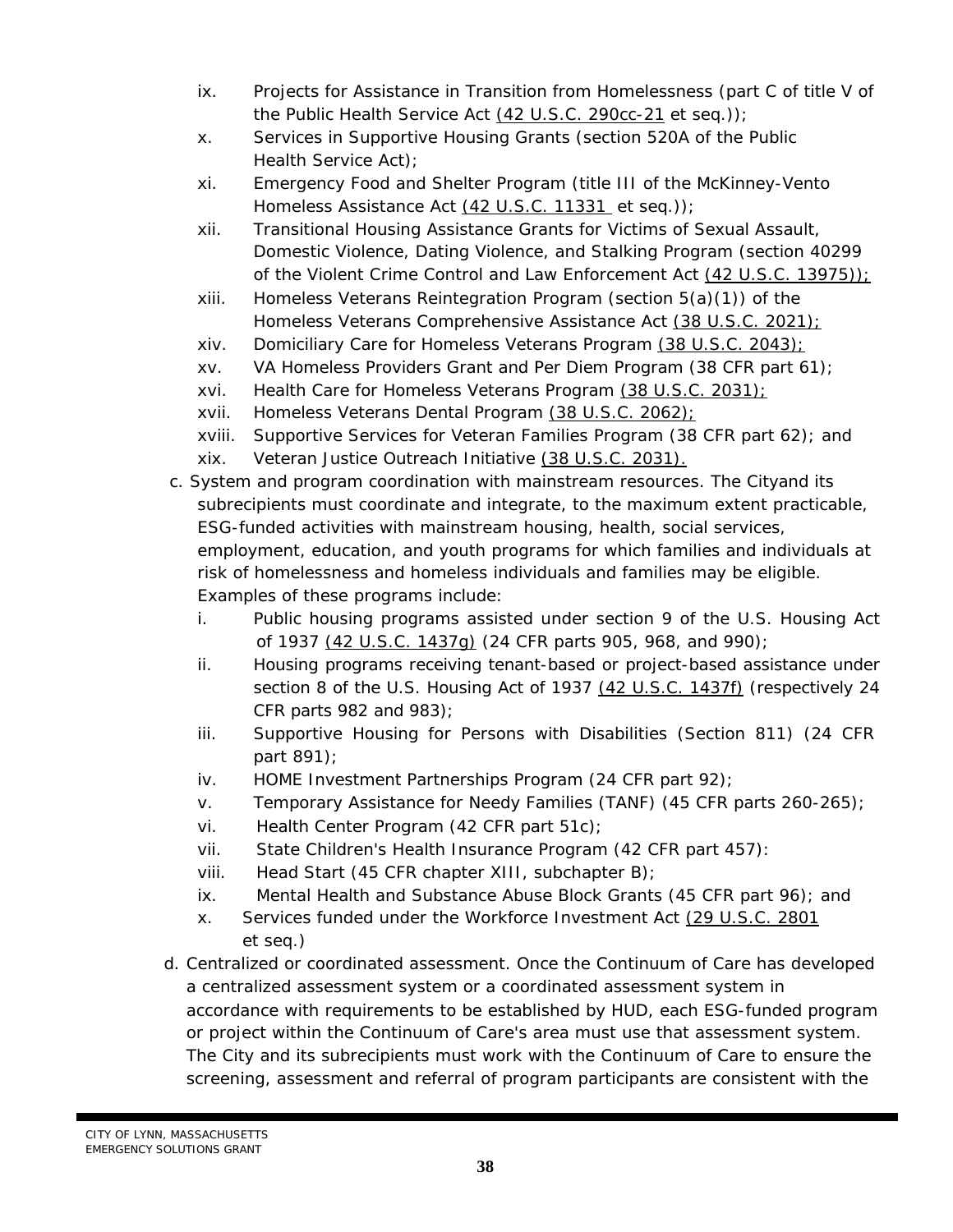written standards required by paragraph (e) of this section. A victim service provider may choose not to use the Continuum of Care's centralized or coordinated assessment system.

- *f. Participation in HMIS. The City* must ensure that data on all persons served and all activities assisted under ESG are entered into the applicable community-wide HMIS or a comparable database, in accordance with HUD's standards on participation, data collection, and reporting under a local HMIS. If a subrecipient is a victim service provider or a legal services provider, it may use a comparable database that collects client-level data over time *(i.e.,* longitudinal data) and generates unduplicated aggregate reports based on the data. Information entered into a comparable database must not be entered directly into or provided to an HMIS.
- 3. Homeless Participation

The City must document its compliance with the homeless participation requirements

under 24 CFR 576.405(c).

4. Centralized or Coordinated Assessment Systems and Procedures

The City and its subrecipients must keep documentation evidencing the use of and written intake procedures for the centralized or coordinated assessment system(s) developed by the Continuum of Care in accordance with the requirements established by HUD and identified in 24 CFR 576.500(g).

5. Conditions for Religious Organizations

Subrecipients must document their compliance with the faith-based activities requirements under 24 CFR 576.406 and will not utilize ESG funds for inherently religious activities prohibited in the federal statute, such as worship, religious instruction or proselytization.

# **13. Written Standards**

1. The City and ESG subrecipients must have written standards for providing ESG assistance and must consistently apply those standards for all program participants. The City shall describe these standards in its consolidated plan and in the ESG policies and procedures. ESG Subrecipients policies and procedures must mirror or exceed City requirements. At a minimum these written standards must include:

a. Standard policies and procedures for evaluating individuals' and families' eligibility for assistance under ESG;

b. Standards for targeting and providing essential services related to street outreach;

c. Policies and procedures for admission, diversion, referral, and discharge by emergency shelters assisted under ESG, including standards regarding length of stay, if any, and safeguards to meet the safety and shelter needs of special populations, *e.g.,* victims of domestic violence, dating violence, sexual assault, and stalking; and individuals and families who have the highest barriers to housing and are likely to be homeless the longest;